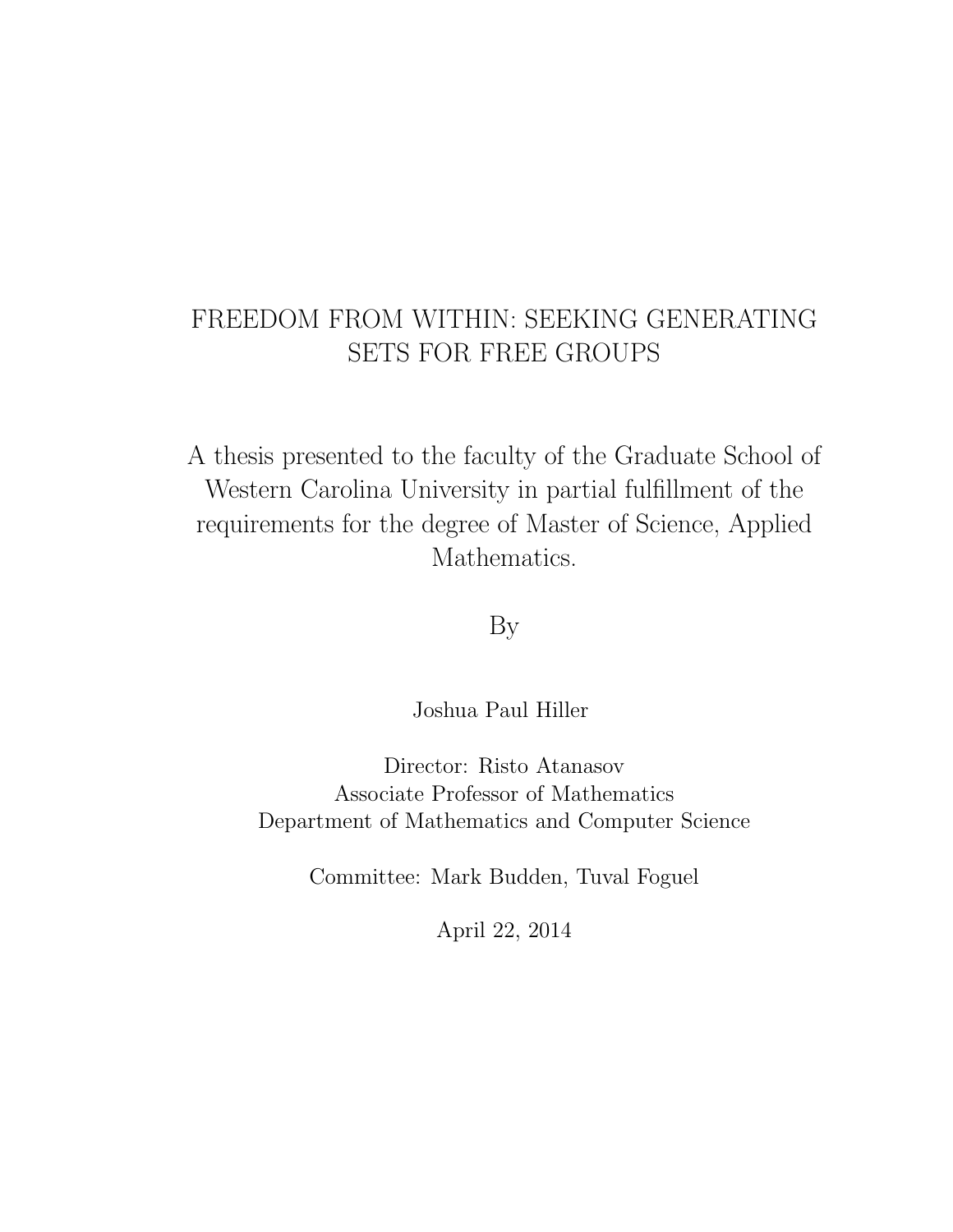#### ACKNOWLEDGMENT

I would like to thank my incredible wife Rebecca, who I love beyond measure, and my amazing children Iris and Augusto. Without their constant understanding and support I would be selling bonds or cars right now. To some other incredibly strong women of my family, my mother Clara, my grandmama Marta, and my sister Valerie you have all given me a place to vent and lean and this work would not have been possible without you. I would be remiss to not mention my mathematical compatriots: Gosia Chocla, Nick Sizemore, Cristina Korb, Chris Miglino, Dragosh Negrea, and Jamie Rowell for all the late nights, tears, smoke breaks, and coffee that made this happen.

A special thanks is owed to my thesis director Risto Atanasov for being an incredible friend and mentor and for introducing me to the amazing power and elegance of geometric group theory. On a similar note, the other members of my committee have supported me from my very first day here at Western Carolina University. Thanks to them I have been able to glimpse into the wondrous worlds of non-associative algebra and graph theory. To these three men, Risto, Mark, and Tuval, I owe a debt which I will never be able to repay. I am also grateful to Ed Sakurai and Carol Schwab both of Webster University in St Louis for being the first to temp me with beautiful and inspirational mathematics.

Finally I would like to dedicate this thesis to the memory of Dr. Victor Augusto Nunez Regueiro an amazing man, scholar, and role model whose smile could light the night.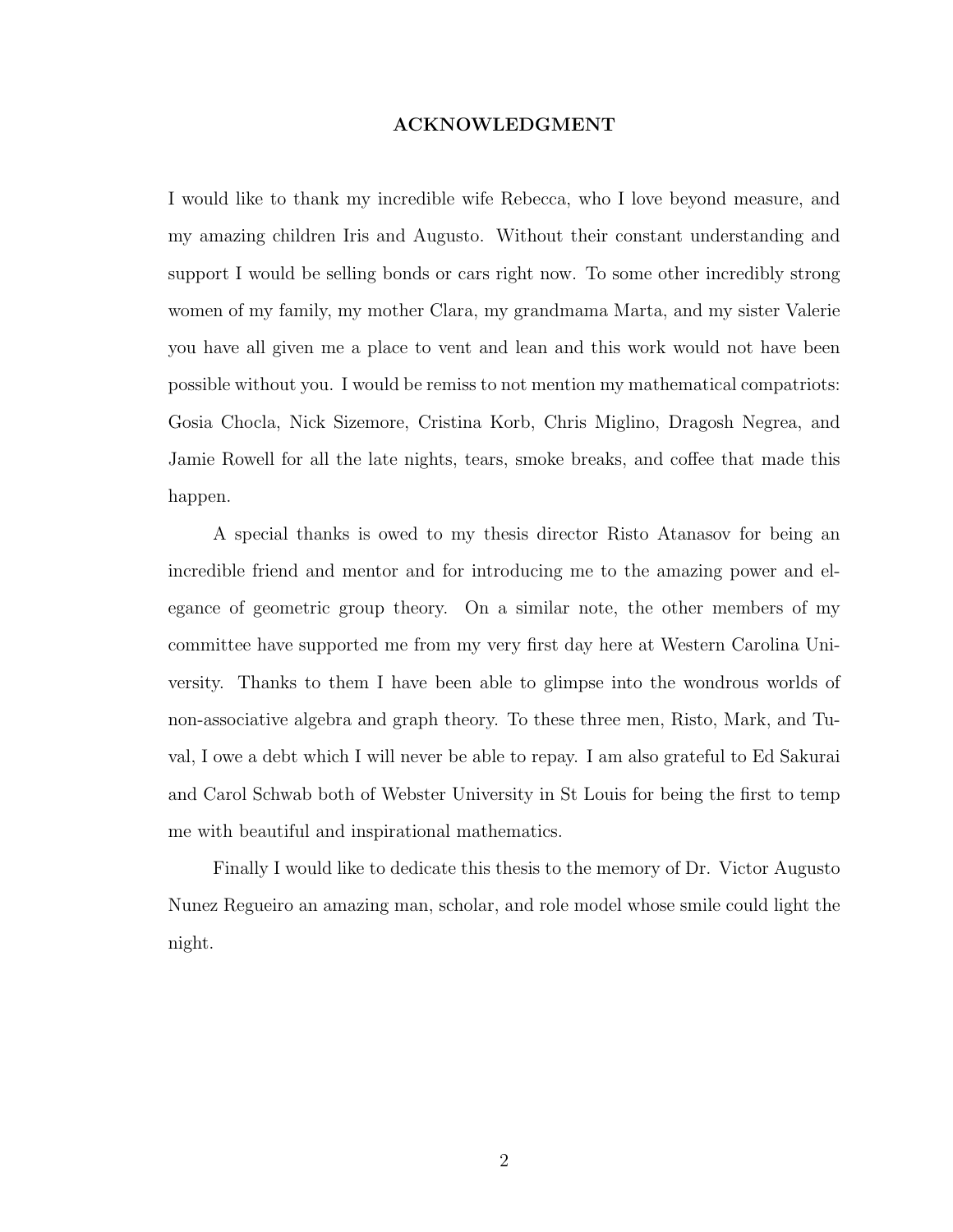# TABLE OF CONTENTS

|                                                  |                                                                                                                 | $\overline{4}$ |
|--------------------------------------------------|-----------------------------------------------------------------------------------------------------------------|----------------|
|                                                  |                                                                                                                 | $\overline{5}$ |
|                                                  |                                                                                                                 | 6              |
| CHAPTER TWO: FREE GROUPS AND THE KLEIN CRITERION |                                                                                                                 | 11             |
| 2.1                                              |                                                                                                                 | 13             |
| 2.2                                              |                                                                                                                 | 19             |
| 2.3                                              | Some Applications of the Klein Criterion $\ldots \ldots \ldots \ldots$                                          | 21             |
| CHAPTER THREE: THE ŠUNIĆ CRITERION               |                                                                                                                 | 25             |
| 3.1                                              | Statement and Proof of the Šunić Criterion                                                                      | 27             |
| 3.2                                              | Some Applications of the Sunic Criterion                                                                        | 31             |
|                                                  | CHAPTER FOUR: FURTHER INQUIRES INTO THE THE SUNIC CRITE-                                                        |                |
| <b>RION</b>                                      | and a construction of the construction of the construction of the construction of the construction of the const | 36             |
| 4.1                                              |                                                                                                                 | 37             |
| 4.2                                              | Finding Explicit Generating Sets for Locally Free Subgroups.                                                    | 39             |
| CONCLUSIONS AND FUTURE RESEARCH QUESTIONS        |                                                                                                                 | 44             |
|                                                  |                                                                                                                 | 45             |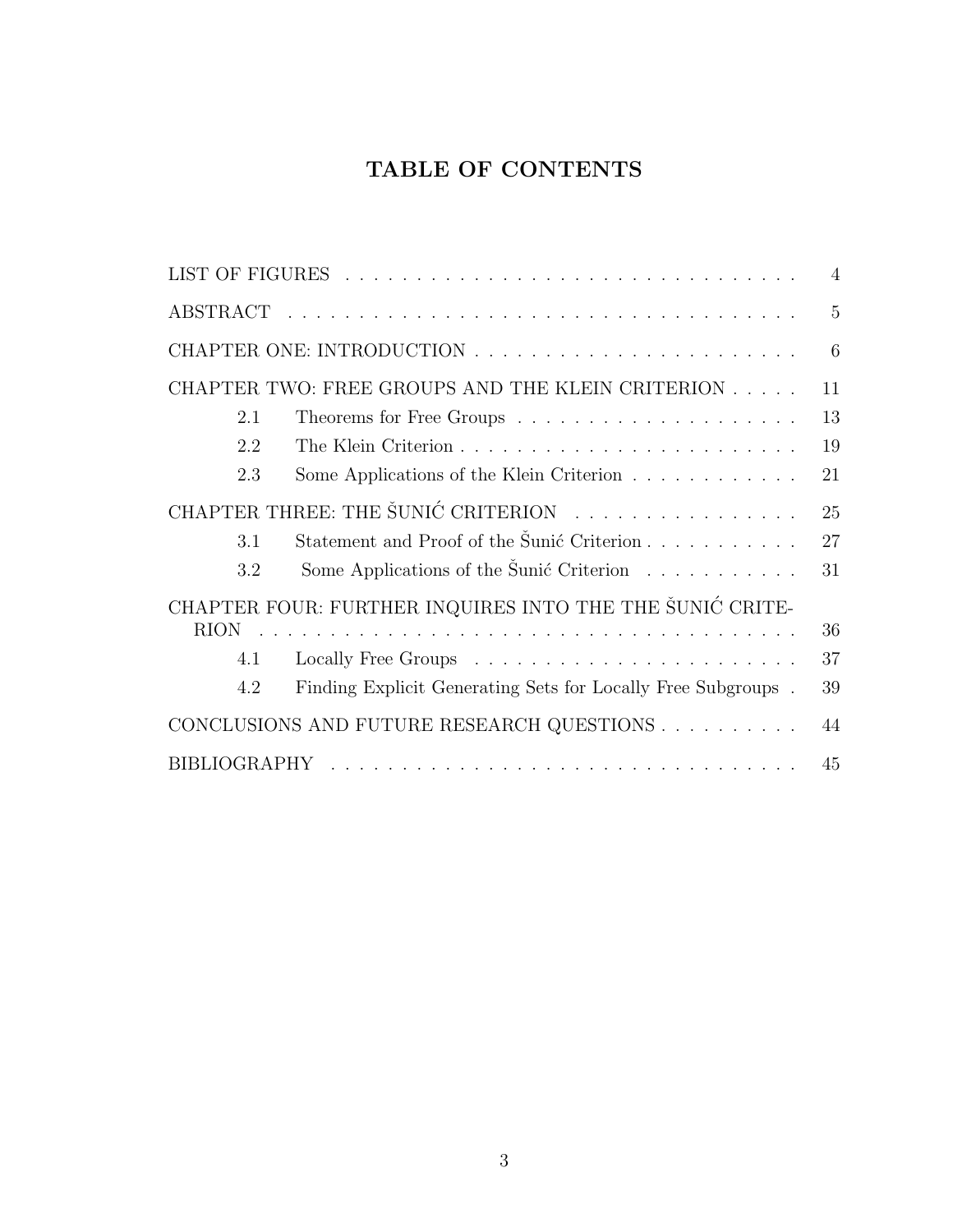# LIST OF FIGURES

| Fig. 2: Two Cayley Graphs of $\mathbb{Z}/7\mathbb{Z} - \{0\}$ With Different Generating Sets |
|----------------------------------------------------------------------------------------------|
|                                                                                              |
|                                                                                              |
|                                                                                              |
|                                                                                              |
|                                                                                              |
|                                                                                              |
|                                                                                              |
|                                                                                              |
|                                                                                              |
|                                                                                              |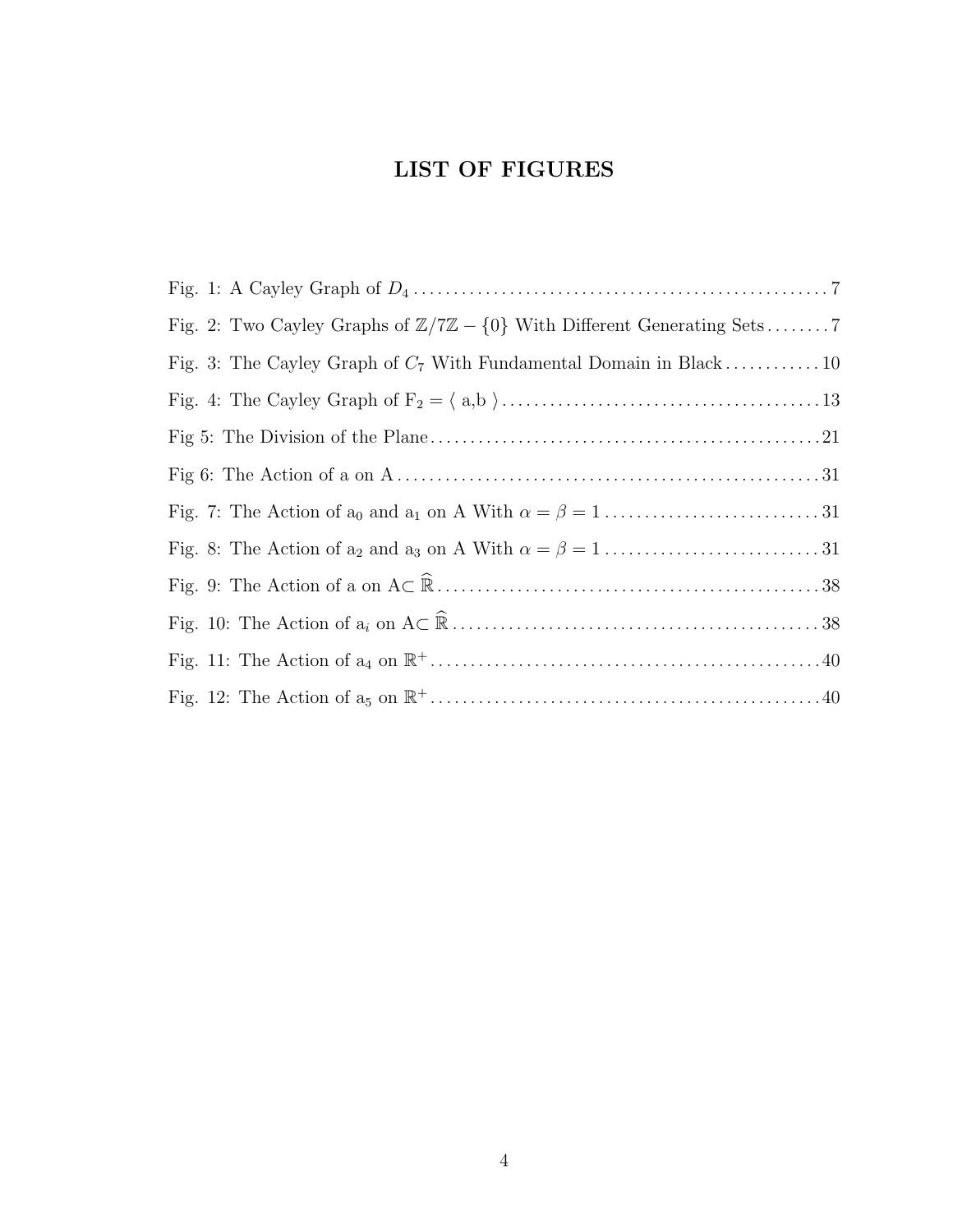## ABSTRACT

# FREEDOM FROM WITHIN: SEEKING GENERATING SETS FOR FREE GROUPS

Josh Hiller, B.A.

Western Carolina University (Mach 2014)

Director: Dr. Risto Atanasov

Since the 1870's, mathematicians have had only one real tool to help identify when a group contains free subgroups: the Klein Criterion. While powerful and elegant, there are cases when this theorem does not prove helpful. In order to apply it, we must have a candidate set that could generate a free group. This is no longer the case. The  $\mathcal{S}_{unif}$  Criterion is a new theorem discovered by Zoran Sunic in 2013, and it does not require us to have a candidate for a generating set beforehand! In theory, this could allow mathematicians access to a host of groups which until now have been out of reach.

In this thesis we use this new theorem to reprove that certain groups contain free subgroups and expand upon it showing that it can also be used to find explicit generating sets for locally free groups. Having done this, we find explicit generating sets for locally free subgroups in  $PSL_2(\mathbb{Z})$  and  $Aut(\mathbb{R}^+)$ . We also explore the conditions of this new theorem.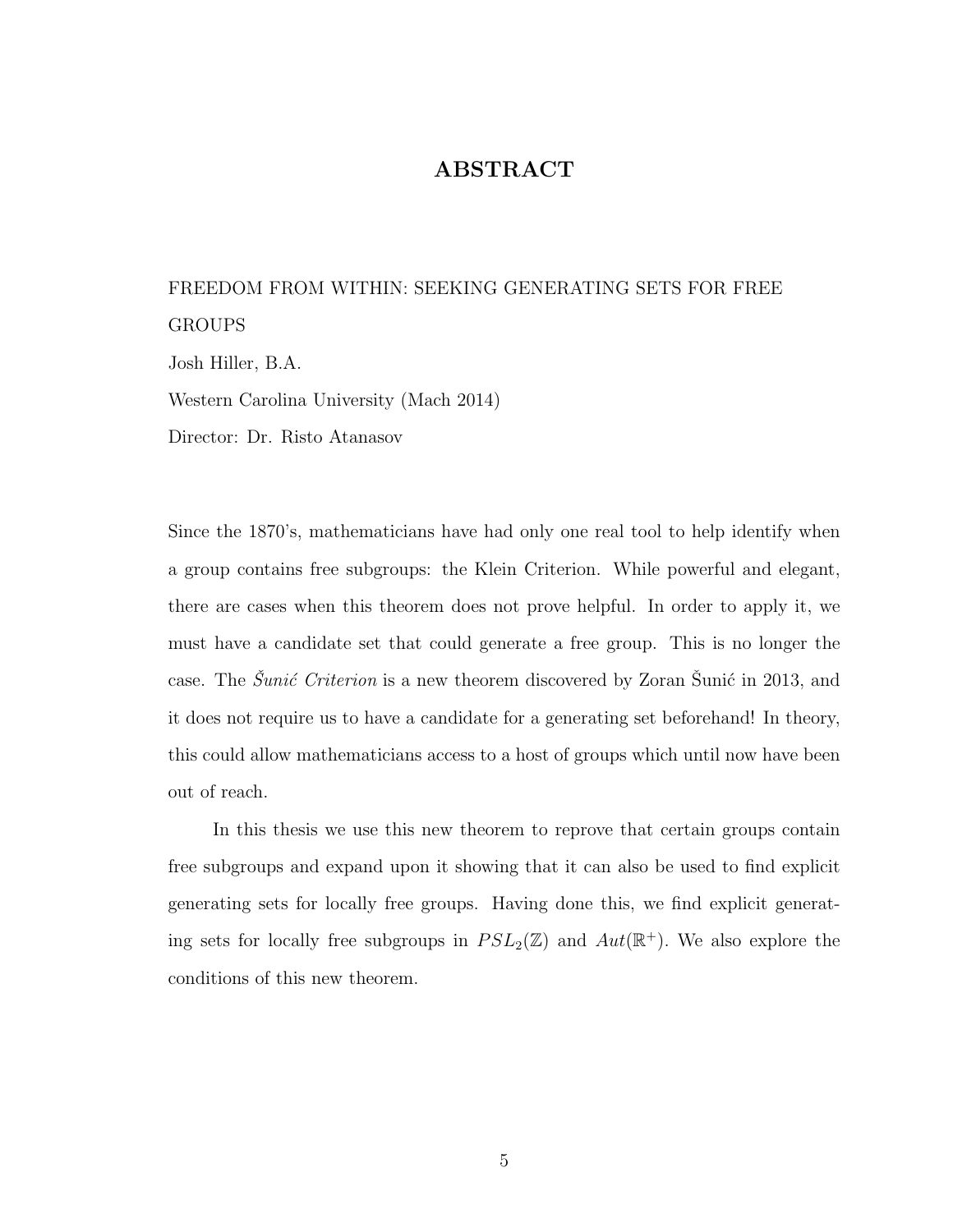## CHAPTER ONE: INTRODUCTION

Consider an object. It might be a triangle in the Euclidean plane, a tree, or perhaps a group of friends. What can we do to this object without fundamentally changing it? While this question seems vague it is precisely the question that gave rise to geometric group theory. For example, consider a square with indistinguishable vertices and indistinguishable sides. How can we map this square to itself? Certainly we can rotate it clockwise by  $\pi/2$  radians with respect to the square's center; this would move each vertex. We could also reflect it through one of its diagonals, in essence "fixing" two vertices while swapping the other two. As it turns out, the full collection of these *symmetries*<sup>1</sup> are endowed with all the required properties to form a group. The geometric group theorist would say that these symmetries act on the square. In essence, each element of the group of symmetries affects the square in a predetermined way while preserving the structure of the object. More precisely, we define a group action as follows:

**Definition 1.1.** Let G be a group. The *action* of an element  $a \in G$  on a non-empty set X is a homomorphism from  $G \to SYM(X)$  (the group of symmetries of X). Alternatively, we can define an action as a map from  $G \times X \to X$  such that for all  $x \in X$  and all  $a, b \in G$  we have that if  $a = 1$  then  $a \cdot x = x$  and that  $(bc) \cdot x = b(c \cdot x)$ .

**Definition 1.2.** We say that G acts freely on X if the only element of G that fixes an element of  $X$  is the identity.

Not surprisingly, the geometric approach is extremely flexible and grants a certain intuition that might otherwise be opaqued in the cloud of symbols that can

<sup>&</sup>lt;sup>1</sup>The collection of these symmetries under the operation of composition actually form a well known group:  $D_4$ , which has exactly 8 elements and which is generated by the two described symmetries.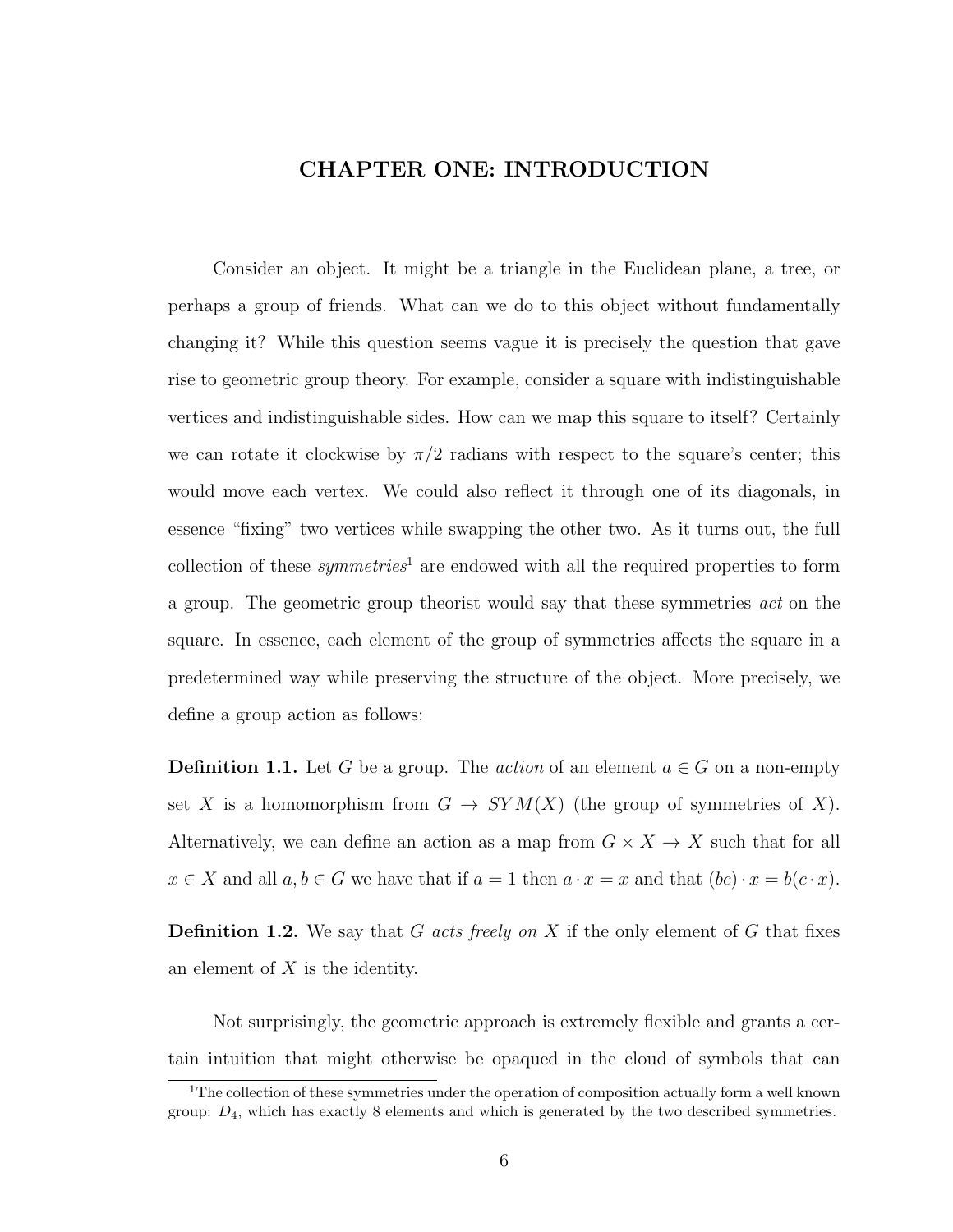accompany a more "traditional" approach to group theory. However, while this approach is useful, it is undoubtedly not new.

Geometric group theory can trace its origins to two nineteenth century mathematical giants: Arthor Cayley and Felix Klein. Cayley began the study of geometric group theory with *Cayley's Theorem*<sup>2</sup>:

**Theorem 1.3.** Every group is isomorphic to a subgroup of the symmetric group.

*Proof.* Let G be a group. Define the map  $\Pi_a: G \to G$  for all  $a \in G$  as  $\Pi_a(x) = a \cdot x$ . Note that

- $\Pi_a$  is a permutation of G for all  $a \in G$  and it forms a group with identity  $\Pi_1$ where 1 is the group identity of  $G$ .
- Let f be the map that takes  $a \in G$  to  $\Pi_a$ . Then  $f(ab) = \Pi_{ab}$  and for any  $x \in G$  $(ab)x = a(bx)$  thus  $\Pi_{ab} = \Pi_a \Pi_b = f(a)f(b)$  which implies that  $f(ab) = f(a)f(b)$ . Also note that if  $f(a) = \Pi_1$ , then  $a = 1$  so f is an isomorphism between G and a subgroup of the Symmetric group.

 $\Box$ 

While this theorem in itself does not seem to be linked to geometry, it provides the basis of the next theorem, referred to as *Cayley's Better Theorem* in [4]. However, before we prove this theorem we need to make use of some extra machinery (also courtesy of Cayley).

**Definition 1.4.** The Cayley graph<sup>3</sup> of G with respect to the generating set S is the directed graph  $\Gamma_{G,S}$  with vertex set  $V(\Gamma_{G,S}) = G$  and with a directed edge from a vertex a to a vertex b if there exists an element  $s \in S$  such that  $as = b$ .

<sup>2</sup>We should note that this is not the language that Cayley himself used. Rather, it is the modern interpretation of the theorem.

<sup>&</sup>lt;sup>3</sup>While some texts from graph theory would call this construction a Cayley digraph we instead use the convention of [4] and [1] and do not distinguish between the directed graph and the underlying undirected graph.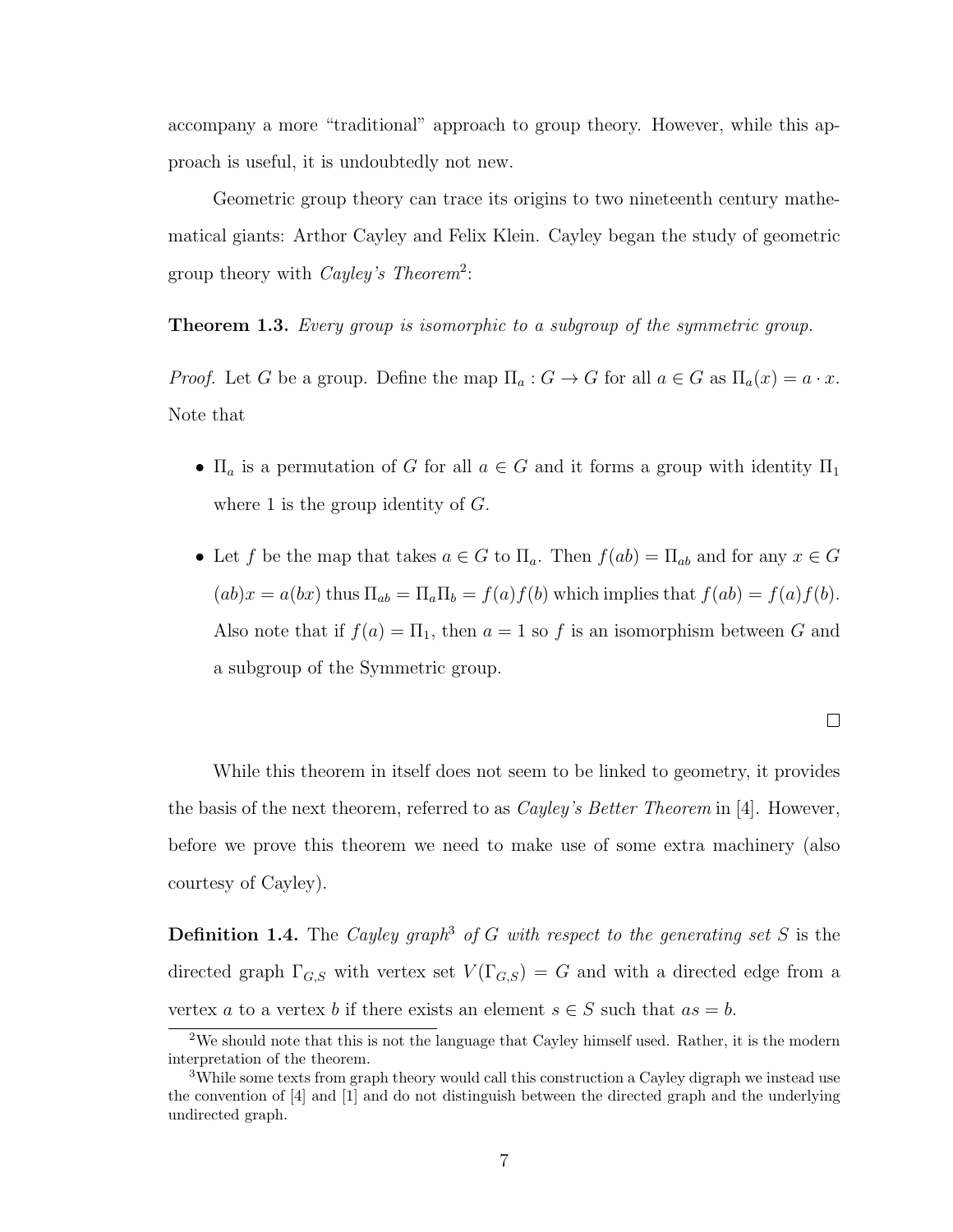As an example, here is the Cayley graph of  $D_4$  with one generator corresponding to a rotation of  $\pi/2$  and another corresponding to a reflection.



Fig. 1: A Cayley Graph of D4.

To show how the graphs depend on the generating sets, consider the following two Cayley graphs of  $\mathbb{Z}/7\mathbb{Z}$ . The graph to the left uses  $S = \{1\}$  while the graph to the right uses  $S = \mathbb{Z}/7\mathbb{Z} - \{0\}$ . Notice that we omit arrows when we have bidirectional edges .



Fig. 2: Two Cayley Graphs of  $\mathbb{Z}/7\mathbb{Z} - \{0\}$  With Different Generating Sets.

**Definition 1.5.** A symmetry of a (di)graph  $\Gamma$  is a bijection from  $\Gamma$  to itself that preserves adjacency. So if F is a symmetry and  $(a, b)$  is a (directed) edge in  $E(\Gamma)$ then  $(F(a), F(b))$  is a (directed) edge of  $F(\Gamma)$ .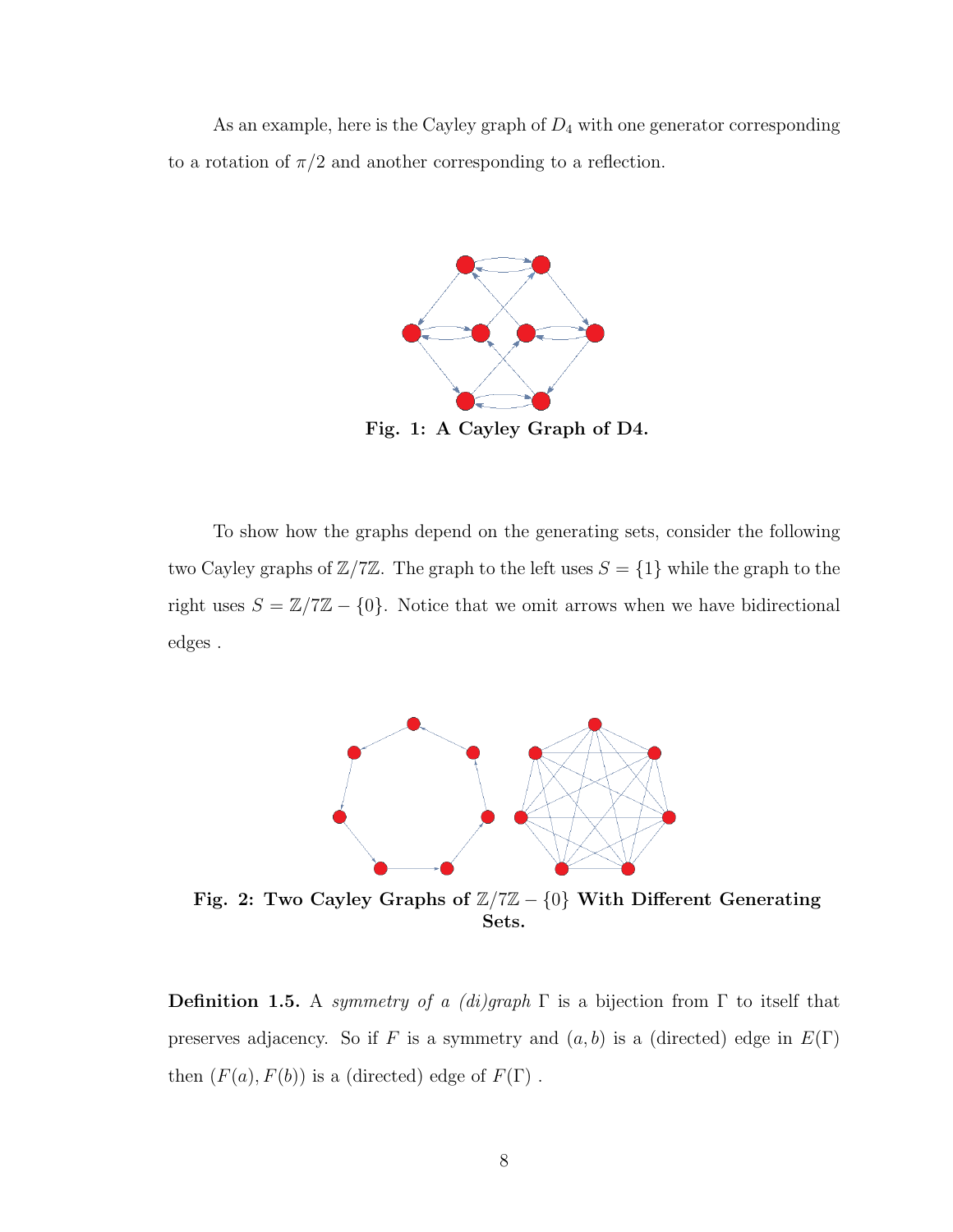Having these definition at our disposal, we can proceed to the proof of Cayley's Better Theorem.

**Theorem 1.6** (Cayley's Better Theorem). Every group is isomorphic to a symmetry group of a directed, connected, locally finite<sup>4</sup> graph.

*Proof.* Let G be a finitely generated group with finite generating set S and Cayley graph  $\Gamma_{G,S}$ . We will prove the theorem by first proving that  $\Gamma_{G,S}$  is connected, locally finite, and then that  $G$  is its group of symmetries.

Fix a vertex  $v \in V(\Gamma_{s,q})$  and let  $m = |S|$ . By the construction of our graph then there is an edge from v to x if and only if there is an element  $s \in S$  such that  $vs = x$ . Therefore there are exactly m edges from v to other elements of G. Likewise, because G is a group, for each s there is a unique element  $g \in G$  such that  $gs = v$ thus there are exactly  $m$  edges terminating in  $v$ . From this we see that the degree of v is exactly  $2m$  so  $\Gamma_{S,G}$  is locally finite.

To prove that the graph is connected we show that there is always a path between the identity vertex and any other vertex. To accomplish this, we again let  $v \in V(\Gamma_{G,S}) - \{e\}$ . Since by assumption S generates G then there is some minimum combination of elements from S such that  $s_1s_2...s_k = v$ . Then there is path  $e \rightarrow s_1 \rightarrow \dots \rightarrow s_k$  that terminates in v. Thus v is connected to the identity.

The only remaining claim from the theorem left to prove is that G is isomorphic to a subgroup of the group of Symmetries of  $\Gamma_{S,G}$ . To show this, we begin by defining the action of G on  $\Gamma_{S,G}$  by left multiplication of vertices. Thus, if  $g, h \in G$  we have that  $g \cdot v_h = v_{gh}$  where  $v_h$  is the vertex of  $\Gamma_{S,G}$  with the label h. Note that this action is extended to edges: if  $(a, as)$  is an edge, then  $g \cdot (a, as) = (ga, gas)$ . Thus, G forms a subgroup of the group of symmetries of  $\Gamma_{S,G}$ .

From here it is easy to see the map that we have constructed from G to  $SYM(\Gamma_{G,S})$  is a monomorphism since the kernel of the homomorphism that takes

<sup>&</sup>lt;sup>4</sup>This means that every vertex has finite degree.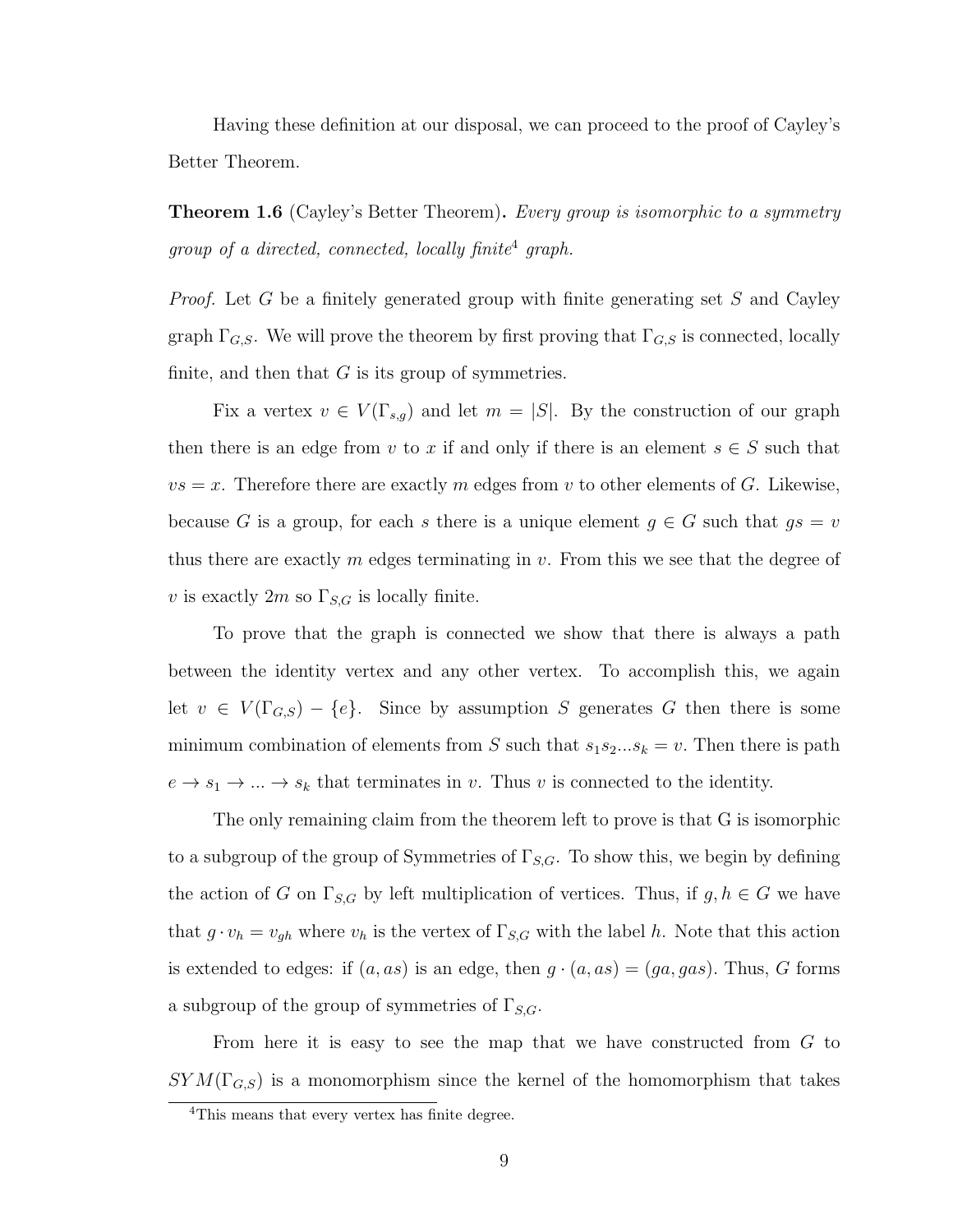The beauty of this theorem is that it shows the great power of the geometric perspective. It is not just that by studying group actions we are able to get a hand on the structure of infinite groups, it is that every group can be looked at geometrically! However, while in hind sight we can appreciate the perspective gained by this statement, Cayley himself only applied his theorems to finite groups [3].

Having examined an example of how a group might act on a specific type of graph we will now introduce a concept which will help us better understand how a group might act on an arbitrary graph.

**Definition 1.7.** Let a group G act on a connected graph  $\Gamma$  which is embedded in some topological space X. Then a subset  $J \subset \Gamma$  is a fundamental domain for the action of G if:

- 1.  $J$  is closed in the subspace topology induced from  $X$ ,
- 2. the set  ${g \cdot J | g \in G}$  covers the graph Γ, and
- 3. no subset of J satisfies properties 1 and 2.

Two observations are that if G acts on a connected graph  $\Gamma$  then there must exist a fundamental domain (even if it is not unique)<sup>5</sup>. Also, if a group  $G$  acts on a connected graph then any subgroup  $H$  must also act on the same connected graph and thus there would be a fundamental domain of the action of  $H$  on the graph that might differ from the fundamental domain of the action of G.

For an example of a fundamental domain, consider the action of a group G with a generating set S on the Cayley graph  $\Gamma_{G,S}$ . In this case, a fundamental domain would be any single vertex along with a connected half edge for every edge that begins or terminates at that vertex. To show that this does in fact constitute a fundamental

<sup>&</sup>lt;sup>5</sup> for the unconvinced reader, we will give an algorithm to build a fundamental domain in the next section.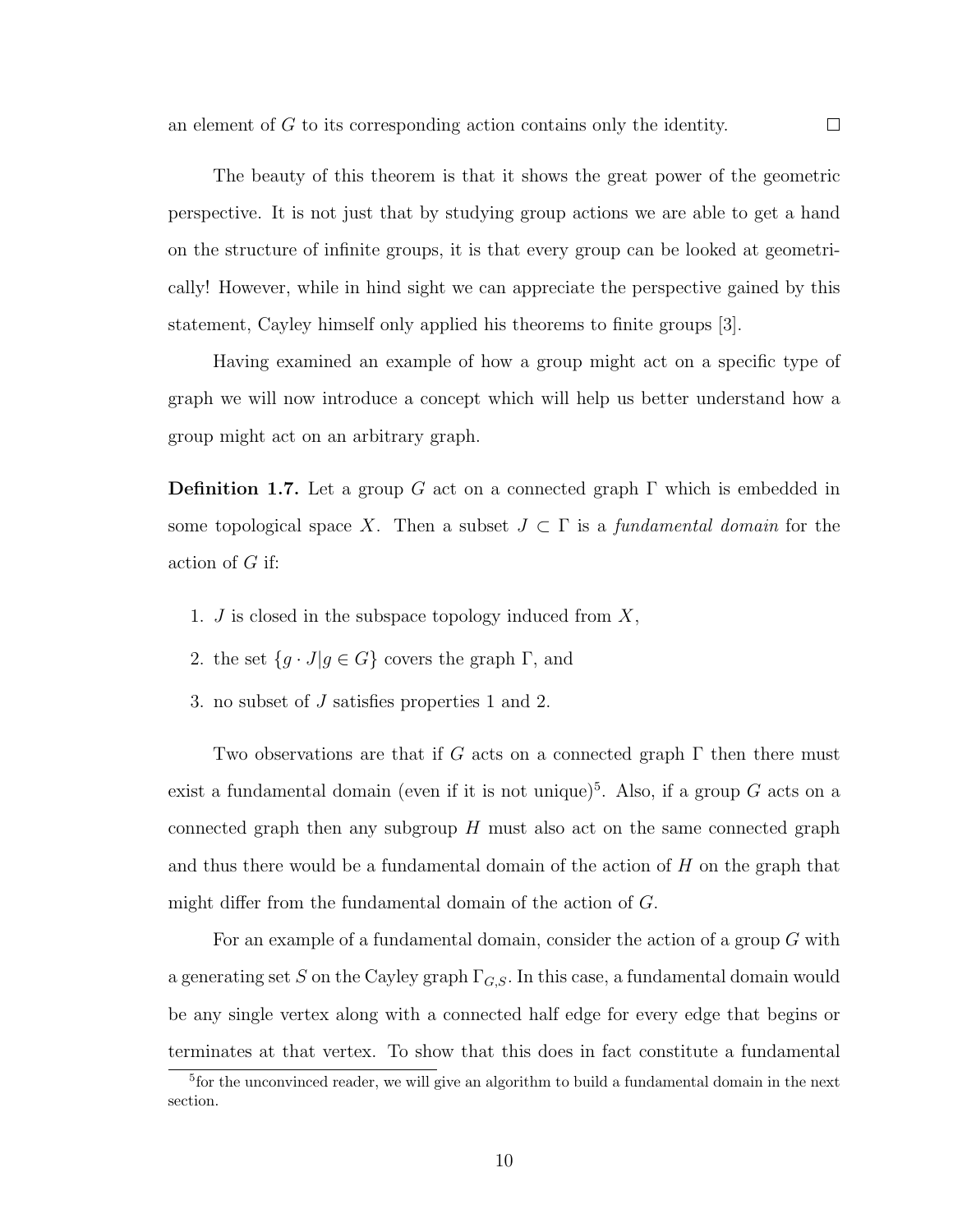domain, let us label the vertex in question  $v$  and the vertex along with its incident half edges by J. Assume that  $(a, b)$  is a directed edge in  $\Gamma_{G, S}$  Then there exists an element  $s \in S$  such that  $as = b$ . First notice that there exist  $c, d \in G$  such that  $vc = a$ and  $vd = b$ , and so both a and b are in the image of J. Now note that  $vs = m$  for some  $m \in g$  and so the half edge originating at a is in the image of J. Similarly there is some element  $n \in G$  such that  $ns = v$  and so the half edge terminating in b is also in the image of J. Thus  $(a, b)$  is in the image of J under the action of G.



Fig.3 The Cayley Graph of  $C_7$  With Fundamental Domain in Black.

While Cayley was interested in finite groups, Klein was interested in geometry. The nineteenth century saw an explosion of geometric research. Mathematicians were exploring all aspects of properties in new and exciting geometries. What Klein sought was to classify all these new geometries in a meaningful way. In a lecture delivered to the University of Erlangen in 1872 he proposed to view geometry as the study of invariants under the action of groups of transformations [3]. In the same lecture he classified the projective group, the elliptical group, and he gave the first description of what would become known as free groups.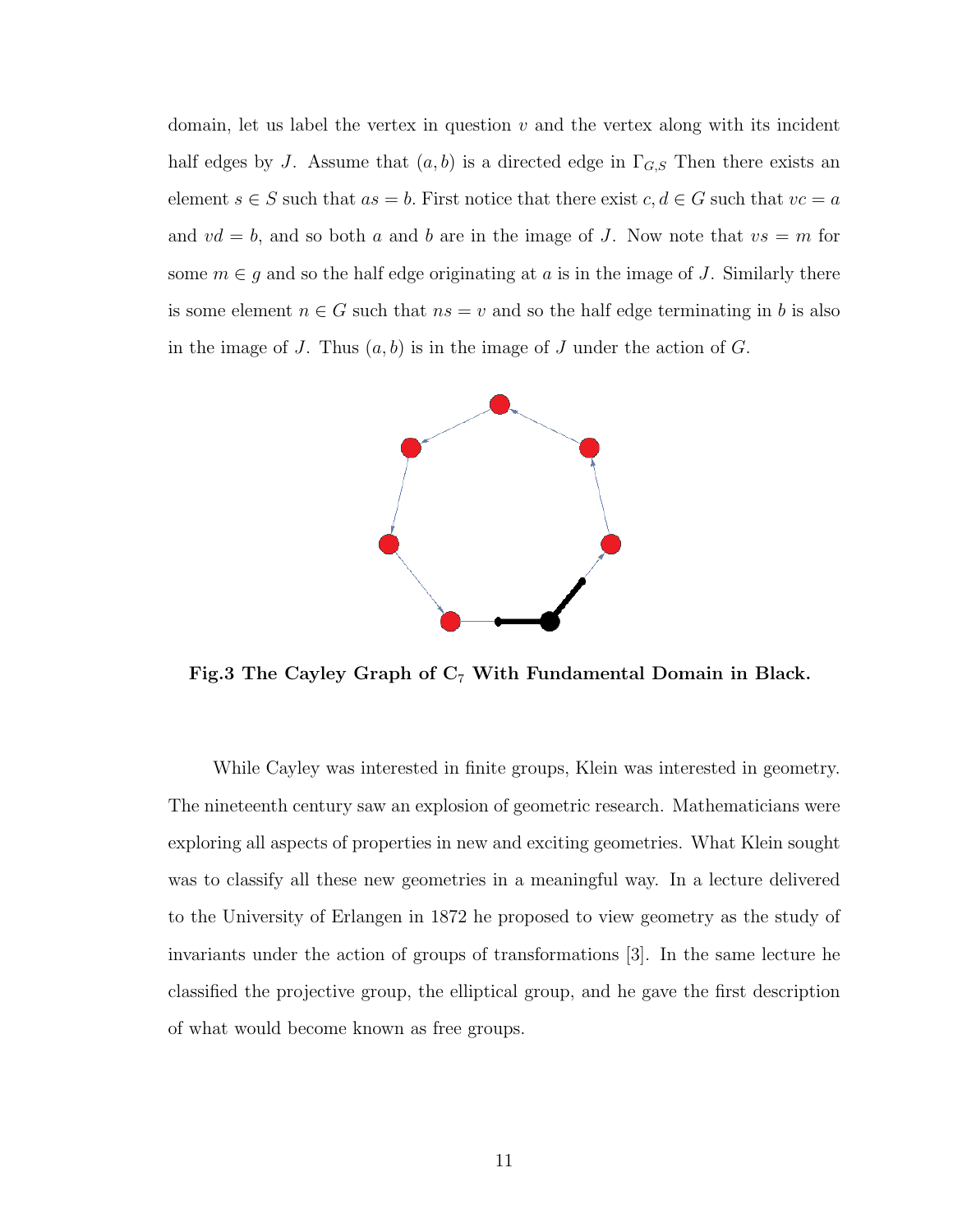# CHAPTER TWO: FREE GROUPS AND THE KLEIN CRITERION

In 1872, Klein described a new type of group acting on the Riemann sphere where no reduced nontrivial combination of elements fixes the sphere. His student Walther von Dyck later pointed out that these groups are the simplest of groups, and that no relations exist among their elements. In a paper in 1882, von Dyck [6] named these groups *free groups* since they are free of any relations. Geometrically, this is equivalent to saying that given a group G which acts on a set  $X, G$  is free if no reduced nontrivial combination of the elements of  $G$  fixes  $X$ . In this chapter we will explore several definitions and theorems for free groups. While a precise definition for free groups can be given from the point of view of universal algebra or pure logic [3] we will instead employ the "constructionist" definition using words.

**Definition 2.8.** An *alphabet* is a set  $S = S^+ \cup S^-$  where  $S^+$  is a set of symbols and  $S^{-1} = \{s^{-1} | s \in S^+\}\$  (here  $s^{-1}$  is called the formal inverse of the symbol s).

Definition 2.9. A letter is an element of an alphabet S.

**Definition 2.10.** Given a alphabet S, we call a finite string of letters from S a word and say that it is *reduced* if it does not have any consecutive pairs of letters which are formal inverses of each other. The empty set of letters is referred to as the identity.

Having these definitions, we can now provide a definition for free groups.

**Definition 2.11.** Given a set  $S^+$  with cardinality n, we say that the group F generated by S is free if no nontrivial reduced word represents the identity, and we denote this group by  $F_n$ , and call it the *free group* of rank n.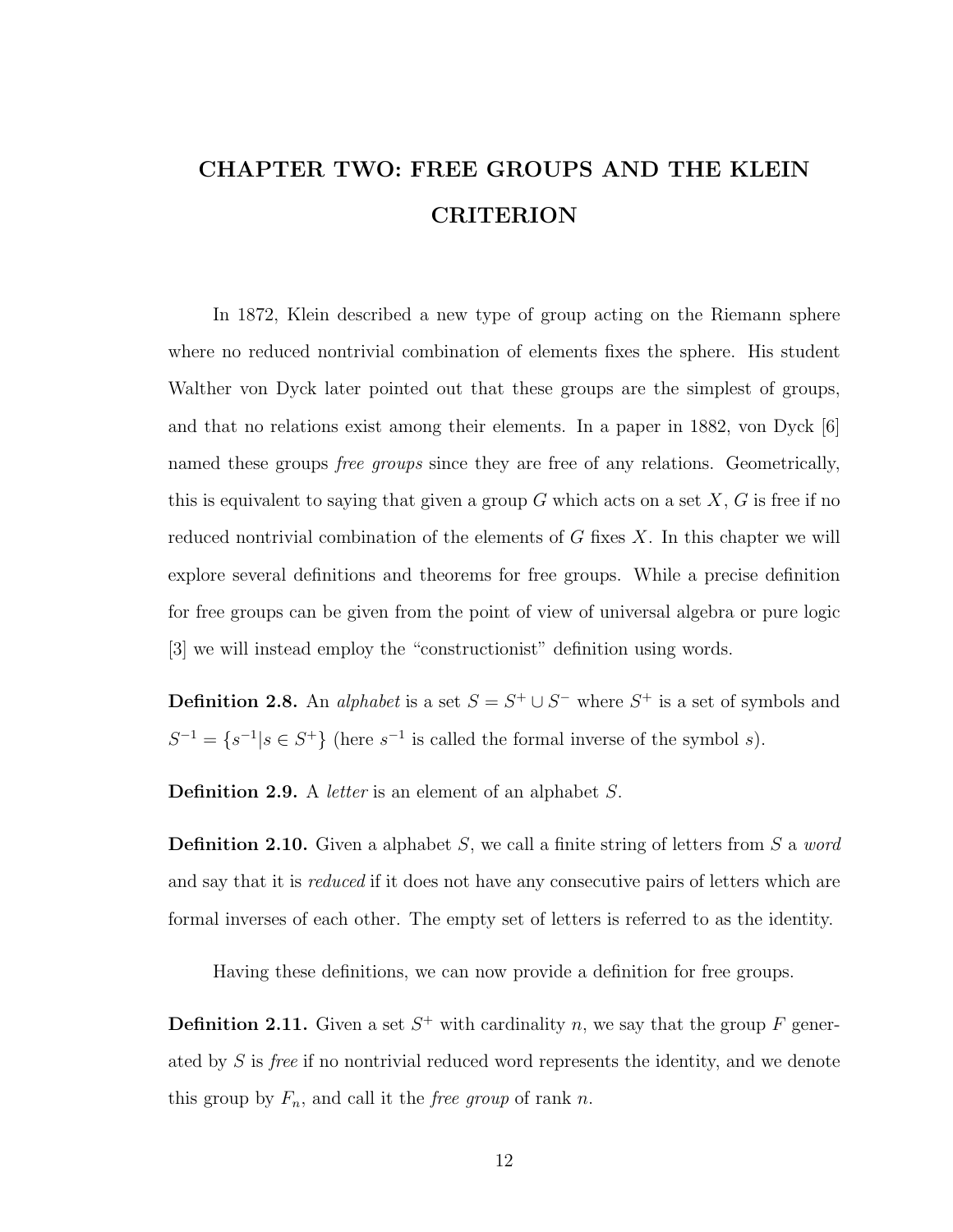**Definition 2.12.** Given an alphabet  $S = S^+ \cup S^-$  we say that  $S^+$  freely generates F if the group generated by  $S$  is free.

We should point out that we can freely generate a group with any set of symbols. The operation of the group would then be concatenate and reduce.

#### 2.1 Theorems for Free Groups

Using the *word definition* of a free group we can prove the following theorem.

**Theorem 2.13.** Every group is a quotient group of a free group by a normal subgroup.

*Proof.* Let  $S = G$  and let F be freely generated by S. Define a homomorphism  $h: F \to G$  as  $h(s) = s$  if  $s \in S$  and as  $h(s_1s_2...s_n) = h(s_1)h(s_2)...h(s_n)$  for reduced words with more than one letter from  $S$ . Clearly  $h$  is an epimorphism, and by the first isomorphism theorem we have that  $G \cong F/Ker(h)$  where  $Ker(h)$  is the kernel of h.  $\Box$ 

What this theorem shows is that we can in a way use free groups as "building blocks" to form all groups.

While the word definition of a free group has its advantages, understanding exactly what a free group is might best be accomplished geometrically, as the following theorem illustrates.

**Theorem 2.14.** A group  $F$  is free if and only if it possesses a generating set  $S$  such that the Cayley graph  $\Gamma_{F,S}$  is cycle free.

*Proof.* Assume that F is freely generated by S. Also, assume that  $\Gamma_{F,S}$  contains a cycle. Then for some vertex h, we have that  $h = h s_1 s_2... s_n$ . Thus by left multiplying both sides of the equation by  $h^{-1}$  we see that this implies that  $e = s_1 s_2...s_n$  so there is some reduced word which represents the identity, contradicting the assumption that  $F$  is freely generated by S. The other direction of the proof is similar. Assume that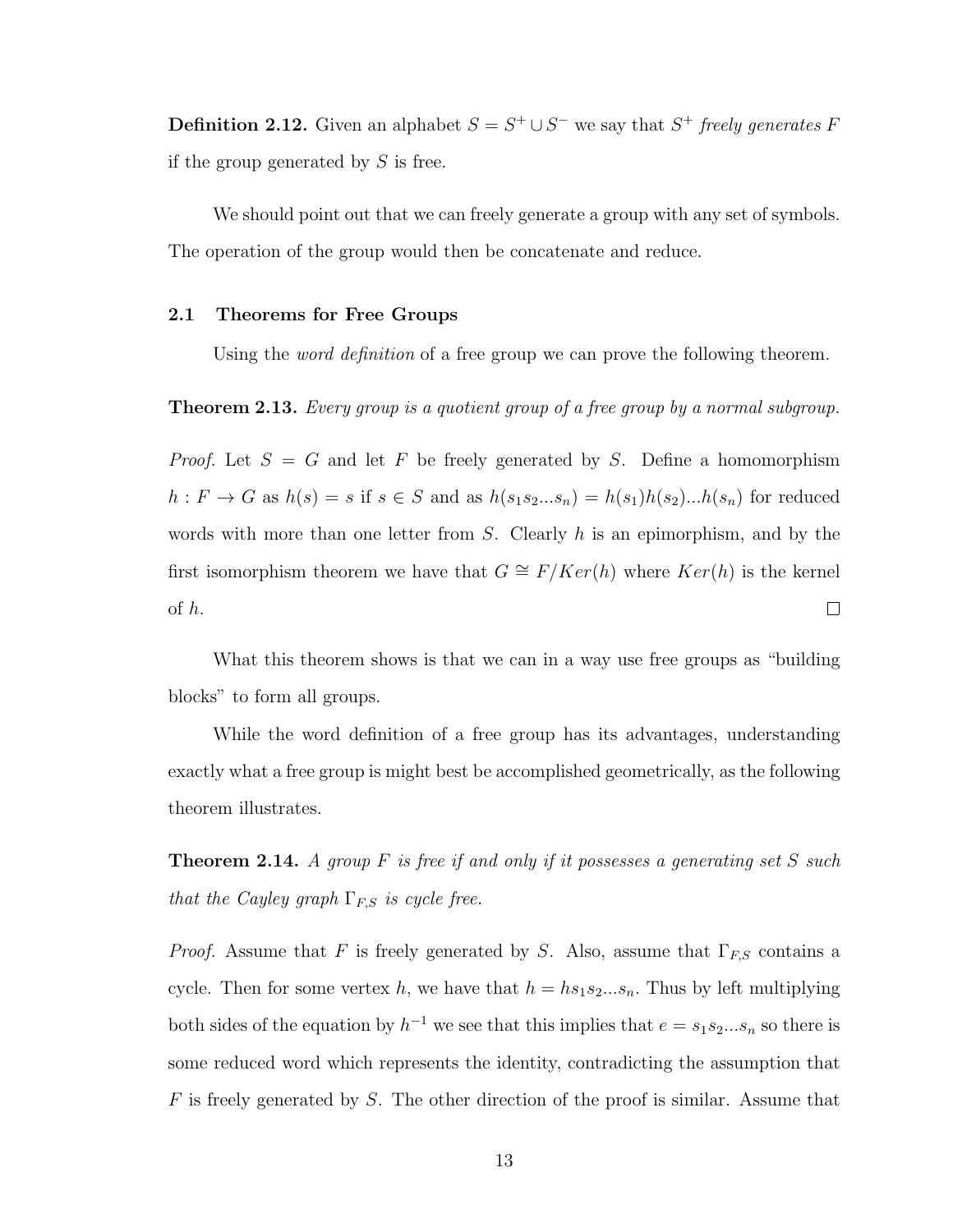there is a cycle free  $\Gamma_{F,S}$  and that some reduced word represents the identity. Then let  $e = s_1 s_2... s_n$  be that word. We see then that this word produces a cycle in the Cayley graph.  $\Box$ 

Since, by construction, Cayley graphs are connected, this theorem gives us the following immediate corollary which will be useful later on.

Corollary 2.15. A group F is free if and only if it has a Cayley graph  $\Gamma_{F,S}$  that is a tree.

The following figure shows a Cayley graph for  $F_2$ .



Fig. 4: The Cayley Graph of  $F_2 = \langle a,b \rangle$ .

A variation on the next theorem for deducing when a group is free was first presented by Klein in the context of hyperbolic geometry. We state the theorem without proof for now, as we will prove it in the next section.

**Theorem 2.16** (Klein Criterion). Let G act on X and let  $S = S^+ \cup S^{-1}$  be a set of generators and their inverses. For each  $s \in S$  let  $X_s$  be a subset of X, and let p be a point in  $X - \{\cup_{s \in S} X_s\}$  for which the following two conditions hold:

1. 
$$
s(p) \in X_s
$$
 for all  $s \in S$ ; and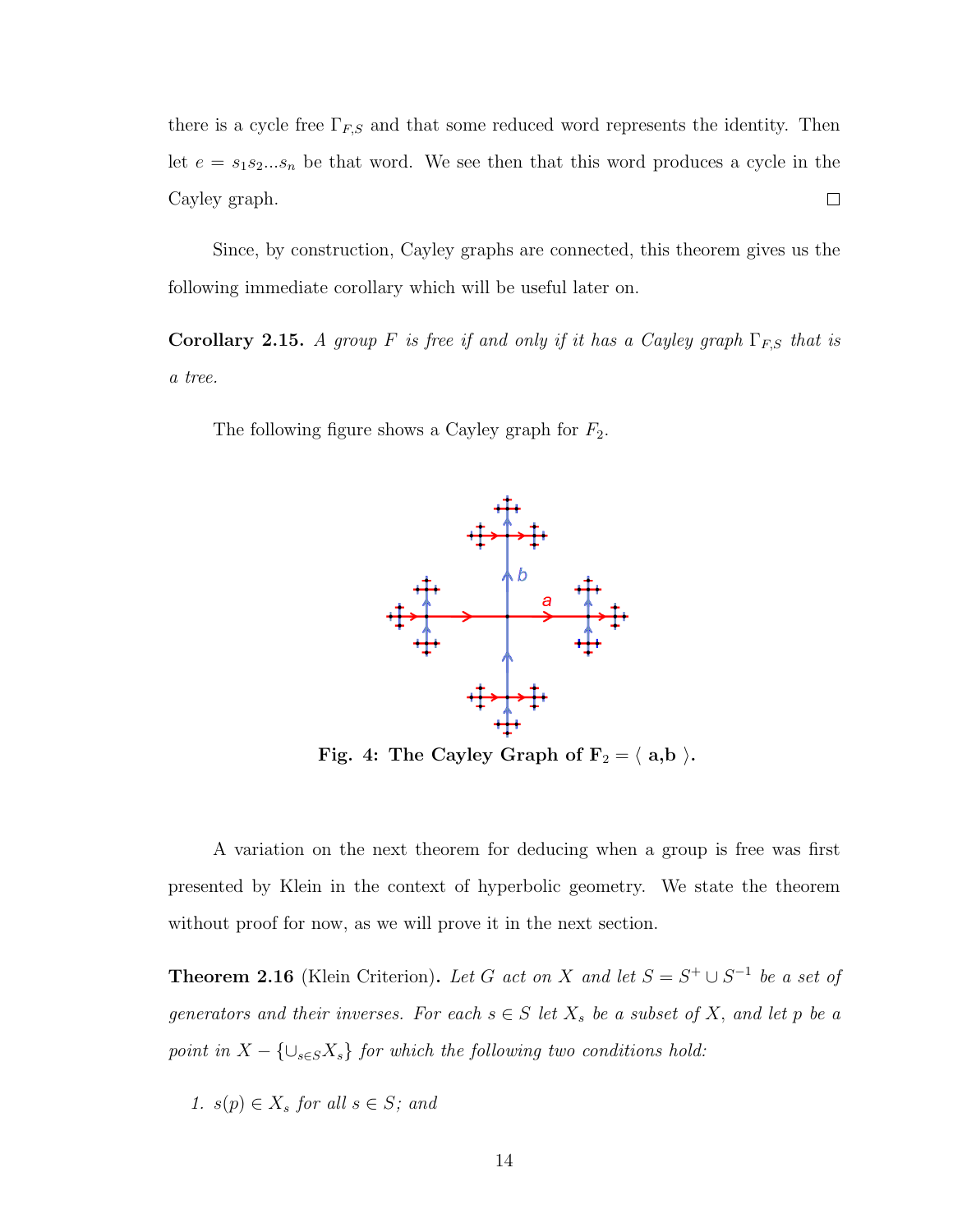2.  $s(X_t)$  is a proper subset of  $X_s$ , for each  $t \in S - \{s^{-1}\}.$ 

then G is a free group with basis  $S^+$ .

Having this theorem at our disposal we can proceed to prove the following lemma.

## **Lemma 2.17.** A group G is free if and only if it acts freely on a tree.

Proof. The forward direction is trivial: if a group is free then its Cayley graph is a tree and it acts freely on it. For the reverse direction we first construct a fundamental domain for the action of  $G$  on the tree and then apply the Klein criterion to show that it is free.

Let G act freely on a tree T, and let  $v \in V(T)$ . Now consider the connected subgraph  $C \subset T$  where  $v \in C$  and if x and y are distinct vertices in C then there is no element  $g \in G$  such that  $g \cdot x = y$ . Since v alone satisfies this condition then we can label the graph v as  $C_1$  and construct a chain of subgraphs  $C_1 \subset C_2 \subset C_3 \subset \dots$  be a sequence of proper subgraphs each containing the previous. And define  $CORE =$  $\cup_{i\in\mathbb{N}} C_i$ .

We see that the image of  $V(CORE)$  under the action of G is  $V(T)$ . If the image of  $E(CORE)$  under the action of G is  $E(T)$  then  $CORE$  forms a fundamental domain and we are done. Otherwise we add half edges<sup>7</sup> in the following way: let  $(v, w) \in E(T)$  such that  $v \in CORE$  and  $w \notin CORE$ . Then add the closed half edge starting with  $v$ . Continue to do this until there are no more edges that meet this description.

Now if there is still an edge  $(x, y)$  after doing this such that  $(x, y) \notin G \cdot CORE$ then we have elements  $g_1, g_2 \in G$  and vertices  $v_x, v_y \in V(CORE)$  such that  $g_1 \cdot v_x = x$ and  $g_2 \cdot v_y = y$  but then  $g_1$  must take the half edge to cover one half of  $(x, y)$  and

<sup>6</sup> In doing this, we use the axiom of choice for trees that are not locally finite.

<sup>&</sup>lt;sup>7</sup>In order to keep the notation consistent, we denote edges as  $(x, y)$  for this proof. However, we do not make an assumption as to whether this edge is directed or not.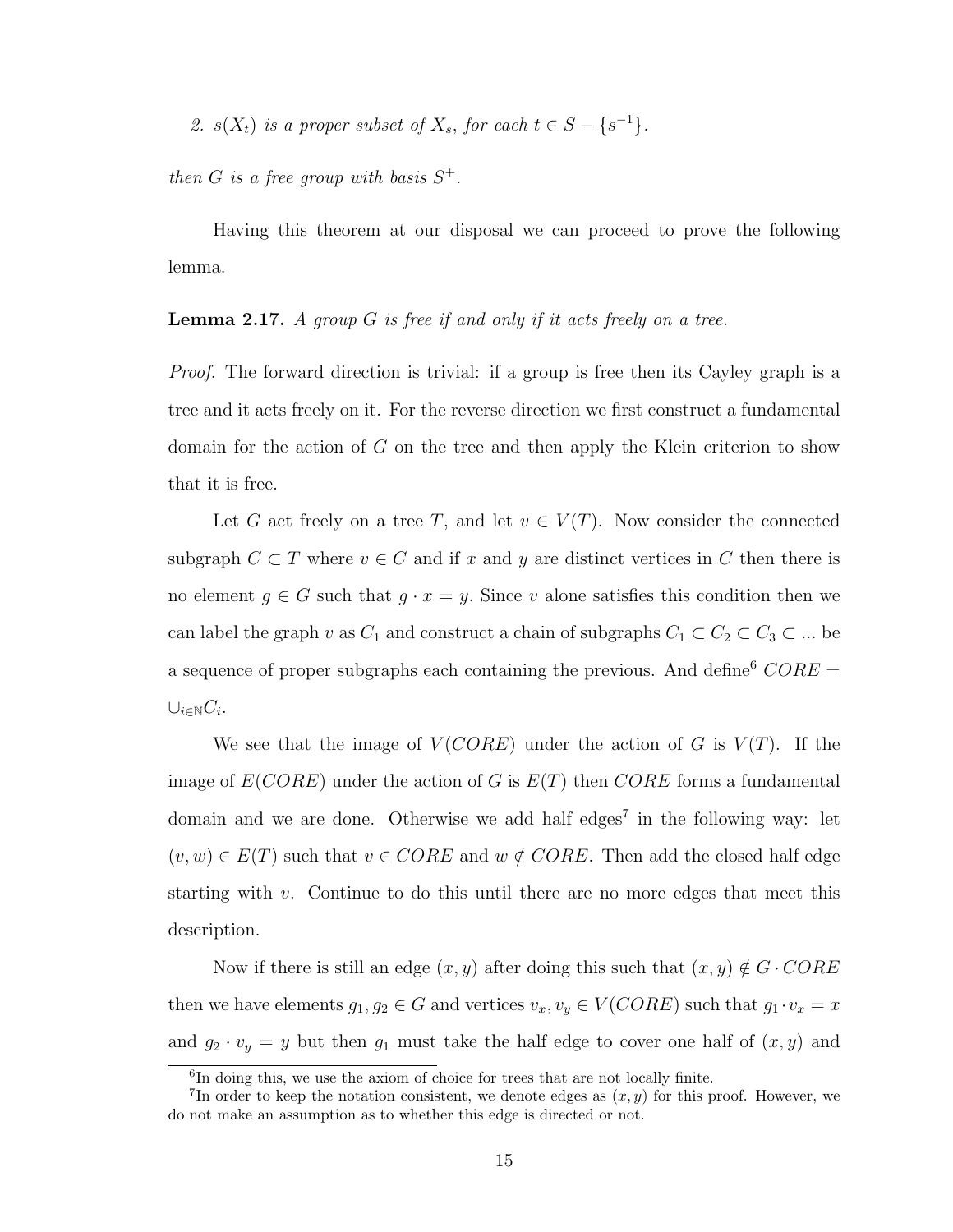$g_2$  must take another half edge to cover the remaining half of  $(x, y)$  so we see that  $(x, y) \in G \cdot CORE$  which is a contradiction. Thus,  $CORE$  is a fundamental domain.

For convenience, we will denote the fundamental domain we constructed by  $J$ , and distinguish it from the  $CORE$  subgraph without half edges. For each half edge  $h_e \in J$  let  $g_e \in G$  be the element such that  $J \cap g_e \cdot J$  is the midpoint of an edge. We define the set S to be the set of all such elements in G. Then we see that  $g_e^{-1} \cdot J \cap J$  is also the midpoint of an edge and so  $g_e^{-1}$  is also an element of S. Having constructed S, we will now prove that S is a set of generators of  $G$ .

Let  $g \in G$  and let  $v \in J$  since T is connected, chose a path p joining v to  $g \cdot v$ . Let  $\{J, g_1J, g_2J, \ldots g_nJ = gJ\}$  be a finite sequence of images of J under the action of G such that

- 1.  $p \subset \bigcup g_i J$  and,
- 2.  $g_i J \cap g_{i+1} J \neq \emptyset$  where  $g_0 = 1$ .

Since  $J \cap g_1 J \neq \emptyset$ , then  $g_1 \in S$ . This, in turn, implies that  $J \cap g_1^{-1} g_2 J \neq \emptyset$ so  $g_1^{-1}g_2 \in S$ . Thus  $g_2$  is a product of elements in S. Through a simple induction argument on the length of p, we find that  $g = g_n$  is a product of the elements of S.

Having constructed a fundamental domain and found a set of generators for G we are now in a position to apply the Klein Criterion. Fix  $v \in V(J)$ . For each  $g_e \in S$ let  $T_e$  be the subtree of T induced by the set of vertices  $v' \in V(T) - V(J)$  such that the reduced path from v to v' passes though the half edge  $h_e$ . Then,

- 1. for each  $g_e \in S$ , let  $X_s$  be the associated subtree  $T_e$ ;
- 2. take  $p = v \in V(J)$  to be any point outside of the union of all  $T_e$ .

Condition 1 of the Klein Criterion follows from the construction of  $T_e$ . Let  $g_e \in S$  and let  $T_{e'}$  be one of the subtrees such that  $g_{e'} \neq g_e^{-1}$ . Let  $f = g_e^{-1} \cdot e$ denote the edge connecting  $g_e^{-1}(CORE)$  to  $CORE$ . Given any vertex  $w \in T_{e'}$  there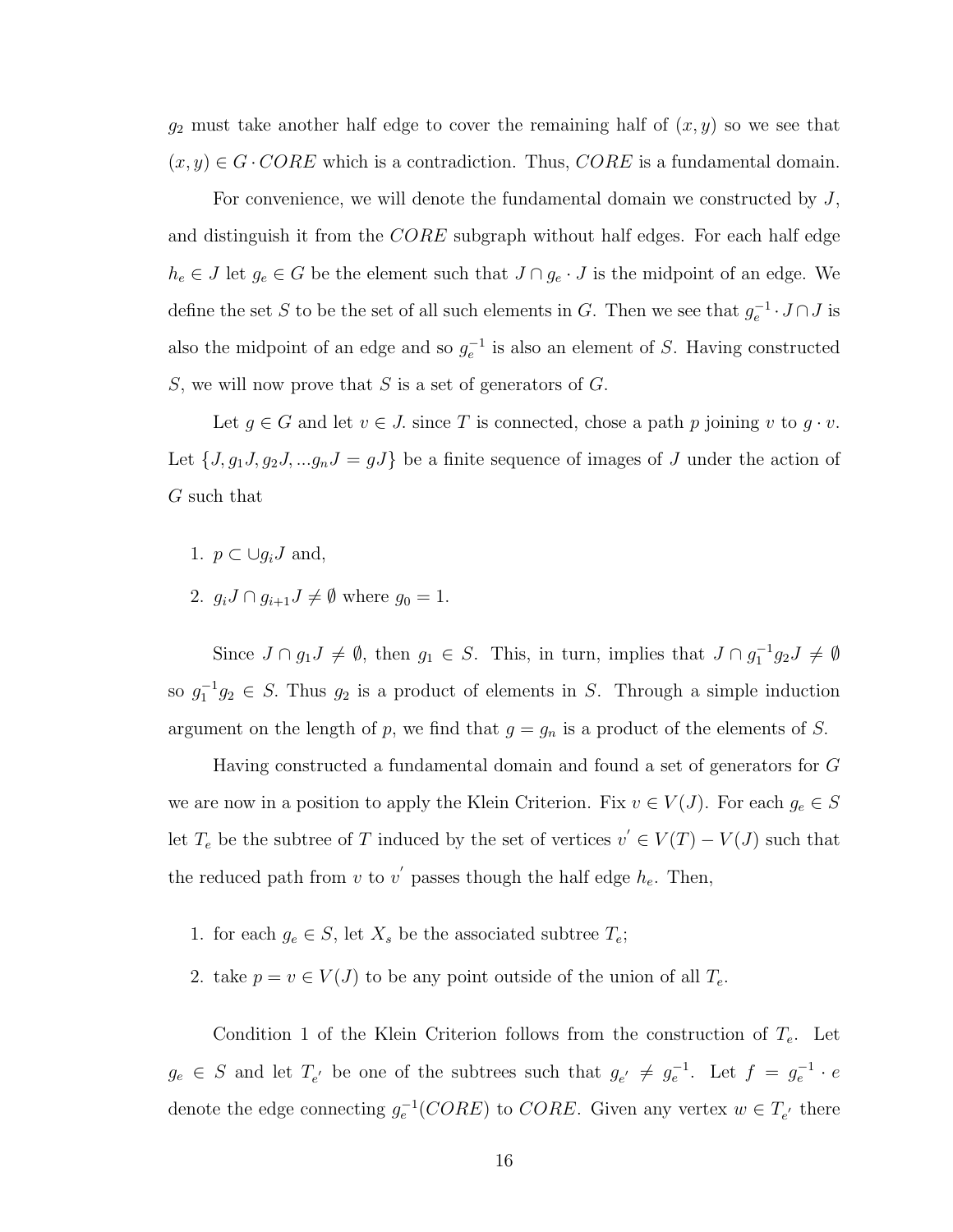is a minimal edge path connecting  $g_e^{-1} \cdot v$  to w. Applying  $g_e$  we get a minimal edge path from v to  $g_e \cdot w$ . The original path passed through f, hence the image under  $g_e$  will pass through  $e$  Thus  $g_e \cdot w \in T_e$  by construction. Since w was arbitrary then  $g_e(T_{e'}) \subset T_e$ . Therefore G is free.  $\Box$ 

The beauty of this seemingly particular lemma is that it leads to an extremely simple proof of the Nielsen-Schreier Theorem.

**Theorem 2.18** (Nielsen-Schreier Theorem). Every subgroup of a free group is free. *Proof.* Let H be a subgroup of a free group  $F$ . Then F acts freely on its Cayley graphs, one of which is a tree, and therefore  $H$  acts freely on the Cayley graph of F.  $\Box$ 

One very nice, immediate corollary of this is the following:

**Corollary 2.19.**  $F_n$  is a subgroup of  $F_2$  for every natural number n.

In other words every free group contains free subgroups isomorphic to  $F_n$  for every natural number n. Having classified all subgroups of free groups and shown how we can "build" other groups from them it might be surprising to know that free groups themselves pop up naturally in several contexts. While this was first noted by Klein himself in the 1870's, it wasn't until Jaque Tits proved his famed Tits' Alternative a century later [5] that the exact extent to which this phenomenon occurs was known. What follows is the statement of his theorem. Since the proof is technical and quite long we omit it here.

**Theorem 2.20.** Let  $\Gamma$  be a subgroup of  $GL_n(\mathbb{K})$  for some integer  $n \geq 1$  and some field of characteristic zero, K. Then either  $\Gamma$  contains a free group of rank 2 or a solvable subgroup of finite index.

Not surprisingly, we can use the word definition of a free group to "combine" different groups in a new way. We call this combination of groups the free product of two groups.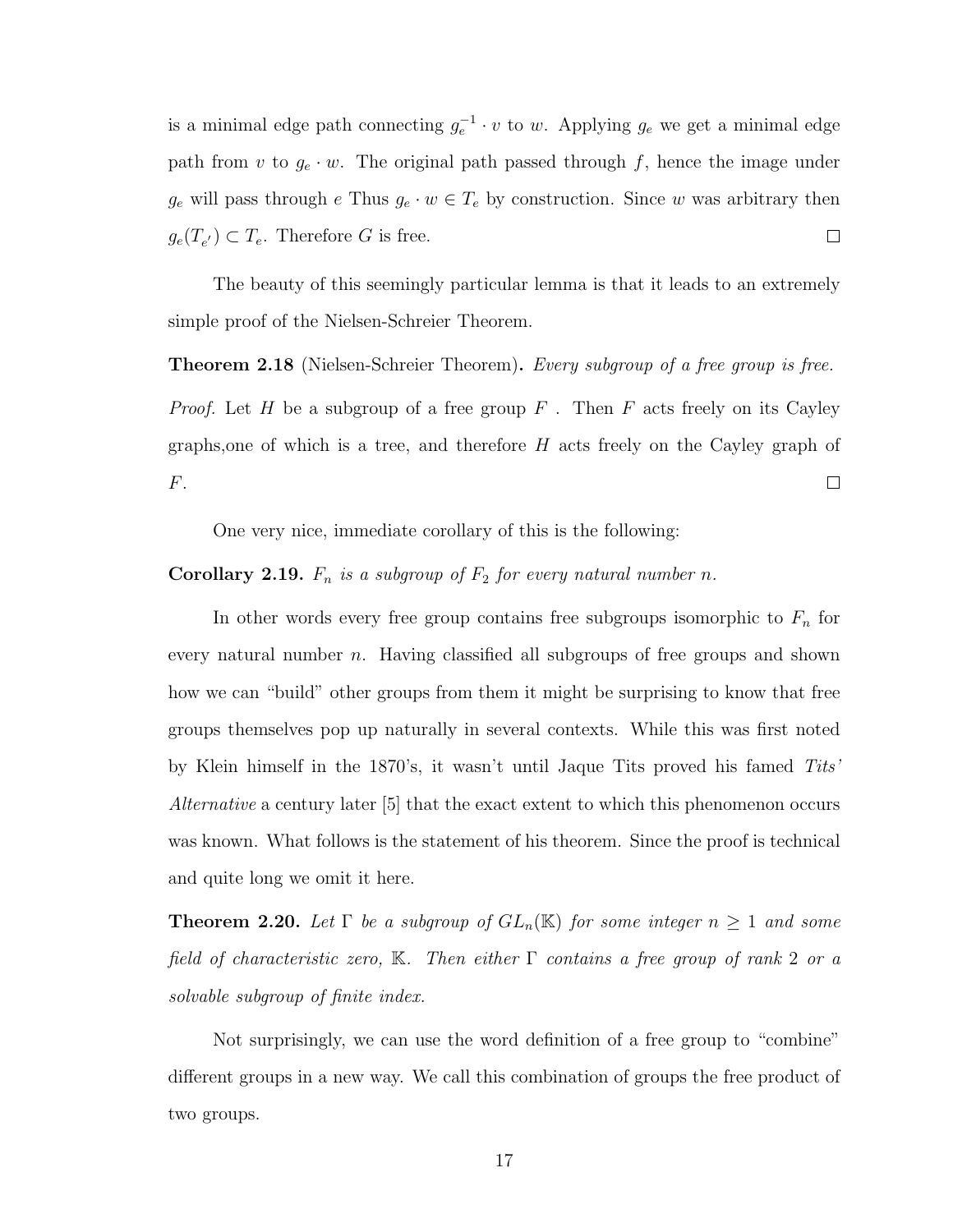**Definition 2.21.** Let A and B be groups. Then  $A * B$  is the free product of A and B where the elements of  $A * B$  are the reduced words formed from the alphabet  $S = A \cup B$ . In this case we call a word reduced if  $w = x_1 x_2 ... x_n$  with all  $x_i \in S$  and

- no  $x_i = 1_A$  or  $1_B$  (where  $1_A$  is the identity of A and  $1_B$  is the identity of B); and
- if  $x_i \in A$ , then  $x_{i+1} \in B$ . Similarly if  $x_i \in B$  then  $x_{i+1} \in A$ .

The operation of  $A * B$  is concatenation and reduction in either A or B.

From this definition, we can see that the free product of two infinite cyclic groups is isomorphic to  $F_2$ .

It is simple to check that the free product of two groups is again a group. What is less intuitive is the following theorem that classifies when the free product of two groups is a free group. This theorem will prove vital in understanding applications of the Generalized Klein Criterion.

**Theorem 2.22.** Let A and B be groups. Then  $A * B$  is free if and only if A and B are free.

*Proof.* One direction of this proof follows from the observation that there is a natural monomorphism from both A and B to  $A*B$ . So A and B are isomorphic to subgroups of  $A * B$ . Thus if A or B is not free then  $A * B$  contains a subgroup that is not free and so by the Nielsen-Schreier theorem,  $A * B$  is not free.

On the other hand, assuming that both A and B are free we see then that  $A*B$ is equivalent to the word definition of a free group with generators  $S = S_A \cup S_B$ .  $\Box$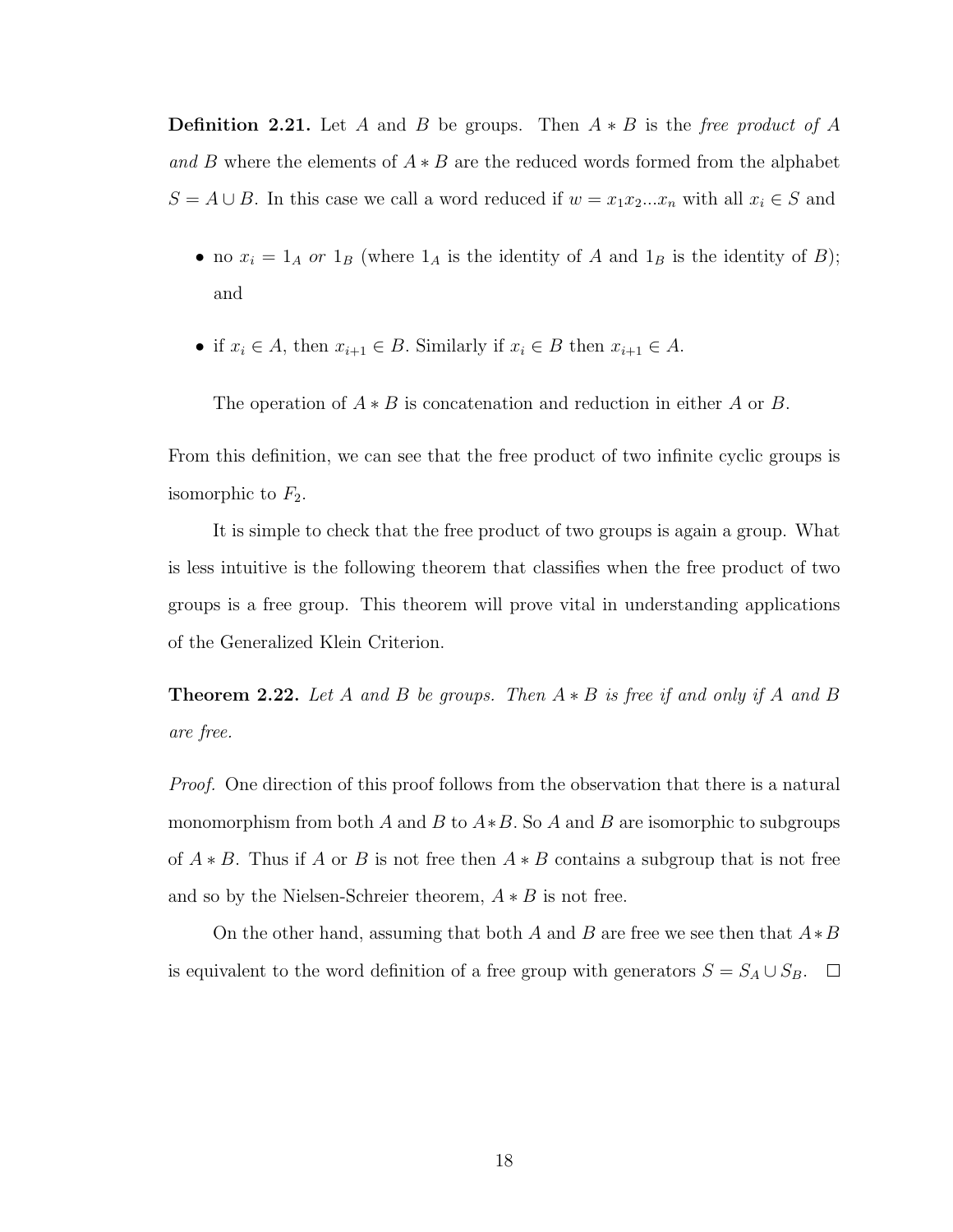### 2.2 The Klein Criterion

This last theorem along with the Klein Criterion gives some insight into two of the more fundamental questions concerning free groups:

- Given a group G and a subset  $S \subset G$ , is  $\langle S \rangle$  free?
- Given a group  $G$ , does  $G$  contain a free subgroup?

One of the earliest observations combining free groups and geometry is still one of the most powerful tools used to attack these problems. As Johanna Mangahas eloquently said in [2]: "[free] groups play ping pong." The Ping Pong lemma (also known as the Klein Criterion) gives a way to determine if a group is free based on its action on a mathematical object  $X$ . When it works, it works beautifully. However, to apply this tool we must have a generating set to begin with (as we will see later, this alone does not guarantee that we can apply the lemma). Thus, while the criterion has been invaluable for solving the first question in multiple contexts, it is inefficient at answering the second. In this section we will prove two alternative versions of this theorem and use it to demonstrate the existence of free subgroups.

We will now proceed with the proof of Theorem 2.16. For completeness, we restate it here.

**Theorem 2.16 (The Klein Criterion):** Let G act on X and let  $S = S^+ \cup S^{-1}$  be a set of generators and their inverses. For each  $s \in S$ , let  $X_s$  be a subset of X, and let p be a point in  $X - \{ \cup_{s \in S} X_s \}$  for which the following two conditions hold:

- 1.  $s(p) \in X_s$  for all  $s \in S$ ; and
- 2.  $s(X_t)$  is a proper subset of  $X_s$ , for each  $t \in S \{s^{-1}\}.$

Then G is a free group with basis  $S^+$ .

Proof of the Klein Criterion. This will be an inductive proof on the length of a reduced word  $w \in G$  (which we will denote  $l(w)$ ). Assume  $l(w) = 1$ , then  $w = s$  for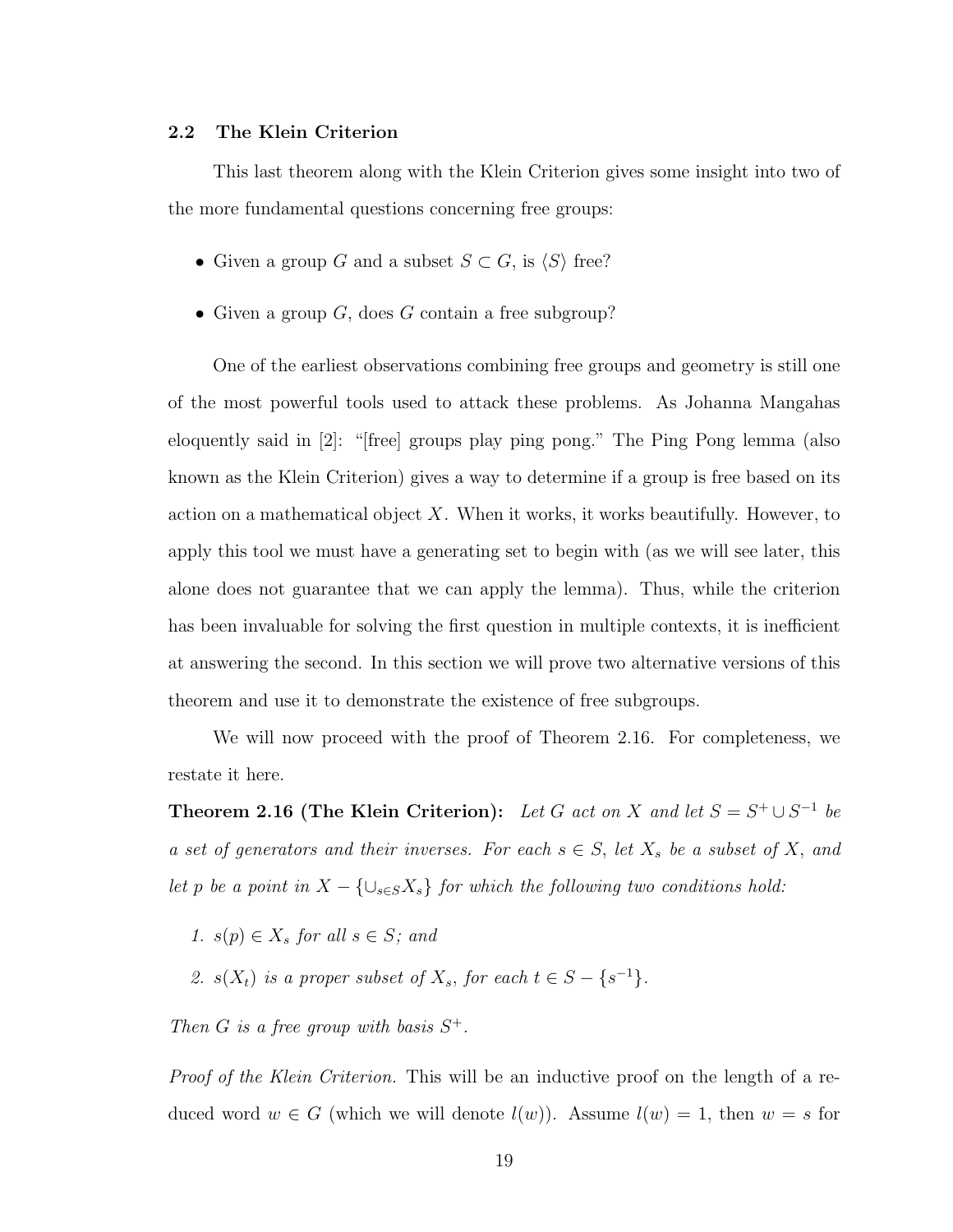some  $s \in S$ . So  $w \cdot p = s(p) \in X_s$ . Thus  $s(p) \neq p$  so no word of length 1 represents the identity. Assume that whenever  $l(w) < n$ , no reduced word of length w represents the identity. Consider a reduced word  $w_n$  of length n. Then  $w_n = s_2w_{n-2}s_1$  for some  $s_1, s_2 \in S$  and some reduced word  $w_{n-2}$  of length  $n-2$ . Consider the action  $w_n$  on  $p: w_n \cdot p = s_2w_{n-2}(s_1(p))$ . Thus, by assumption,  $w_n \cdot p \in X_{s_2}$ , so we see that  $w_n$  is  $\Box$ not the identity. Hence, no reduced word represents the identity.

While this version of the Klein Criterion is quite standard we will now give a generalized version which was used by Tits to prove his alternative [1].

**Theorem 2.23.** (Generalized Klein Criterion) Let G be a group acting on a set  $X$ , and let  $\Gamma_1, \Gamma_2$  be two subgroups of G, such that  $\Gamma_1$  contains at least three elements and  $\Gamma_2$  contains at least two elements. Assume that there exists at least two nonempty subsets  $X_1$  and  $X_2$  in X with  $X_2 \not\subset X_1$ . Furthermore, assume that the following two conditions hold,

- $a(X_2) \subset X_1$  for all  $a \in \Gamma_1 \{1\},\$
- $a(X_1) \subset X_2$  for all  $a \in \Gamma_2 \{1\}.$

Then,  $\Gamma = \langle \Gamma_1, \Gamma_2 \rangle$  is isomorphic to  $\Gamma_1 * \Gamma_2$ .

*Proof.* Let w be a nonempty reduced word drawing from the alphabet  $S = (\Gamma_1 \cup$  $\Gamma_2$ ) – {1}. We must show that the element of  $\Gamma$  defined by w is not the identity (to distinguish which letters come from which group we will assume that  $a_i \in \Gamma_1$  and  $b_i \in \Gamma_2$  throughout this proof). This proof can be broken down into four cases based on the first and last letter of the word w.

1. Let  $w = a_1b_1a_2b_2...b_{k-1}a_k$ , then

$$
w(X_2) = a_1b_1a_2b_2...b_{k-1}a_k(X_2) \subset a_1b_1a_2b_2...b_{k-1}(X_1)
$$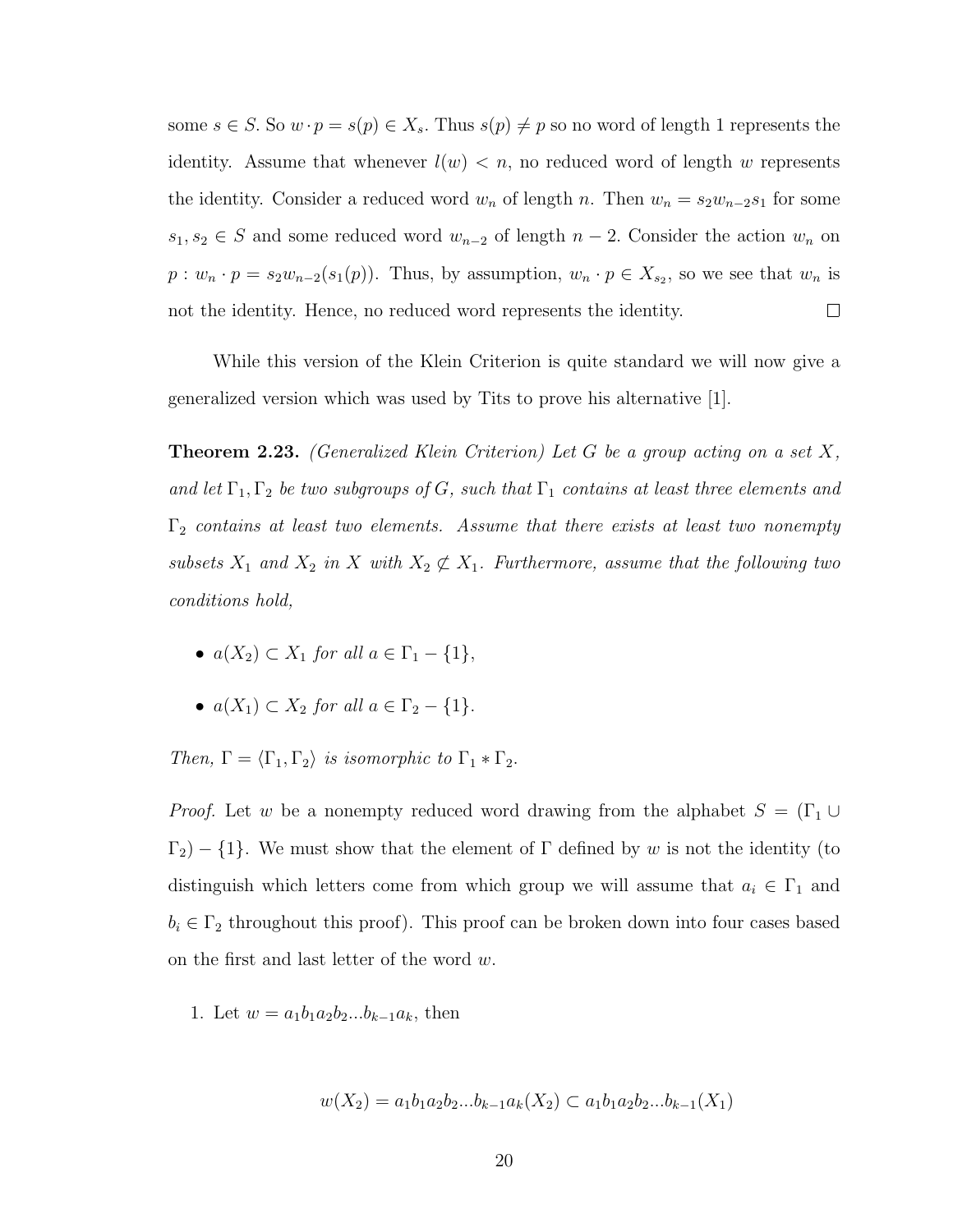$$
\subset a_1b_1a_2b_2...a_{k-1}(X_2) \subset ... \subset a_1(X_2) \subset X_1.
$$

Since by assumption  $X_2$  is not included in  $X_1$ , we see that w is not the identity.

- 2. Let  $w = b_1 a_1 b_2 a_2 ... a_{k-1} b_k$ . If w represents the identity, then so does  $a_1 w a_1^{-1}$ . Assuming that this is the case we have reduced the problem to Case 1 and reach a contradiction. Thus  $w$  is not the identity.
- 3. Let  $w = b_1 a_1 b_2 a_2 ... a_k$ . If w represents the identity, then so does  $a_i w a_i^{-1}$  (where  $a_i^{-1}$  $a_k^{-1} \neq a_k^{-1}$  $\binom{-1}{k}$ . Assuming that this is the case we have reduced the problem to Case 1 and reach a contradiction. Thus  $w$  is not the identity.
- 4. Let  $w = a_1b_1a_2b_2...b_k$ . If w represents the identity, then so does  $a_iwa_i^{-1}$  (where  $a_i \neq a_1$ ). Assuming that this is the case we have reduced the problem to Case 1 and reach a contradiction. Thus w is not the identity.

In all cases, w does not represent the identity.

 $\Box$ 

## 2.3 Some Applications of the Klein Criterion

The following examples illustrate how the Klein Criterion and its generalizations have been used to prove the existence of free subgroups in multiple contexts. The first of these<sup>8</sup> is the special linear group  $SL_2(\mathbb{R})$ . This is the subgroup of  $GL_2(\mathbb{R})$ consisting of matrices with determinant 1.

**Proposition 2.24.** The group  $SL_2(\mathbb{R})$  contains a free subgroup that is isomorphic to  $F_2$ .

<sup>&</sup>lt;sup>8</sup>The first example can be proven using the same generating set with slightly different divisions of the plane with many different variations of the Klein criterion. We have essentially expanded the proof found in [1], which uses the Generalized Klein Criterion although the interested reader can look at [4] to see the Klein Criterion used instead.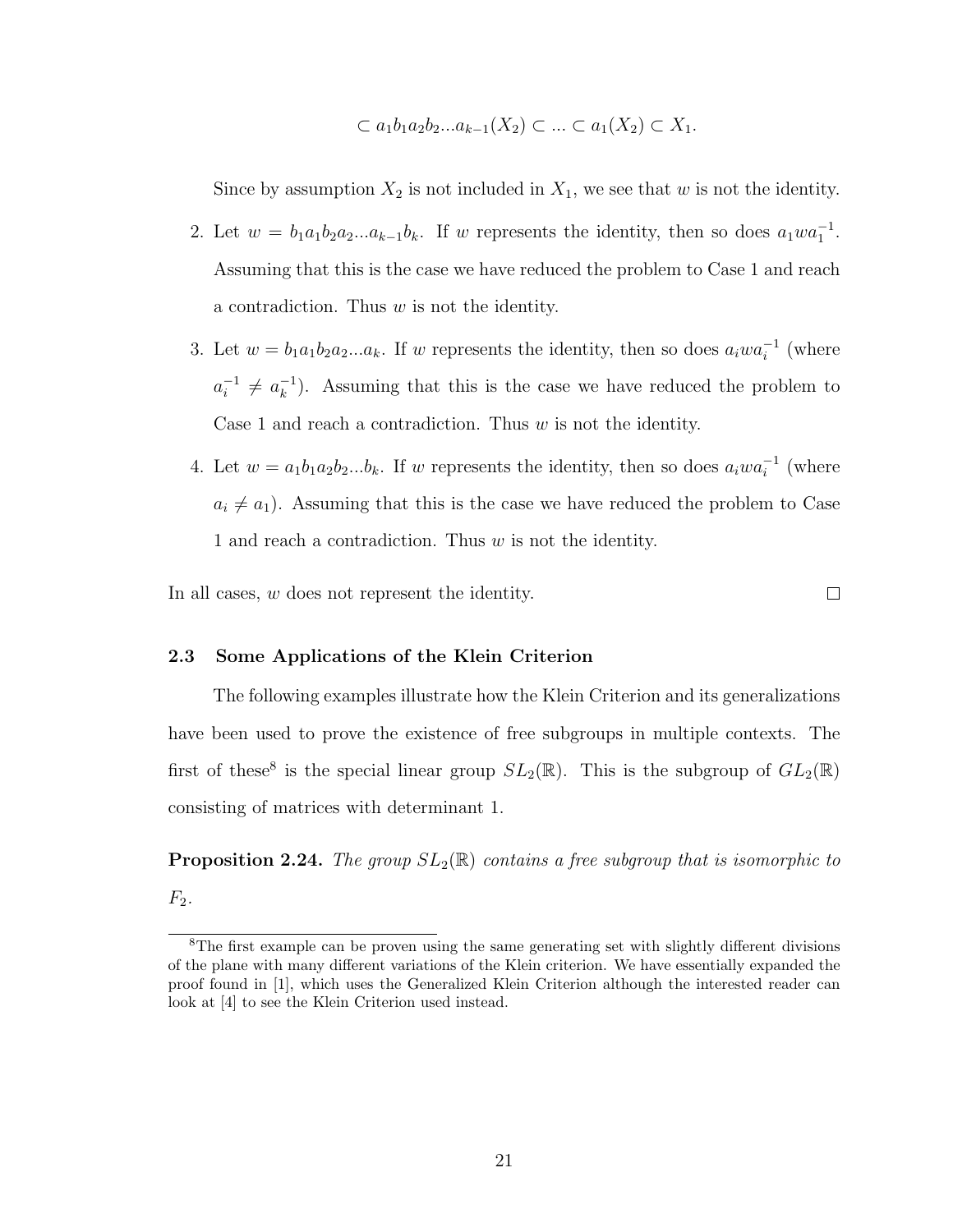*Proof.* To begin this proof we first note that  $SL_2(\mathbb{Z}) < SL_2(\mathbb{R})$  acts on the Euclidian plane with the action defined as  $\begin{bmatrix} a & b \\ c & d \end{bmatrix} \cdot (x, y) = (ax + by, cx + dy)$ . Now, let  $S^+$  $\{[\begin{smallmatrix} 1 & 2 \\ 0 & 1 \end{smallmatrix}], [\begin{smallmatrix} 1 & 0 \\ 2 & 1 \end{smallmatrix}]\}$ , and let us denote  $a = [\begin{smallmatrix} 1 & 0 \\ 2 & 1 \end{smallmatrix}]$  and  $b = [\begin{smallmatrix} 1 & 2 \\ 0 & 1 \end{smallmatrix}]\}$ . We will examine the following subsets of the plane:  $A = \{(x, y) | |y| > |x|\}, B = \{(x, y) | |x| > |y|\}.$ 



Fig. 5: The Division of the Plane.

It is clear that  $A$  does not contain  $B$  and that  $B$  does not contain  $A$ . We will now proceed to apply the Generalized Klein Criterion by showing the following two conditions hold.

- 1. Let  $(x, y) \in B$  and  $n \neq 0$ . Then  $a^{n}(x, y) = (x, 2nx + y)$ . The proof of this condition stems from the assumption that  $|x| > |y|$ . Using this we see that  $|2nx + y| > |2nx| - |y| > 2|x| - |y| > 2|x| - |x| = |x|$ . So  $a^n(x, y) \in A$ .
- 2.  $b^{n}(A) \subset B$  for  $n \neq 0$ . The proof of this condition is similar to Condition 1.

Thus by the generalized Klein Criterion and Theorem 2.22 we see that  $\langle a, b \rangle$  is a free  $\Box$ group of rank two.

The particular free group that we have just described is the standard free group usually used to prove that  $SL_2(\mathbb{R})$  contains free subgroups.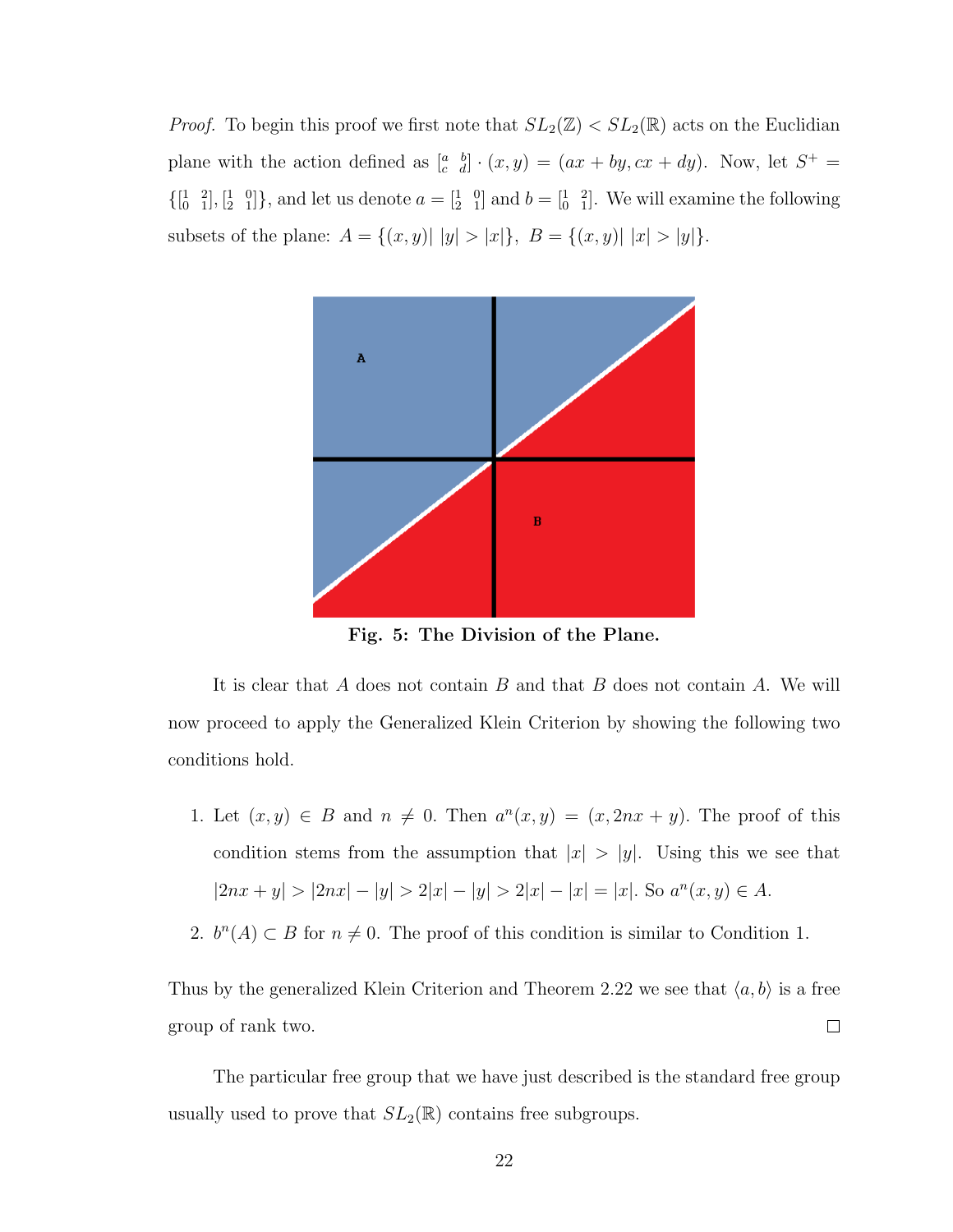We will now use the Generalized Klein Criterion to prove that  $Homeo_+(\mathbb{R})$  (the group of orientation preserving homeomorphisms of the line) contains free subgroups. The White Group (which will be discussed in detail in Chapter 3) is also a subgroup of this group. This proof was taken in great part from [1] .

**Proposition 2.25.** The group  $Homeo_+(\mathbb{R})$  contains a free subgroup of rank two.

*Proof.* Let f be the piecewise linear homeomorphism of the interval [0, 1] defined by

$$
f(t) = \begin{cases} 4t & \text{if } t \in [0, 0.2] \\ 0.8 + 0.25(t - 0.2) & \text{otherwise.} \end{cases}
$$

Observe that for  $n \geq 1$  we have that  $f^{(0)}(0.2, 1] \subset [0.8, 1]$  and for  $n \leq -1$  we have that  $f^{n}([0, 0.8]) \subset [0, 0.2].$ 

Let  $\gamma_1$  be the piecewise linear homeomorphism of the real line defined by

$$
\gamma_1(t) = [t] + f(\{t\}) \text{ for all } t \in \mathbb{R}
$$

where [t] denotes the integral part of t and  $\{t\} = t - [t] \in [0, 1]$  denote its fractional part. Also, let  $T(t) = t - 0.5$  and  $\gamma_2 = T \gamma_1 T^{-1}$ . We aim to show that  $\langle \gamma_1, \gamma_2 \rangle$  is free.

Let  $X_1 = \bigcup_{k \in \mathbb{Z}} [k - 0.2, k + 0.2]$  and  $X_2 = T(X_1) = \bigcup_{k \in \mathbb{Z}} [k + 0.3, k + 0.7]$ . Then since for  $n \ge 1$  we have that  $f^{(0)}([0.2, 1]) \subset [0.8, 1]$  and that  $f^{(0)}([0.0.8]) \subset [0, 0.2]$ , we have that

$$
\gamma_1^n(X_2) \subset X_1
$$

for all  $n \in \mathbb{Z} - \{0\}$ . This in turn implies that

$$
\gamma_2^n(X_1) = T\gamma_1^n T^{-1}(T(X_2)) \subset T(X_1) = X_2
$$

for all  $n \in \mathbb{Z} - \{0\}.$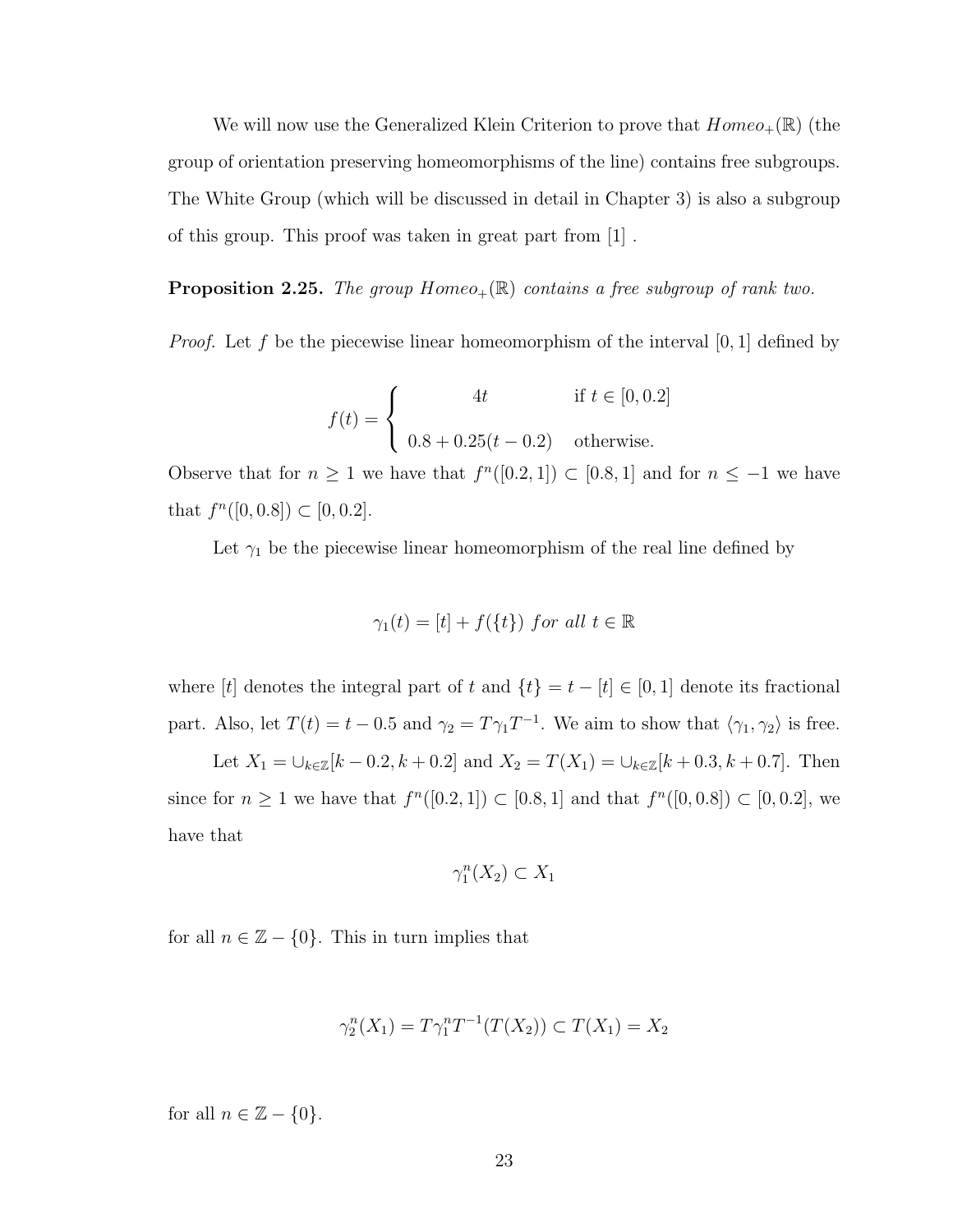Thus by the Generalized Klein Criterion, Theorem 2.23,  $\langle \gamma_1, \gamma_2 \rangle$  is free.

 $\Box$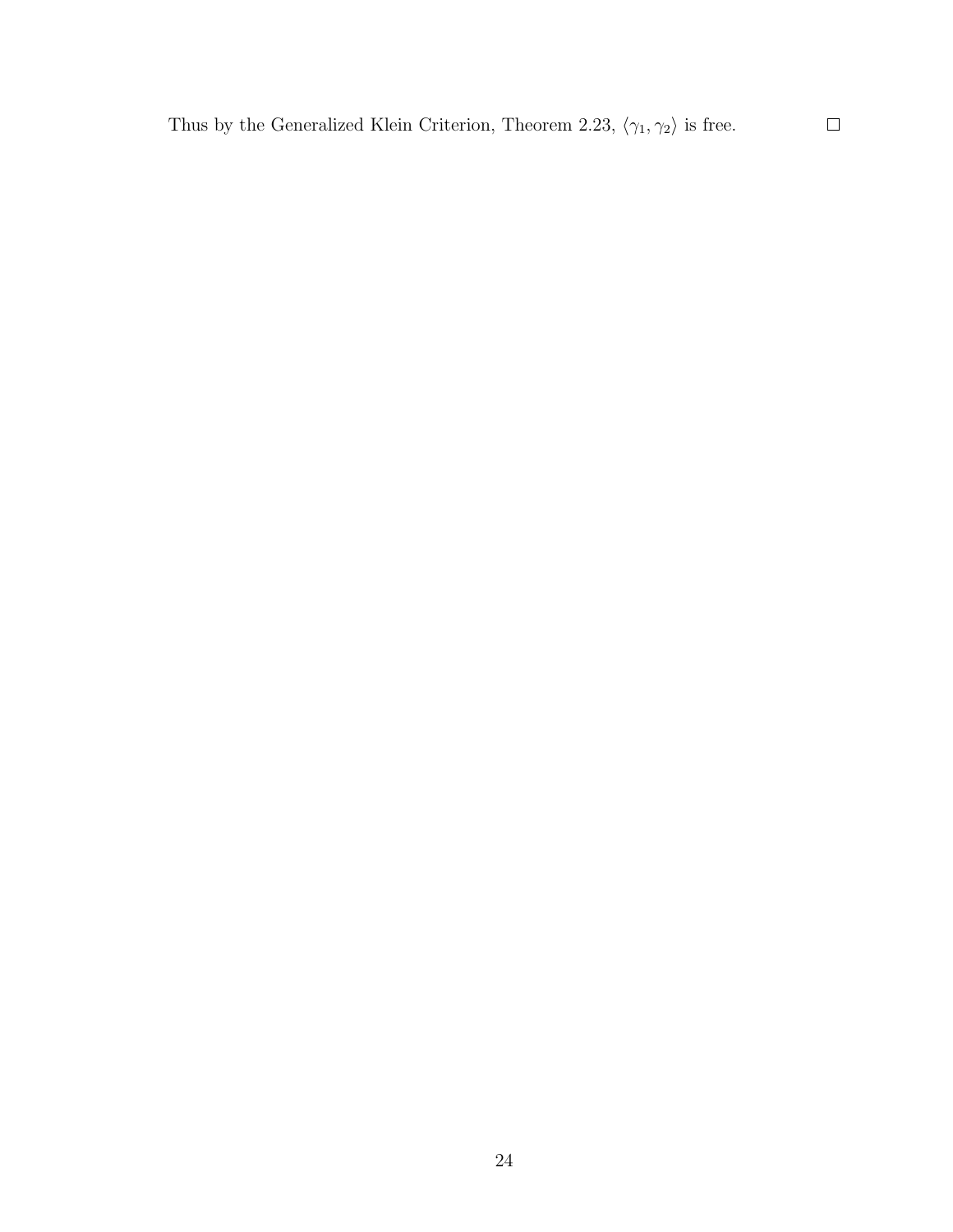## CHAPTER THREE: THE SUNIC CRITERION

While powerful, the Klein Criterion is not a catch all solution to finding free groups. The application of this theorem requires that one already have the generators of a free group "in hand." This is an issue in two respects. First, we might not always possess sufficient knowledge of the group to guess which set of elements might constitute a good candidate for a generating set of a free group. Second, it does not seem likely that we would find unexpected free groups in this way. Fortunately, a recent discovery (which we will refer to as the Sunic criterion)  $[7]$  has provided a new way of determining when a group contains a free subgroup. Like the Klien criterion, this new tool examines group actions on a mathematical object  $X$ . However, the Sunić Criterion requires additionally that  $X$  be a topological space.

The beauty of this new theorem is that we gain the ability to determine if a group contains a free subgroup without needing a candidate for a generating set. This result also provides us with a means of obtaining several explicit "families" of generating sets for free subgroups of different ranks. However, one might ask if this additional restriction on X precludes the theorem's use in some cases. Luckily, the following theorem (known as Gromov's Corollary) shows that for every group  $G$ , there exists a metric space (and thus a topological space) that G acts on nontrivially.

## **Theorem 3.26.** Every group is isomorphic to a group of isometries of a metric space.

Proof. We begin this proof in a similar way to the proof of Cayley's Better Theorem. First, we construct a metric space from the elements of a group G and then show that G acts on it by isometries. Let us now fix  $G$  with a generating set  $S$ . Then we will define the function  $d_s(g, h)$  as the length of the shortest word representing  $g^{-1}h$ , which is drawn from the alphabet of S. We will now proceed to prove the theorem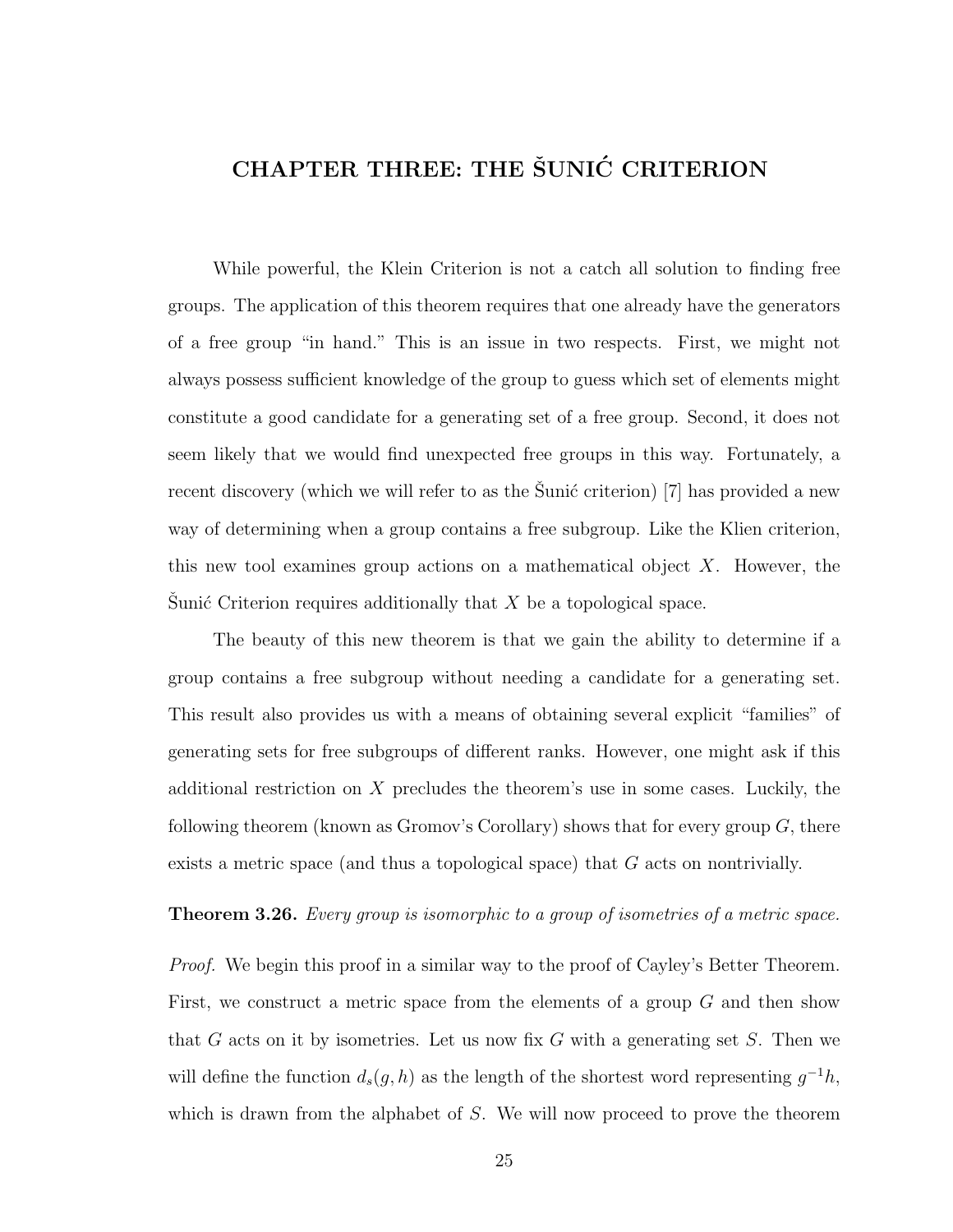by first establishing that  $d_s$  is a metric and then showing that the action of G on the space  $M = (G, d_s)$  is a group of isometries of M.

Note that since we cannot define words of negative length, then clearly  $d_s(h, g) \geq$ 0 for all  $h, g \in G$ . It is also clear that  $d_s(h, g) = 0$  if and only if  $h = g$ . To show that  $d_s$  is symmetric, we assume  $d_s(h, g) = n$ . Then there is a minimum length word w whose length is *n* which represents  $h^{-1}g$ . We see that  $w^{-1}$  represents  $g^{-1}h$  and must also have length n. Therefore  $d_s(g, h) \leq n$ . If  $d_s(g, h) < n$  then we have a word of length less than  $n$  who's formal inverse also has length less than  $n$  and this formal inverse represents  $h^{-1}g$  contradicting that  $d_s(h,g) = n$ . Thus  $d_s$  is symmetric.

To show that  $d_s$  satisfies the triangle inequality, let  $g, h, k \in G$ . Let us define  $w_{g_k}$  and  $w_{kh}$  to be minimum length words such that  $gw_{g_k} = k$  and  $kw_{kh} = h$ . Then note that  $w_{gk} = g^{-1}k$  and  $w_{kh} = k^{-1}h$  thus  $d_s(g, k) = l(w_{gk})$  and  $d_s(k, h) = l(w_{gk})$ . Therefore we see that  $g(w_{gk}w_{kh}) = h$  implying  $w_{gk}w_{kh} = g^{-1}h$  and so

$$
d_s(g, h) \le l(w_{gk}) + l(w_{gk}) = d_s(g, k) + d_s(k, h)
$$

Since the elements of M are the elements of G, we can define the action of  $g \in G$ on M to be  $g \cdot w = gw$  for all  $w \in M$ . To prove that this action preserves distance, consider that

$$
d_s(h,k) = l(h^{-1}k) = l(h^{-1}g^{-1}gk) = d_s(gh, gk).
$$

 $\Box$ 

Before proceeding with the statement and proof of the Sunic Criterion we need to first define two terms whose definitions, as used for the purposes of the theorem, vary slightly with what is commonly used in the literature.

**Definition 3.27.** We say that a group G acts properly discontinuously on a topological space X if for every point  $x \in X$ , there is some open neighborhood of x (which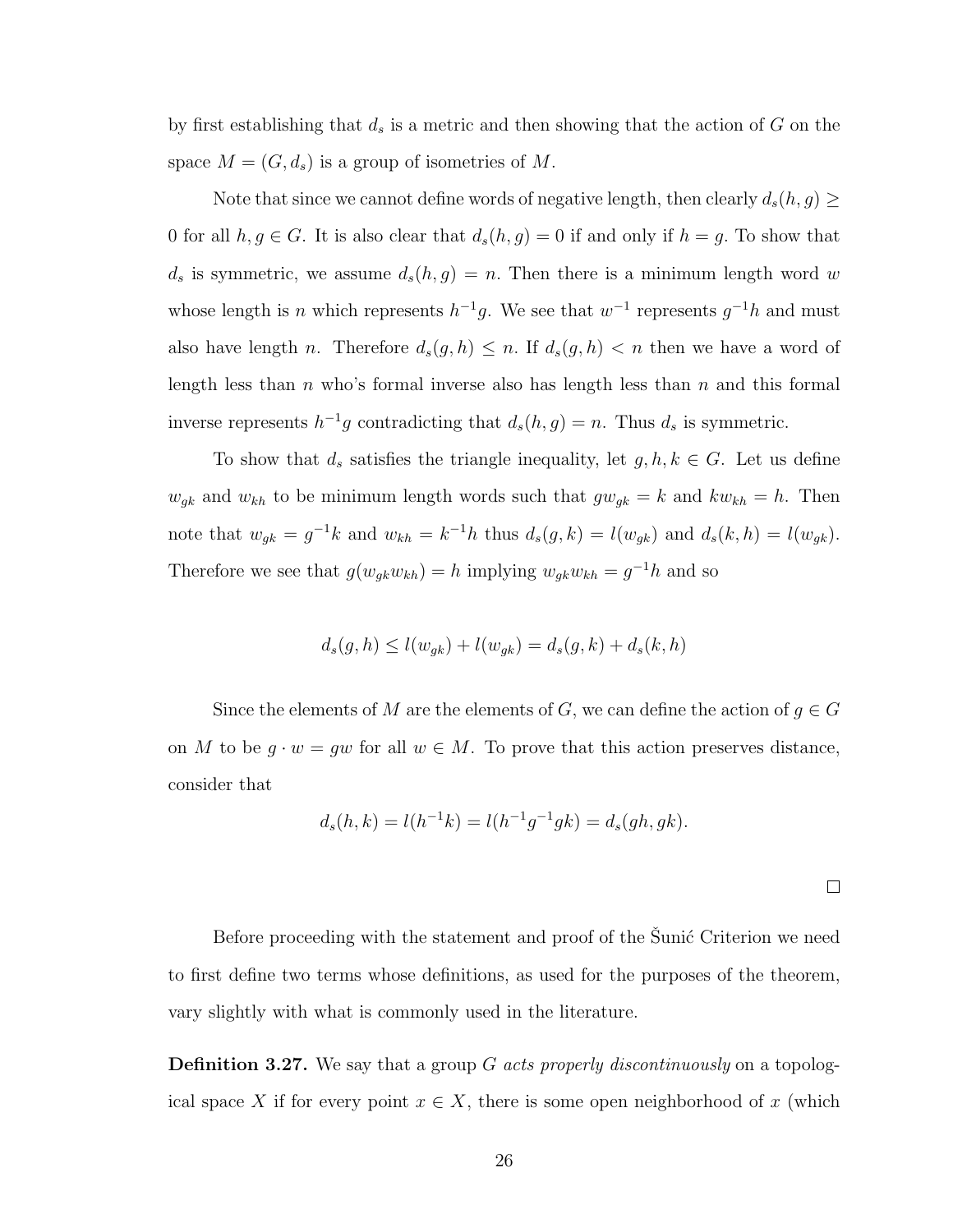we will denote  $U_x$ ) such that for all  $g \in G$  with  $g \neq 1$ , we have that  $gU_x \cap U_x = \emptyset$ .

**Definition 3.28.** Let  $g \in G$  and  $Y \subseteq X$  where X is a topological space. Then we say Y is *invariant* under the action of g if  $gY = Y$ .

## 3.1 Statement and Proof of the Šunić Criterion

Having these two definitions at our disposal, we can now proceed with the statement of the Sunic Criterion.

**Theorem 3.29.** Let G act by left action on a topological space X. The following are equivalent:

- 1. The group G contains a free subgroup of rank 2 such that there exists a nonempty, open F-invariant subspace of  $Z \subseteq X$  on which F acts properly discontinuously;
- 2. There exist nonempty, open subsets A and Y of X, with  $A \subseteq Y \subseteq X$ , and elements  $a, a_0, a_1, a_2$  such that:
	- $(a)$  Y =  $A \cup aA$ ,
	- (b)  $a_0A$ ,  $a_1A$  and  $a_2A$  are pairwise disjoint,
	- (c) Y is invariant under  $a, a_0, a_1, a_2$ ;
- 3. There exist nonempty, open subsets A and Y of X, with  $A \subseteq Y \subseteq X$ , such that for every  $n \geq 3$ , there exist  $a, a_0, a_1, ..., a_{n-1}$  in G such that
	- $(a)$  Y =  $A \cup aA$ ,
	- (b)  $a_0A, a_1A, ..., a_{n-1}A$  are pairwise disjoint,
	- (c) Y is invariant under  $a, a_0, a_1, \ldots, a_{n-1}$ ;
- 4. There are elements  $f_1$  and  $f_2$  in G and nonempty, open, disjoint subsets

$$
U_0, U_1^+, U_1^-, U_2^+, U_2^-\\
$$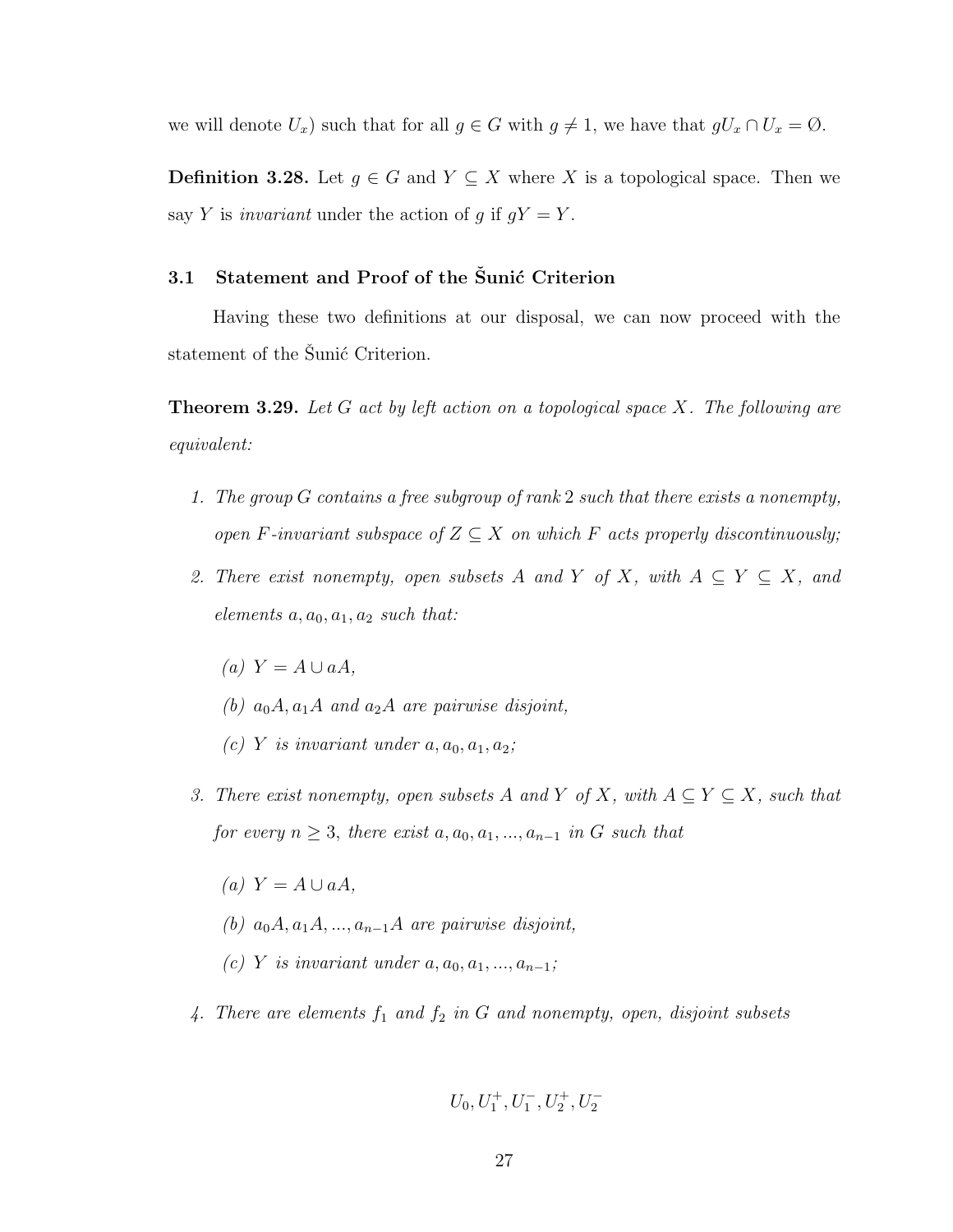such that:

$$
f_1(U_0 \cup U_1^+ \cup U_2^+ \cup U_2^-) \subseteq U_1^+, \quad f_1^{-1}(U_0 \cup U_1^- \cup U_2^+ \cup U_2^-) \subseteq U_1^-,
$$
  

$$
f_2(U_0 \cup U_2^+ \cup U_1^+ \cup U_1^-) \subseteq U_2^+, \quad f_2^{-1}(U_0 \cup U_2^- \cup U_1^+ \cup U_1^-) \subseteq U_2^-.
$$

Moreover,

- (i) if (2) holds then  $[a, a_1^{-1}a_0]$  and  $[a, a_2^{-1}a_0]$  generate a free group of rank 2.
- (ii) if (3) holds, with  $n = 4$ , then  $a_0aa_1^{-1}$  and  $a_2aa_3^{-1}$  generate a free group of rank two;

(iii) if (3) holds, with 
$$
n \ge 2k + 1
$$
 for some  $k \ge 2$  then  

$$
F = \langle a_1 a a_2^{-1}, a_3 a a_4^{-1}, ..., a_{2k} a a_{2k+1}^{-1} \rangle
$$
 is a free group of rank k.

*Proof.* Condition (1) implies Condition (2). Let  $F = \langle a, b \rangle$  be freely generated by a and b, and  $A'$  be the subset of F consisting of elements of F that, when reduced start with a or  $a^{-1}$ . Then  $F = A' \cup aA'$  and  $A', bA', b^2A'$  are disjoint.

Let  $z \in Z$ . Since the action of F is properly discontinuous, we may choose an open neighborhood U of z such that  $(F - \{1\})U \cap U = \emptyset$ . The set  $Y = FU$  is a nonempty, open, F-invariant subset of Z. Let  $A = A'U$ . Then A is a nonempty, open subset of Y and

$$
A \cup aA = A'U \cup aA'U = (A' \cup aA')U = FU = Y.
$$

Before we can continue we will prove the following claim:

**Claim:** For any  $h_1, h_2 \in F$  such that  $h_1A' \cap h_2A' = \emptyset$  we have that

$$
h_1A \cap h_2A = \emptyset.
$$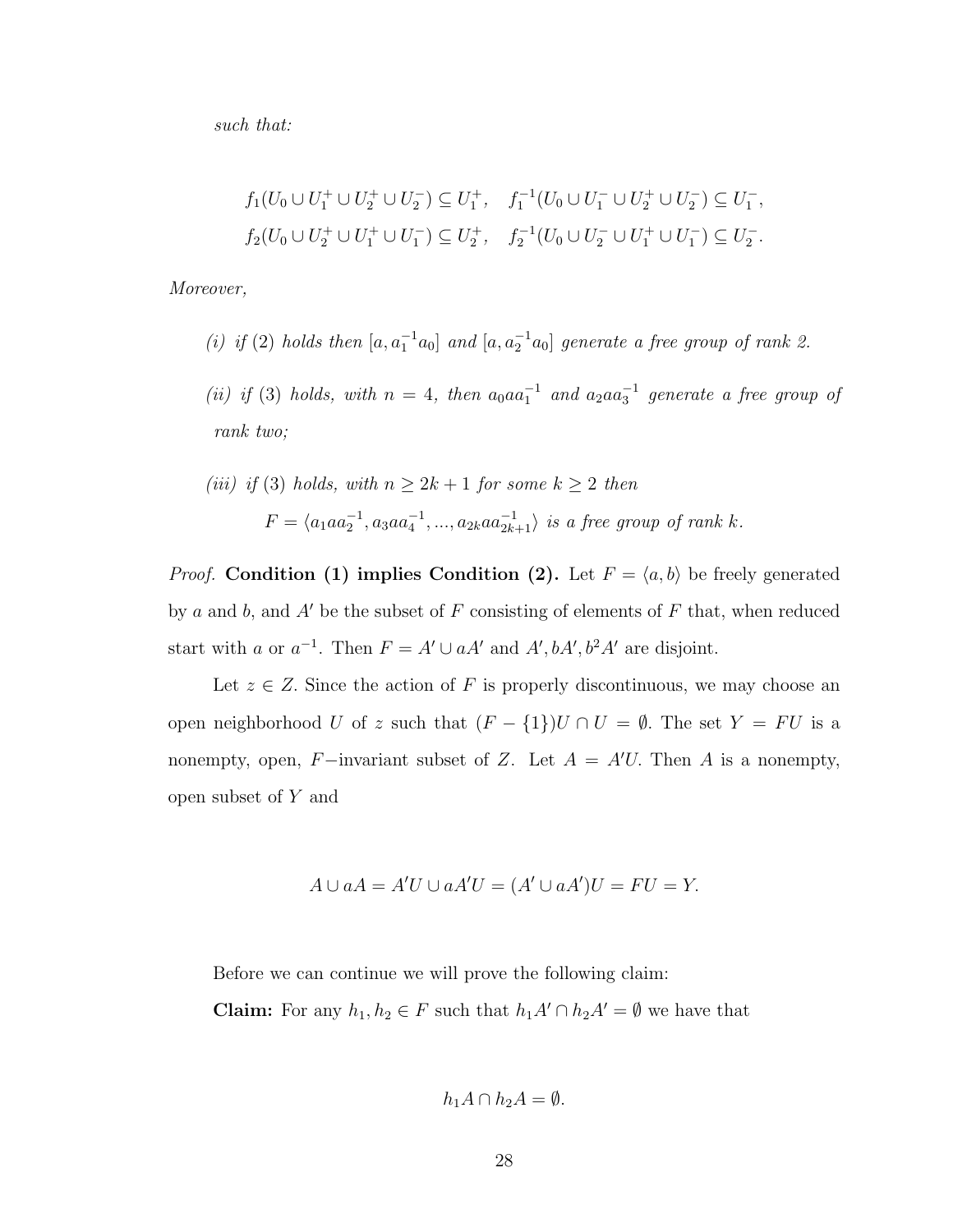Since  $h_1A', h_2A' \subseteq F$ , then  $h_1A'u \cap h_2A'v \subseteq Fu \cap Fv = \emptyset$  when  $u \neq v$ , and since the action of  $F$  on  $Z$  is free, we find the following equalities hold, proving the claim.

$$
h_1A \cap h_2A = h_1A'U \cap h_2A'U
$$

$$
=\cup_{u,v\in U}(h_1A'u\cap h_2A'v)=\cup_{u\in U}(h_1A'u\cap h_2A'u)
$$

$$
= \cup_{u \in U} (h_1 A' \cap h_2 A')u = \emptyset.
$$

Thus, since A', bA', and  $b^2A'$  are pairwise disjoint subsets of F, the open sets A, bA, and  $b^2A$  are disjoint subsets of Y and Condition 2 is satisfied for  $a_0 = 1, a_1 = b$ and  $a_2 = b^2$ .

#### Condition (2) implies Condition (3).

To prove this implication we first need the following lemma.

**Lemma 3.30** (Inequality Lemma). Let G act on X by a left action, A and Y be subsets of X, with  $A \subseteq Y \subseteq X$ , and, for some  $n \geq 3$ , let  $a, a_0, ..., a_{n-1}$  be elements of G such that

$$
Y = A \cup aA,
$$

 $a_0A, a_1A, ..., a_{n-1}A$  are pairwise disjoint,

Y is invariant under  $a, a_0, \ldots, a_{n-1}$ .

Then, for all  $i, j, l$  in  $\{0, ..., n-1\}$ , if  $i \neq j$ ,  $a_{l}a^{-1}a_{i}^{-1}$  $j^{-1}(a_iA) \subseteq a_lA$  and  $a_laa_j^{-1}(a_i)A \subseteq a_lA$ .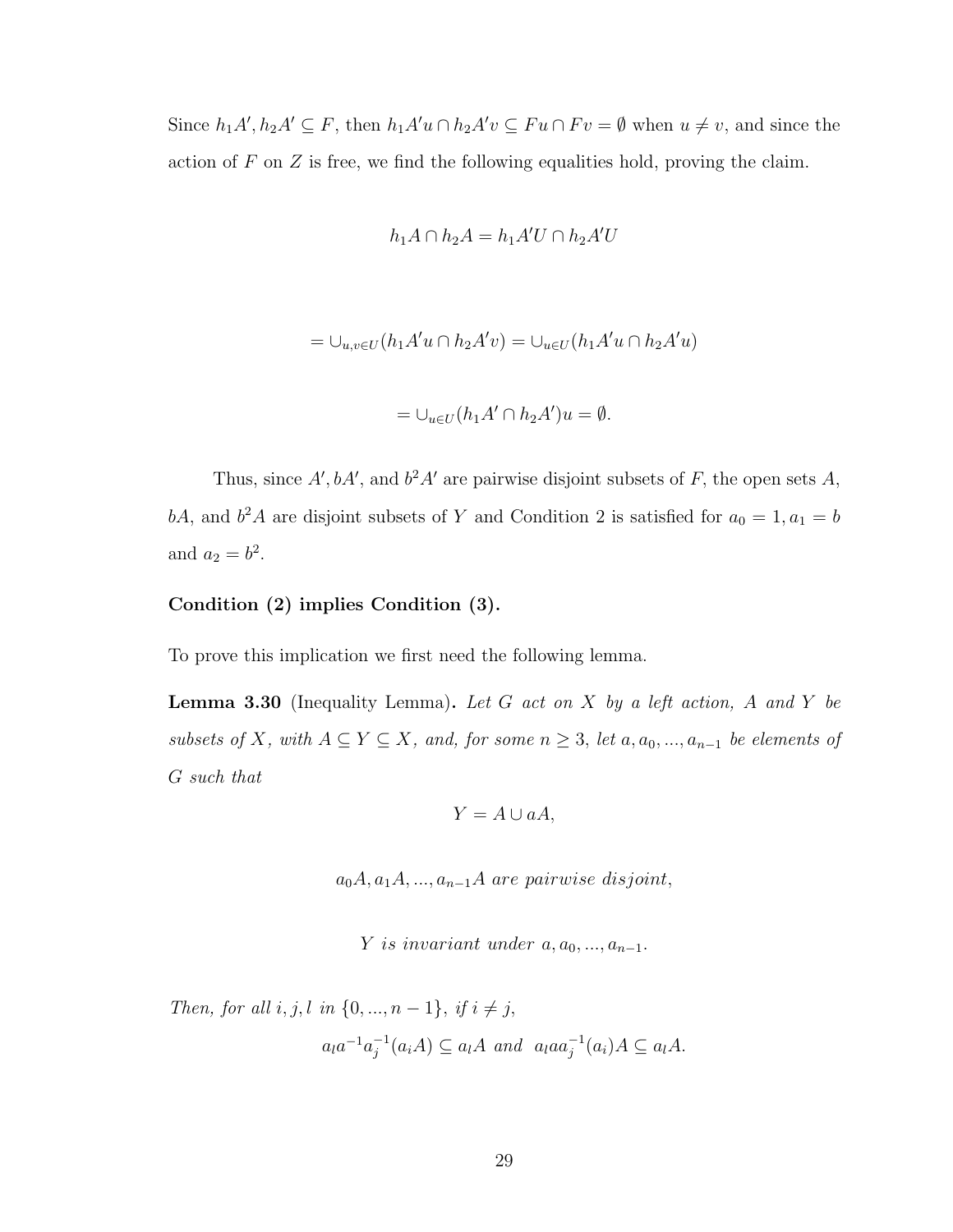*Proof.* Since  $Y = A \cup aA$ , we see that  $Y = a_j A \cup a_j aA$ . Since  $a_j A$  is disjoint from  $a_iA$  it follows that  $a_iA \subseteq a_jaA$ , or equivalently,  $a_ia^{-1}a_i^{-1}$  $j^{-1}(a_iA) \subseteq a_lA.$ 

Since  $Y = A \cup a^{-1}A$ , applying the same arguments shows that  $a_l a a_j^{-1}(a_i) \subseteq a_l A$ .  $\Box$ 

To prove the desired implication, it is sufficient to show that there are  $n$  elements  $a_0, a_1, ..., a_{n-1}$  such that  $a_0A, a_1A, ..., a_{n-1}A$  are disjoint, and that if we assume that for some  $n \geq 3$  we have that for all i such that  $0 \leq i \leq n-1$  that  $a_i Y = Y$  holds, then it holds for  $n + 1$  as well. So then, let us assume that the statement holds for some  $n \geq 3$ . Then by the Inequality Lemma we have that

$$
a_{n-1}aa_{n-1}^{-1}(a_0A) \subseteq a_{n-1}A
$$
 and  
 $a_{n-1}aa_{n-1}^{-1}(a_1A) \subseteq a_{n-1}A$ .

Since  $a_0 A$  and  $a_1 A$  are disjoint, so are  $a_{n-1} a^{-1} a_{n-1}^{-1} (a_0 A)$  and  $a_{n-1} a^{-1} a_{n-1}^{-1} (a_1 A)$ , and since they are both in  $a_{n-1}A$ , they are also disjoint from  $a_0A$ ,  $a_1A$ , ...,  $a_{n-2}A$ . Thus,

$$
a_0A, a_1A, \ldots, a_{n-1}A, a_{n-1}a^{-1}a_{n-1}^{-1}a_0A, a_{n-1}a^{-1}a_{n-1}^{-1}a_1A
$$

are  $n+1$  disjoint translates of A.

## Condition (3) implies Condition (4).

Let  $A \subseteq Y \subseteq X$ , such that, there exist elements  $a, a_0, a_1, a_2, a_4, a_4$  in G and  $Y = A \cup aA,$  $a_0A, a_1A, a_2A, a_3A, a_4A$  are pairwise disjoint, Y is invariant under  $a, a_0, a_1, a_2, a_4, a_4$ .

Then it follows from the Inequality Lemma that

$$
a_1aa_2^{-1}(a_0A \cup a_1A \cup a_2A \cup a_3A \cup a_4A) \subseteq a_1A,
$$
  

$$
(a_1aa_2^{-1})^{-1}(a_0A \cup a_1A \cup a_2A \cup a_3A \cup a_4A) \subseteq a_2A
$$
  

$$
a_3aa_4^{-1}(a_0A \cup a_1A \cup a_2A \cup a_3A \cup a_4A) \subseteq a_3A, \text{ and}
$$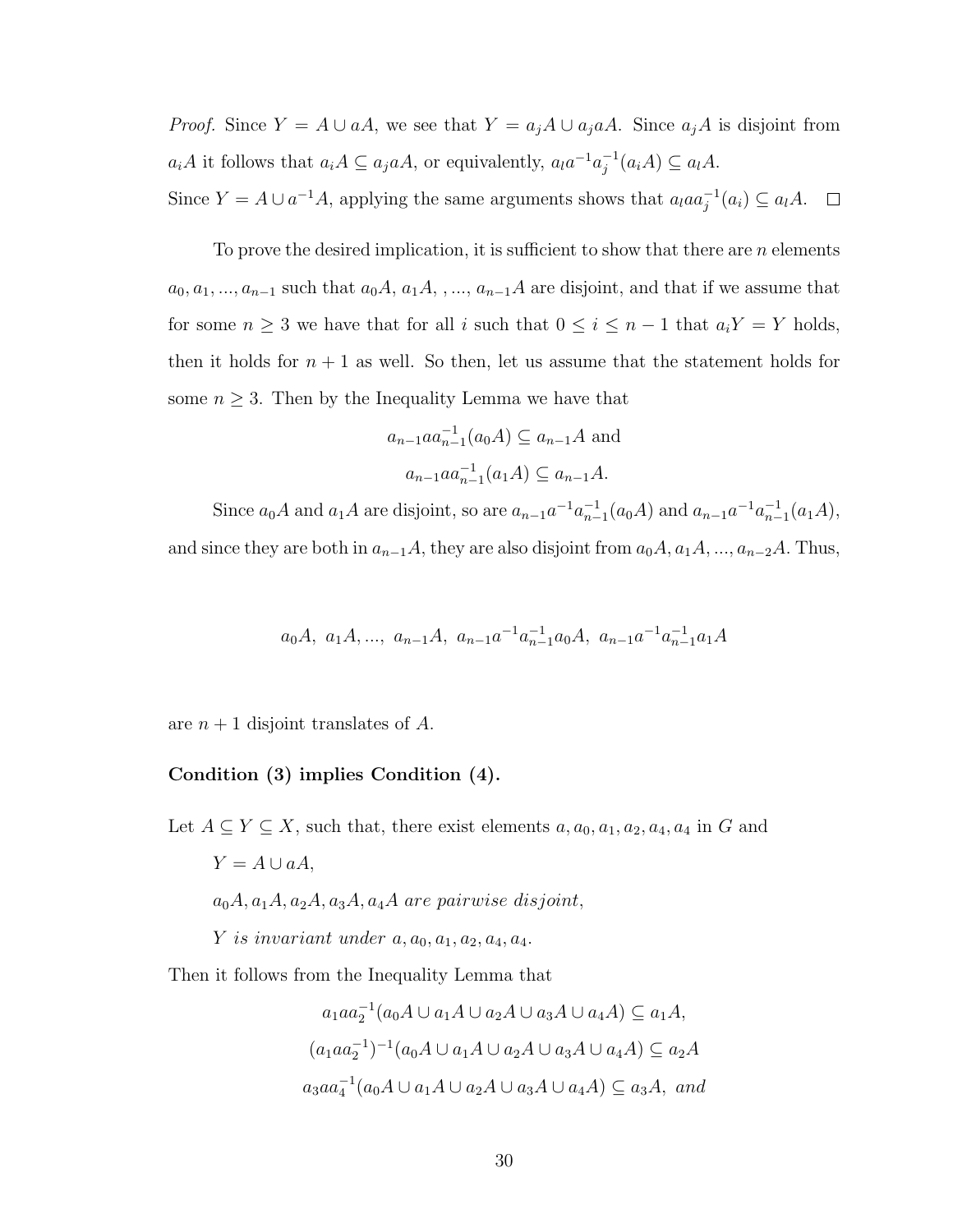$$
(a_3aa_4^{-1})^{-1}(a_0A\cup a_1A\cup a_2A\cup a_3A\cup a_4A)\subseteq a_4A.
$$

Thus, Condition 4 is satisfied with  $f_1 = a_1 a a_2^{-1}$ ,  $f_2 = a_3 a a_4^{-1}$ ,  $U_1^+ = a_1 A$ ,  $U_2^+ =$  $a_3A, U_2^- = a_4A$  and  $U_0 = a_0A$ .

## Condition (4) implies Condition (1)

This is an easy application of the Klein Criterion where  $p$  is any point in  $U_0$ .

To wrap up the proof of the theorem we need to prove the statements regarding the generating sets under condition (3). If condition (3) is satisfied with  $n = 5$ , then by the proof (3)  $\Rightarrow$  (4),  $a_1aa_2^{-1}$  and  $a_3aa_4^{-1}$  generate a free group F of rank 2 acting properly discontinuously on  $Fa<sub>0</sub>A$ . More generally, if condition (3) is satisfied with  $n \geq 2k+1$  then  $F = \langle a_1 a a_2^{-1}, ..., a_{2k-1} a a_{2k}^{-2} \rangle$  is a free group of rank k acting properly discontinuously on  $Fa<sub>0</sub>A$ .

If condition (2) is satisfied by the proof  $(2) \Rightarrow (3)$  condition (3) is satisfied with  $n = 4$ , and the roles of  $a_0, a_1, a_2$  and  $a_3$  in condition (3) may be played by  $a_1, a_2$ ,  $a_0a^{-1}a_0^{-1}$ ,  $a^1$ , and  $a_0a^{-1}a_0^{-1}a^2$ . Then using the explicit generators already established when condition (3) is satisfied, we have that  $a_0a^{-1}a_0^{-1}a_1aa_1^{-1}$  and  $a_0a^{-1}a_0^{-1}a_2aa_2^{-1}$ freely generate a copy of  $F_2$ . After conjugation by  $a_0$  we see that  $[a, a_1^{-1}a_0]$  and [ $a, a_2^{-1}a_0$ ] also generate a free group of rank 2.  $\Box$ 

## 3.2 Some Applications of the Sunic Criterion

In  $[7]$  Sunic gave several applications of his theorem. What follows are two examples which we have already examined in the previous chapter:  $SL_2(\mathbb{R})$  and  $Homeo_+(\mathbb{R})$ . We will show how Sunic applied his theorem, proving that these groups contain free subgroups. What is interesting is not just that he was able to find the "standard" generating sets usually used to prove that these groups contain free subgroups, but he was also able to find infinite families of generating sets for free subgroups.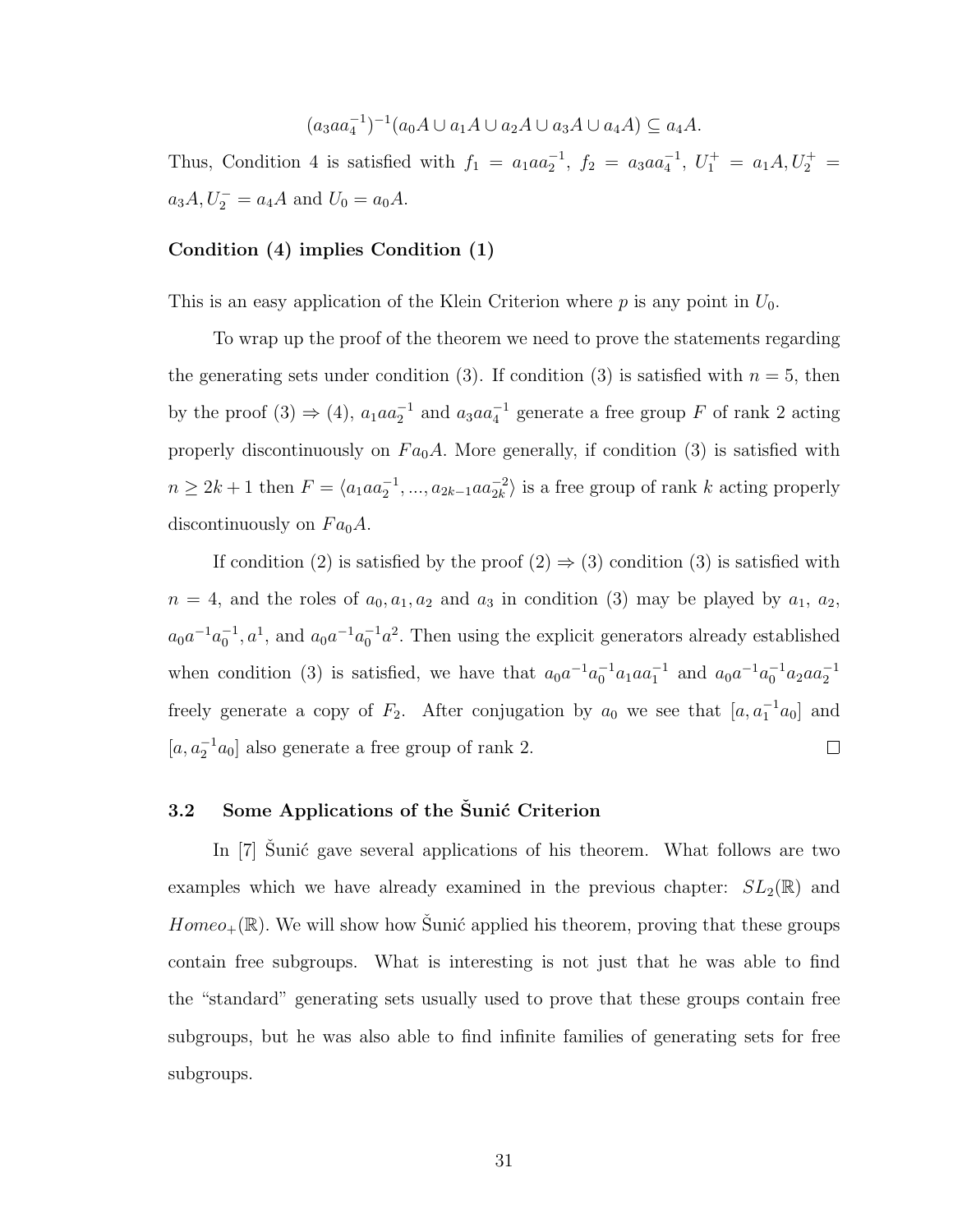Proposition 2.24 (The group  $SL_2(\mathbb{R})$  contains free subgroups): Proof 2. We will begin the proof by endowing the plane with a special topology in which we construct our open sets by defining a basis as follows: given two rays beginning at the origin a and b we measure the angle of incidence of each ray with respect to the x-axis. Here, we define our angle as being in the interval  $[0, 2\pi)$ . Our basis element is then the set of all points that are elements of a ray with an angle of incidence less than the angle of b and greater than or equal to the angle of a (one can think of this topology as being similar to the half-open topology of the real numbers).

Before we proceed, remember that  $SL_2(\mathbb{R})$  acts on the Euclidean plane (which we will denote here by P) with the action being defined as  $\begin{bmatrix} a & b \\ c & d \end{bmatrix} \cdot (x, y) = (ax + by, cx +$ dy). Let us define  $X = Y = P - \{(0,0)\}\$ in other words, our set Y is the whole of the Euclidean plane except for the origin

Now let  $A = \{(x, y) \in Y | x > 0, y \ge 0\} \cup \{(x, y) \in Y | x < 0, y \le 0\}$ . A consists of the first and third quadrants of the plane. Let

$$
a = \begin{bmatrix} 0 & -1 \\ 1 & 0 \end{bmatrix}, a_0 = \begin{bmatrix} 1 & \alpha \\ 0 & 1 \end{bmatrix}, a_1 = \begin{bmatrix} 1 & 0 \\ \beta & 1 \end{bmatrix}, a_2 = \begin{bmatrix} 0 & -1 \\ 1 & -\gamma \end{bmatrix}, a_3 = \begin{bmatrix} \delta & -1 \\ -1 & 0 \end{bmatrix},
$$

where  $\alpha, \beta, \gamma, \delta > 0$ ,  $\alpha\beta \geq 1$ , and  $\gamma\delta \geq 1$ . The next three figures show the action of these elements (for  $\alpha = \beta = \gamma = \delta = 1$ ) on A. Note that for each  $a_i \neq a_j$  we have that the image of  $a_i$  is disjoint from the image of  $a_j$ .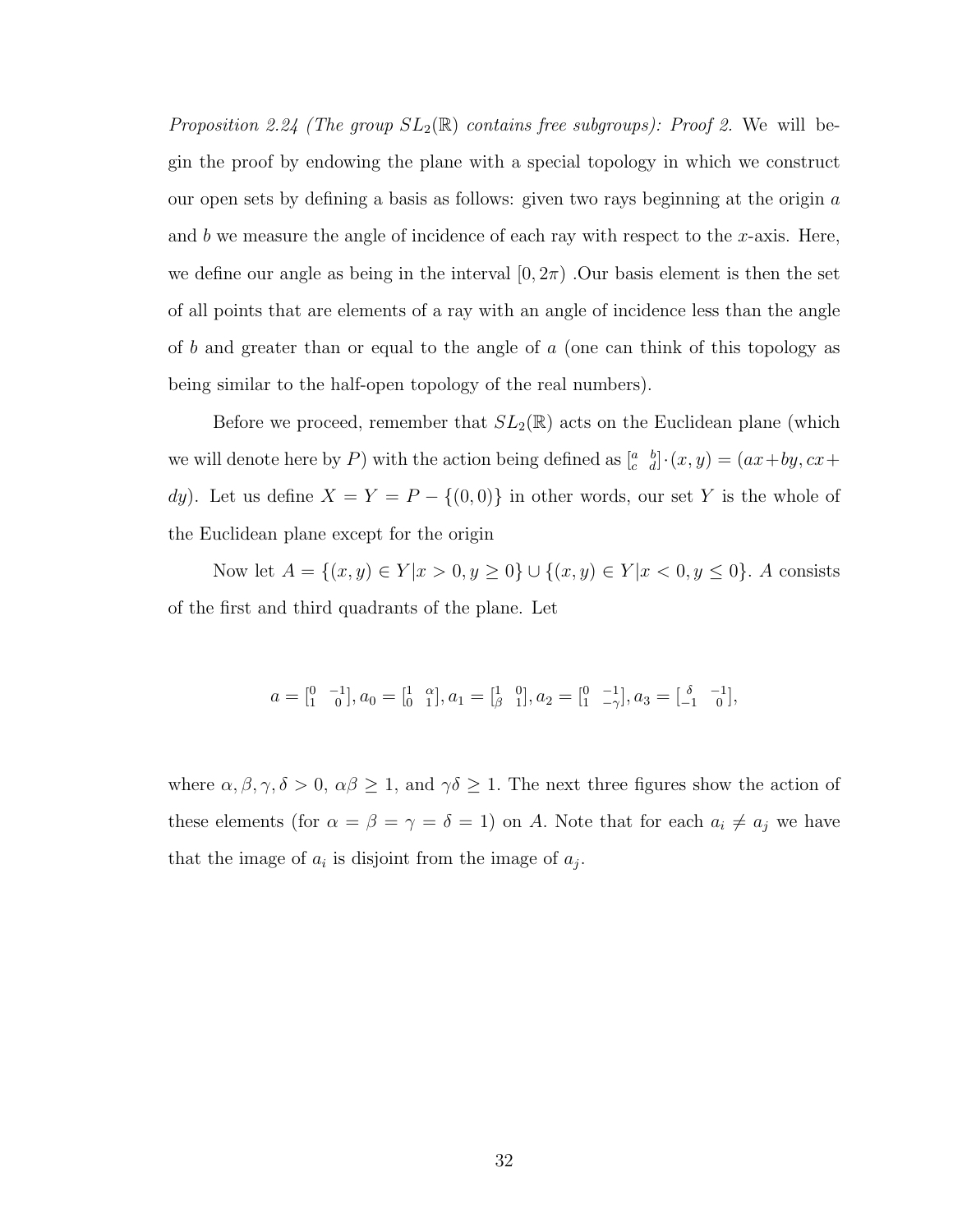

Fig. 6: The Action of a on A.



Fig. 7: The Action of  $a_0$  and  $a_1$  on A with  $\alpha = \beta = 1$ .



Fig. 8: The Action of  $a_2$  and  $a_3$  on A with  $\delta = \gamma = 1$ .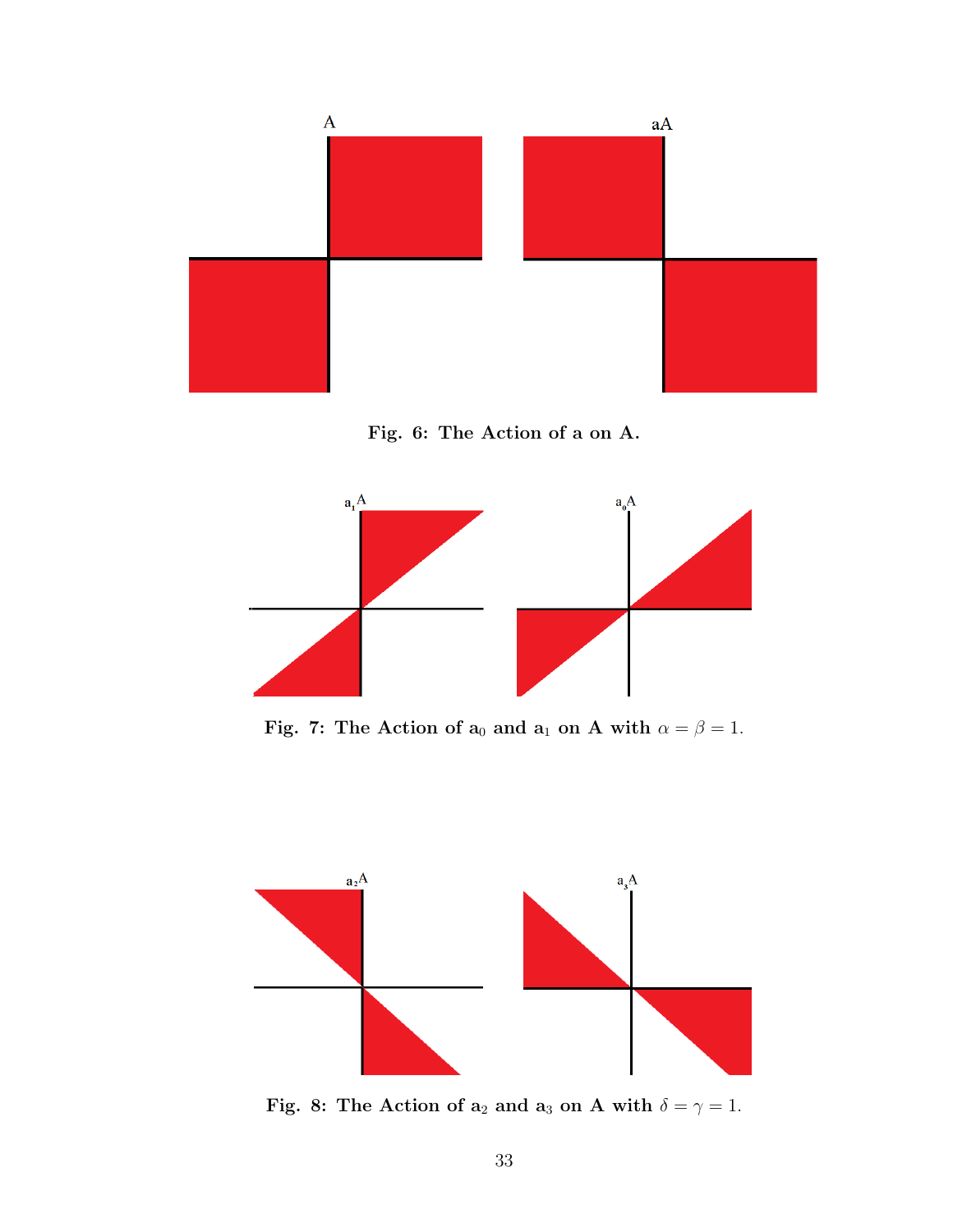We see that  $Y = A \cup aA$  (since a is a rotation by  $\pi/2$ ),  $a_0A = -a_0A$ ,  $a_1A =$  $-a_1A$ ,  $a_2A = -a_2A$ , and  $a_3A = -a_3A$ . Since  $\alpha\beta \ge 1$  and  $\gamma\delta \ge 1$  then  $a_iA \cap a_jA = \emptyset$ for  $i \neq j$ . Thus, by the Sunic Criterion we have that the following pairs of matrices all generate freegroups of rank 2:

- $-a_2aa_0^{-1}$  and  $-a_3aa_1^{-1}$ ,
- $a_1aa_0^{-1}$  and  $a_3aa_2^{-1}$ ,
- $-a_3aa_0^{-1}$  and  $-a_2aa_1^{-1}$ .

The third pair of matrices simplifies to  $-a_3aa_0^{-1} = \begin{bmatrix} 1 & \alpha+\beta \\ 0 & a \end{bmatrix}$  and  $-a_2aa_1^{-1} =$  $\begin{bmatrix} 1 & 0 \\ \beta + \gamma & 1 \end{bmatrix}$ . Of course letting  $\alpha = \beta = \gamma = \delta = 1$  we obtain the standard generators used in the first proof of Proposition 2.24!  $\Box$ 

In the following proof of Proposition 2.25, we revisit the group  $Homeo_+(\mathbb{R})$ , showing once again that it contains free subgroups. However, the free subgroups that we generate are not those discussed in the Klein Criterion chapter. Sunic did show that his theorem can be used to "rediscover" the generators described in the previous chapter [7] .

Proposition 2.25 (The group  $Homeo_+(\mathbb{R})$  contains a free subgroup of rank 2): Proof 2. To reprove this proposition, we will look at the projections from  $\mathbb R$  to  $T = \mathbb R/\mathbb Z$ . For convenience, we will identify each point in  $T$  with an element of the real interval  $[0, 1)$ . We will show that the group of piecewise-linear orientation preserving homeomorphisms of T contains free subgroups and thus,  $\mathbb R$  contains free subgroups. Let n be even such that  $n \geq 4$  and let  $A = [0, 1/n)$ , then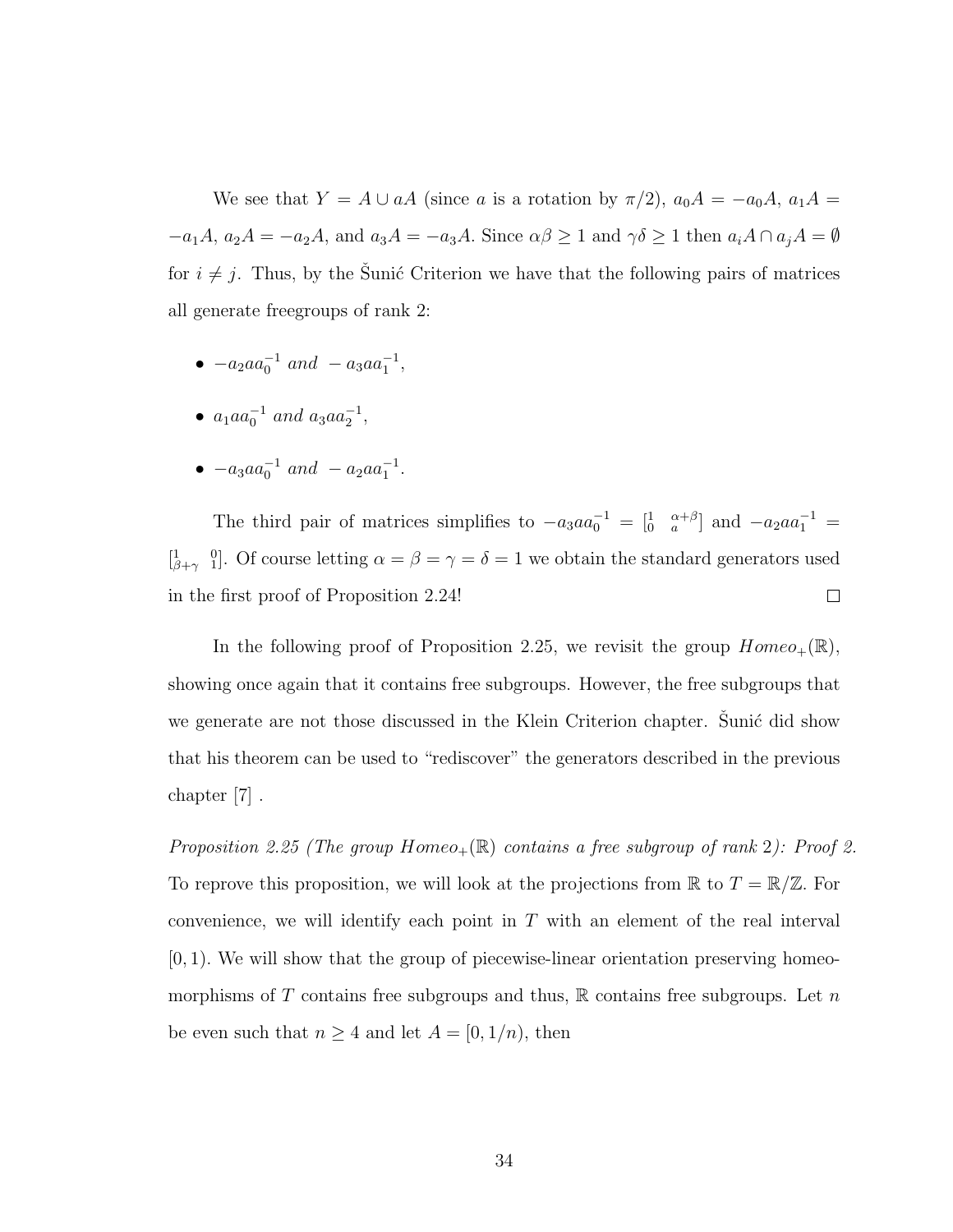$$
a(t) = \begin{cases} (n-1)t + 1/n, & \text{if } t \in [0, 1/n) \\ \frac{1}{n-1}t - \frac{1}{n(n-1)} & \text{otherwise.} \end{cases}
$$

and, for  $i = 0, 1, 2, ..., n - 1$  we have that  $a_i = r^i$ ,

where  $r(t) = t + 1/n$  is the rotation by  $1/n$ . Thus  $a_i A = r^i A = [i/n, (i + 1)/n]$ for  $i = 0, 1, 2, ..., n - 1$ , are disjoint. Moreover,  $A = [0, 1/n)$  and  $aA = [1/n, 1)$  so  $T = A \cup aA$  Therefore letting  $n = 2k$ , we see that by the Sunic Criterion the group generated by

$$
\{a_1aa_2^{-1},a_3aa_4^{-1},...,a_{2k-1}aa_{2k}^{-1}\}
$$

is isomorphic to the free group  $F_k$ . Thus, letting  $k = 2$  gives us a free subgroup of  $Homeo_+(\mathbb{R})$  on two letters.  $\Box$ 

We should point out that the algorithm presented in this proof actually gave us an example of how to create a generating set for free groups of any finite rank. In the next chapter we will discuss three examples of groups which Sunic did not explore. Our goal will be to find new generating sets for free subgroups within each group when this is possible.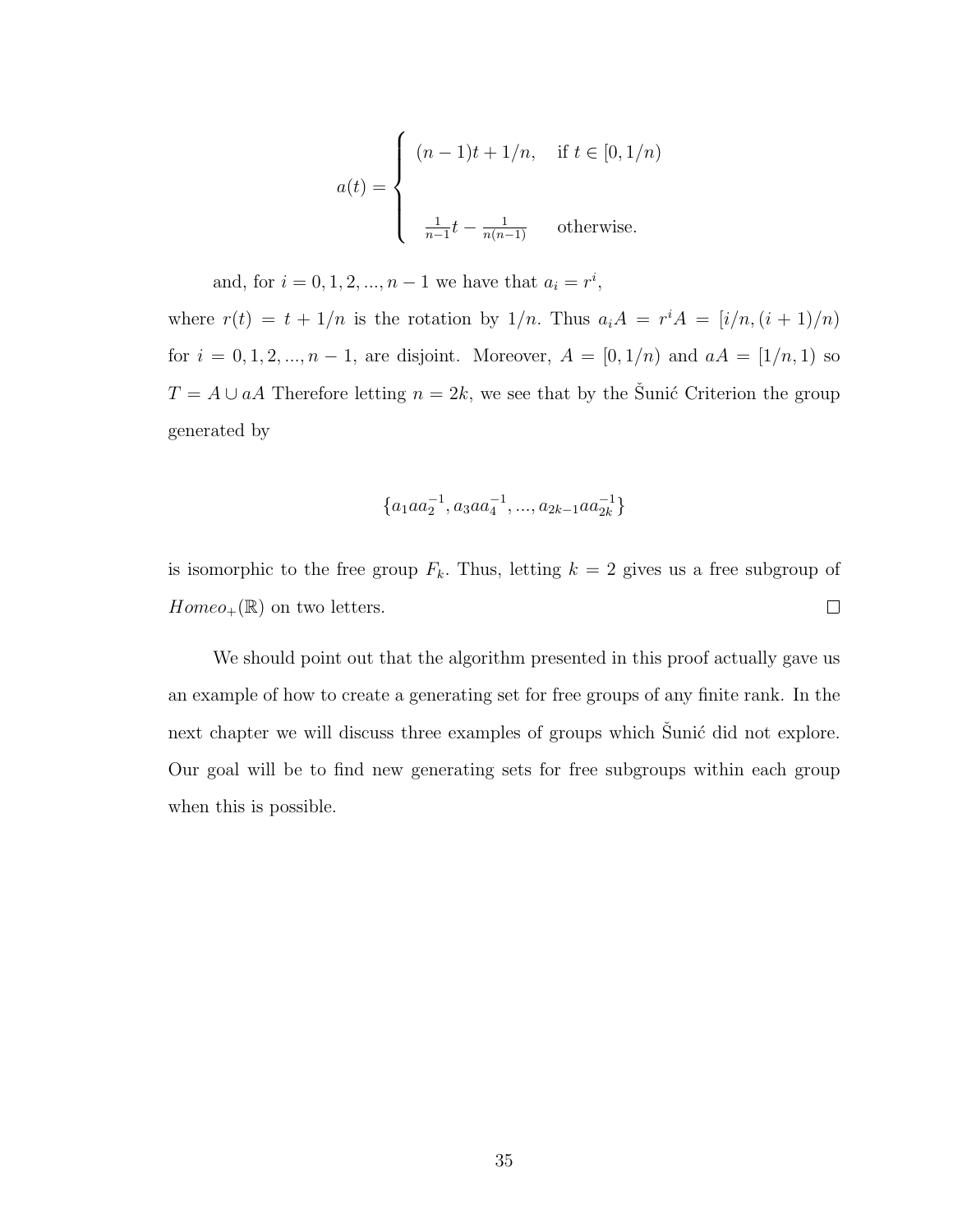# CHAPTER FOUR: FURTHER INQUIRES INTO THE THE ŠUNIĆ CRITERION

While the application of the Sunic Criterion has advantages over the Klein Criterion, it does not automatically allow us to construct all free subgroups of a given group. The reason for this is that while we have already established that every free group acts on a tree and also that every group acts on a metric space; in reality, to apply this knowledge we first need to know information about the underlying structure of the group and from here, we "build" our space and induce the group action. But what happens when all we know of a group is the group action itself? When a group is defined in terms of its action on a given space it can be difficult (or impossible) to apply the Sunic Criterion.

An example of this are the groups known as *White Groups*. These are the subgroups of bijections over the real numbers generated by two functions:  $f(x) = x+1$ and  $g(x) = x^p$ , such that p is an odd prime [8]. When speaking of a specific White Group, we denote it by  $WG_p$  for a fixed odd prime number. This class of groups is of historical importance as it was the first constructive class of subgroups found to be free in the group of order preserving bijections over the reals. The proof that these groups are free was rather unconventional. Instead of applying the Klein Criterion, White used advanced tools from Galois theory. White Groups act on the real numbers with the action defined, naturally, as  $a \cdot r = a(r)$  for all  $a \in WG_p$  and all  $r \in \mathbb{R}$ . In this section we will show that these groups do not act properly discontinuously on any open subset of the real line and thus cannot be uncovered by the Sunic Criterion.

**Proposition 4.31.** Let  $\mathbb{R}$  be endowed with the standard topology and let p be an odd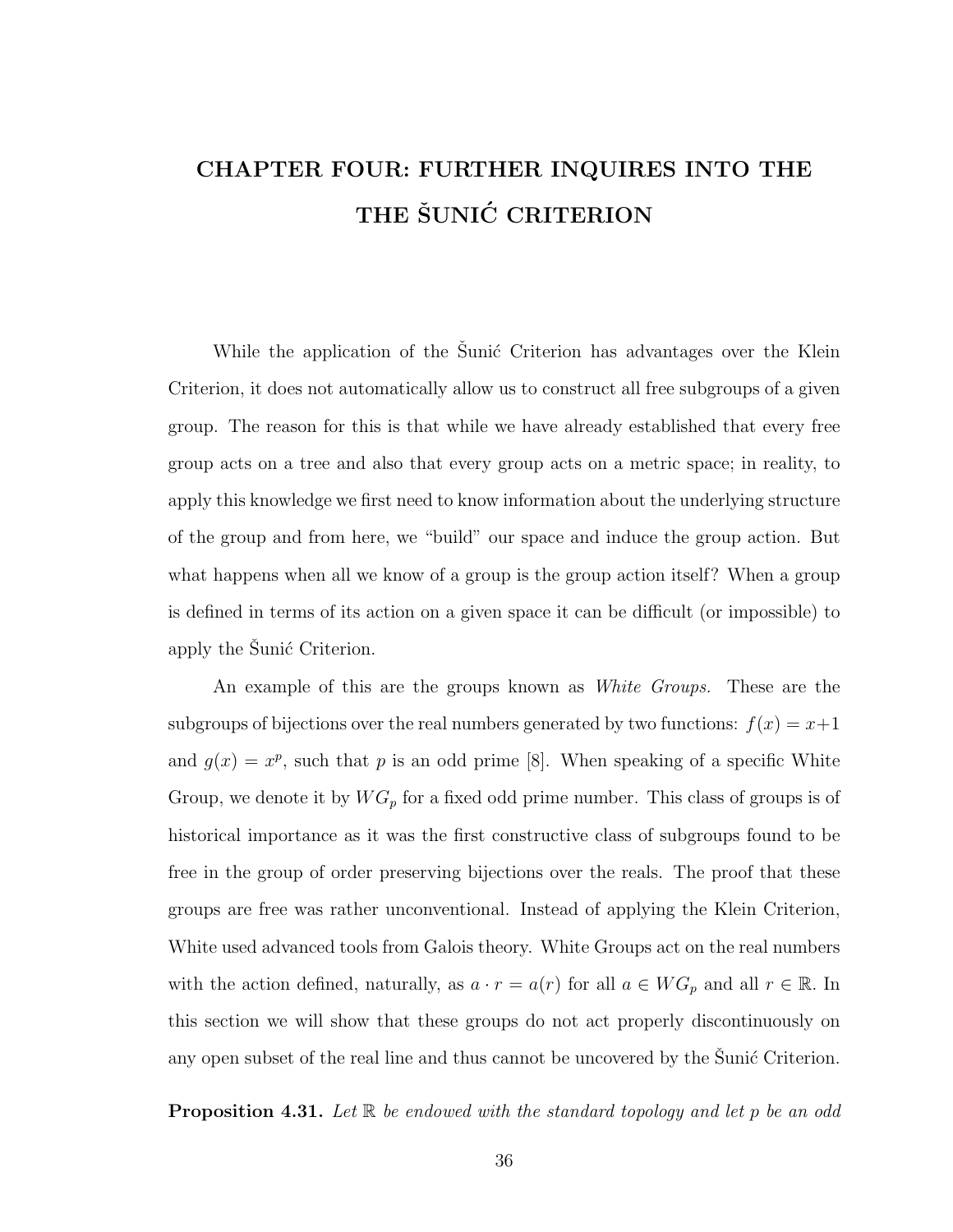## prime. Then the group  $WG_p$  does not meet the hypothesis of the Sunic Criterion.

*Proof.* It is known that the White Groups is a free group of rank two so we must show that it does not act properly discontinuously on any open subset of the real line. Let us thus assume that such a subset does exist; we will call this subset X. Let us further assume that there exists some  $WG_p$  invariant subspace Y of X. Then we see that  $g(0) = 0^p = 0$  and so  $0 \notin Y$ . This in turn implies that  $\mathbb{Z} \cap Y = \emptyset$  since were this not the case we could simply apply f or  $f^{-1}$  repeatedly to whatever value lies in the intersection of Z and X to show that  $0 \in X$ . Since  $f \in WG_p$ , then we see that if  $x \in X$  then there is some  $y \in Y$  such that  $y \in [-1,1]$ . Therefore, there is an open interval  $I = (y - d, y + d) \subset [-1, 1]$  such that  $I \subset X$ , from which we deduce that  $I + 2 \in Y$  (here we have applied f twice to I). Thus, for all  $y \in I$ ,  $y > 1$ . Since  $I + 2 \subset X$ , then  $(I + 2)^{np} \subset X$  for all positive integer values of n (here we have applied  $g \, n$  times). However, this quickly leads us to see that the length of the interval  $(I+2)^{np}$  becomes greater than 1 for some value of n which depends on d and p meaning that there is some  $z \in \mathbb{Z}$  such that  $z \in X$ .  $\Box$ 

#### 4.1 Locally Free Groups

It is simple to see that Sunic's theorem can be used to find *locally free* infinitely generated groups. In this section we first define locally free groups and prove that the Sunic Criterion can in fact provide explicit generating sets for these groups. Once this is done, we give two examples of groups with locally free subgroups.

**Definition 4.32.** A group is *locally free* if every finitely generated subgroup is free.

We can see from this definition that if a locally free group is finitely generated then it must be free and also that all free groups are locally free. What is perhaps less obvious is that there are groups which are not free, but which are locally free. The most commonly encountered example of such a group is the set of rational numbers under addition  $(\mathbb{Q}, +)$ .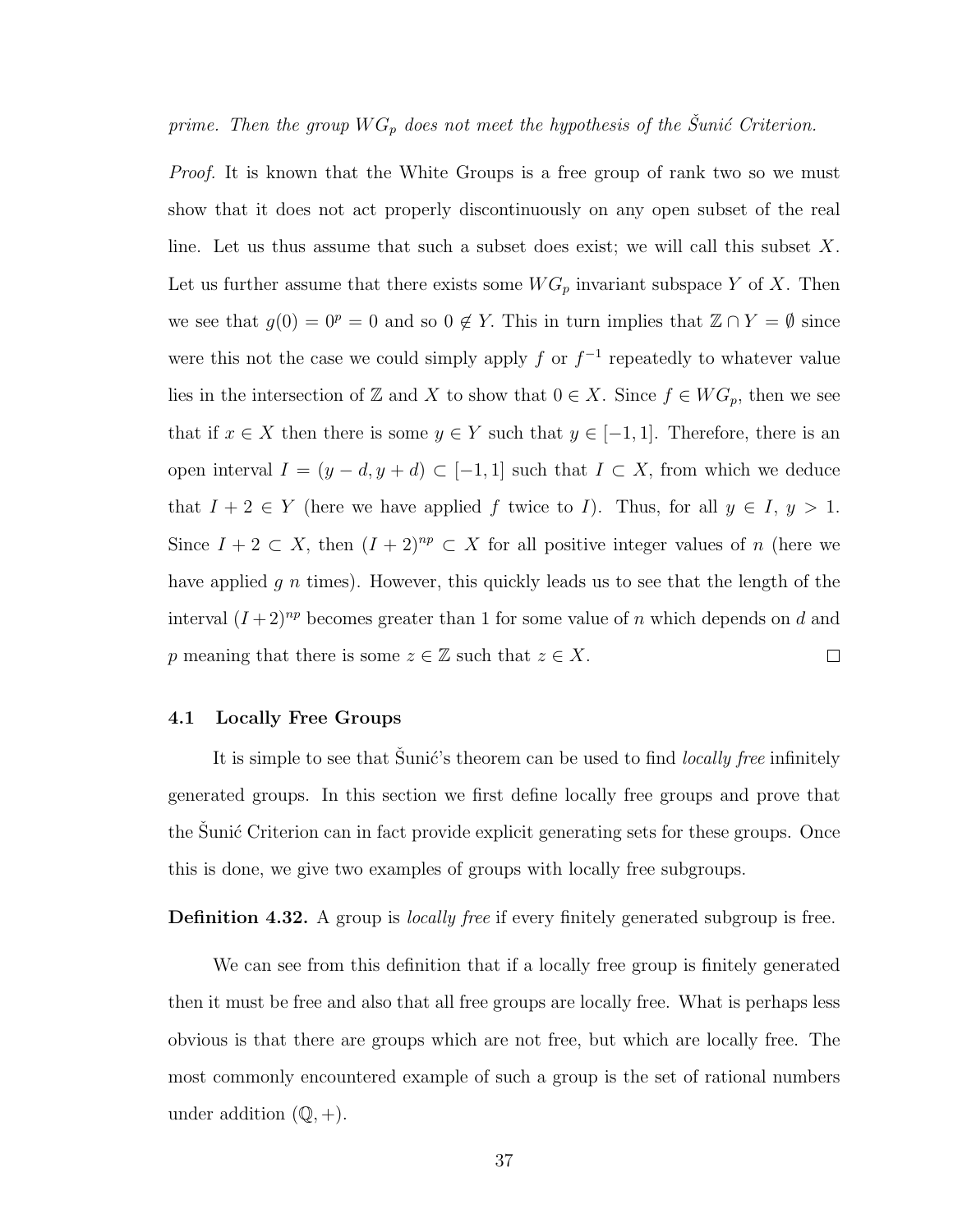To show that this group is in fact locally free but not free, consider that the infinite cyclic group is free. Also, if a free group is generated by at least two elements then it has a free subgroup isomorphic to  $F_2$ , and thus, it is nonabelian. From here, we see that the only free groups which are abelian are isomorphic to the integers under addition, and since  $(\mathbb{Q}, +)$  is an abelian group which is not isomorphic to the integers then it is not free. To show that it is locally free let  $H \leq \mathbb{Q}$  be a finitely generated subgroup with generating set  $S^+ = \{\frac{n_1}{d_1}\}$  $\frac{n_1}{d_1}, \frac{n_2}{d_2}$  $\frac{n_2}{d_2}, \dots, \frac{n_i}{d_i}$  $\frac{n_i}{d_i}$ . Then for each  $x \in S^+$ we see that  $x \in F_1 = \langle \frac{1}{d_1 d_2} \rangle$  $\frac{1}{d_1d_2\cdots d_n}$ . Also, note that  $F_1$  is isomorphic to the integers and thus is a free group on 1 letter so by the Nielsen-Schreier Theorem  $H$  is free. To show the existence of nonabelian locally free groups we will make use of the following lemma.

## **Lemma 4.33.** The free product of locally free groups is locally free.

*Proof.* Let A and B both be locally free groups and let  $H < A * B$  be finitely generated by the words  $S^+ = \{w_1, w_2, ..., w_n\}$ . Then take from A and B the letters that give rise to the words in  $S^+$ . Let us call these sets of letters  $W_a \subset A$  and  $W_b \subset B$ . We see that  $H \langle W_a \rangle * \langle W_b \rangle$ . Since  $S^+$  is finite, then both  $W_a$  and  $W_b$  are finite, so by assumption we have that  $\langle W_a \rangle$  and  $\langle W_b \rangle$  are free groups and thus, Theorem 1.24 gives us that  $\langle W_a \rangle * \langle W_b \rangle$  is free. The Nielsen-Schreier Theorem then confirms that  $\Box$  $H$  is also free.

Applying this lemma we see that Q∗Q is a nonabelian locally free group which is not free. Having established the existence of locally free groups we now proceed with the following theorem which exploits the Sunic Criterion to find an explicit infinite generating set for locally free groups.

**Theorem 4.34.** Let G act properly discontinuously on a topological space X and assume that there exist open sets  $A \subseteq Y \subseteq X$  and  $a \in G$  such that  $Y = aA \cup A$ . If there exists an infinite subset  $I \subseteq G$  such that for all  $a_i \in I$  where  $i \in \mathbb{N}$  we have that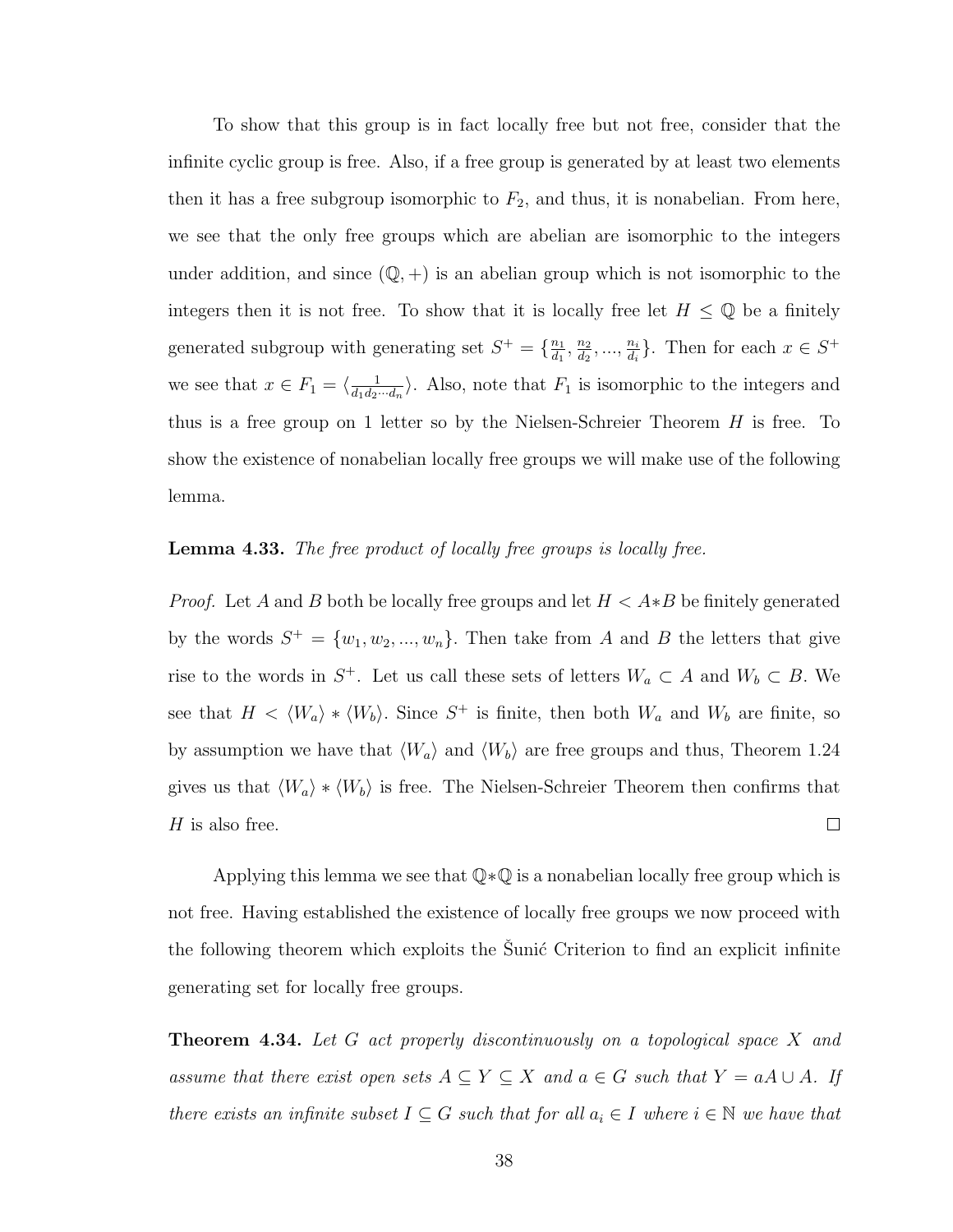$a_iY = Y$  and that  $a_iA \cap a_jA = \emptyset$  for all  $i \neq j$ , then the group generated by **F** is a locally free group where:

$$
\mathbf{F} = \{a_1aa_2^{-1}, a_3aa_4^{-1}, \ldots\}.
$$

*Proof.* Let us begin by defining  $b_i = a_i a a_{i+1}^{-1}$ , then we can say that  $\mathbf{F} = \{b_1, b_3, b_5, ...\}$ . Now assume that  $H \leq \langle \mathbf{F} \rangle$  such that H is generated by the following set of words:  $S^+ = \{w_1, w_2, ..., w_n\}$ . Then let

> $W_{S^+} = \{b_i \in \mathbf{F} | b_i \text{ or } b_i^{-1}\}$  $i^{-1}$  is a letter in some  $w_i \in S^+$ .

Thus, there exists an element of  $W_{S^+}$  of maximum index. Let us call this element  $b_i$ . Then  $H \langle b_1, b_3, ..., b_i, b_{i+2} \rangle$ . However, by the Sunic Criterion we have that this set of letters generates a free group of rank  $(i+3)/2$ . Thus, by the Nielsen-Schreier  $\Box$ Theorem,  $H$  is free.

### 4.2 Finding Explicit Generating Sets for Locally Free Subgroups

We will now explore two examples in which we apply Theorem 4.34. The first of these is the group  $PSL_2(\mathbb{Z})$  and the second is  $Aut(\mathbb{R})^+$ . We will define each group and give some history on it and then seek to apply the theorem.

The group  $PSL_2(\mathbb{Z})$  was one of the first groups studied by Klein in the nineteenth century. It can be defined in several ways: as a subgroup of the general linear group of dimension 2 over R or C we can define it as  $SL_2(\mathbb{Z})/\langle -I_2 \rangle$ . However, in keeping with the spirit of geometric group theory, we can also choose to define the group in terms of its action on the extended real number line. Using this idea we can view  $PSL_2(\mathbb{Z})$  as the group of fractional linear transformations of the extended real line. This group acts on  $\widehat{\mathbb{R}} = \mathbb{R} \cup \{\infty\}$  in the following way: let  $\begin{bmatrix} a & b \\ c & d \end{bmatrix} \in PSL_2(\mathbb{Z})$  and let  $r \in \widehat{\mathbb{R}}$ , then  $\left[\begin{smallmatrix} a & b \\ c & d \end{smallmatrix}\right] \cdot r = \frac{ar+b}{cr+d}$  $\frac{ar+b}{cr+d}$ . Now that we have some background on this group, we will now prove the following proposition.

**Proposition 4.35.** The group  $PSL_2(\mathbb{Z})$  contains an infinitely generated locally free subgroup.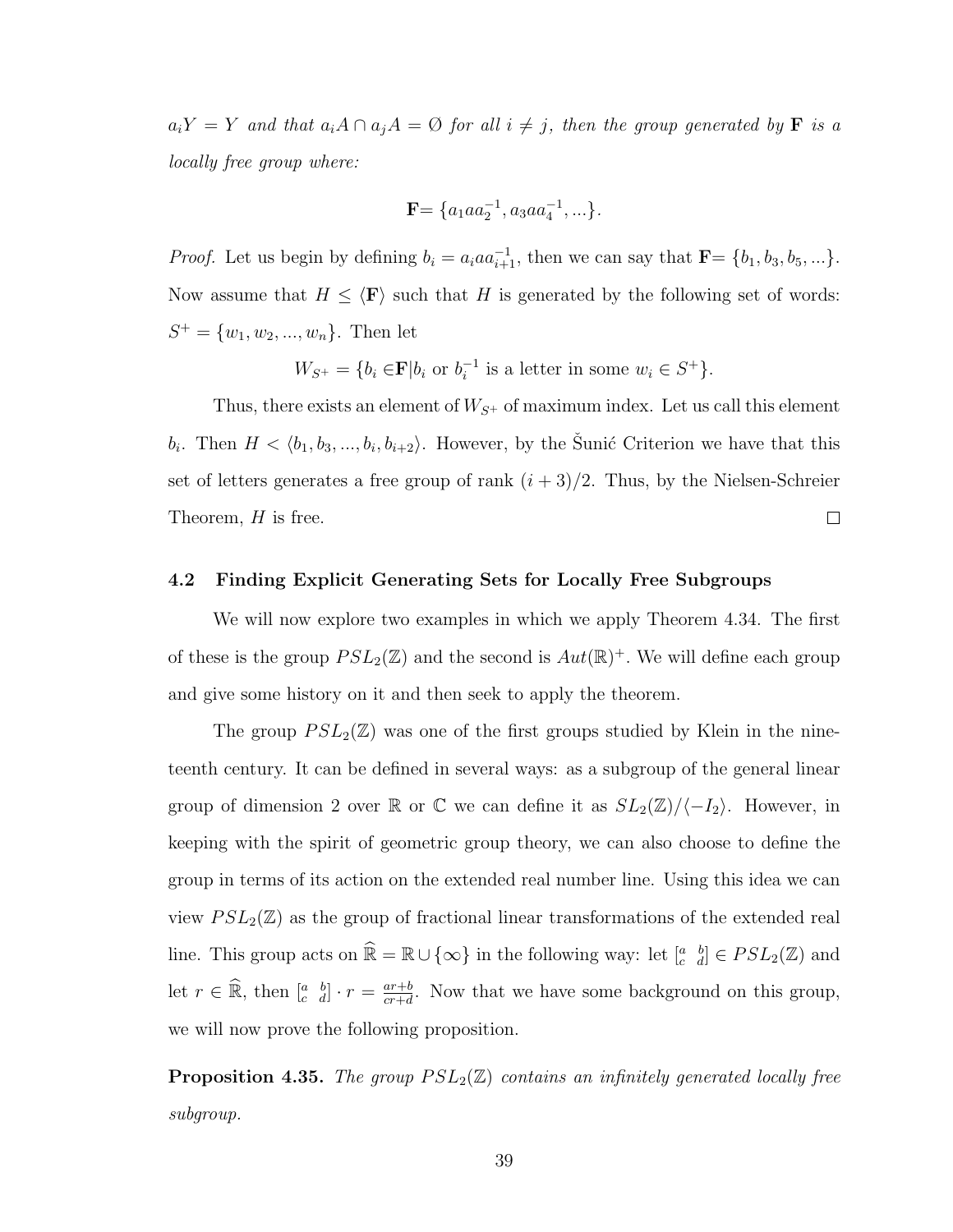*Proof.* Let  $S = \begin{cases} \begin{bmatrix} 2i & -4i^2 - 4i + 1 \\ 1 & -2i - 1 \end{bmatrix} \end{cases}$  $\binom{i}{1} \frac{-4i^2-4i+1}{-2i-1} |i \in \mathbb{N}$ . We will now show that  $\langle S \rangle$  is a locally free  $\frac{1}{b} |a, b \in \mathbb{Z} \}$  then let  $Y = \widehat{\mathbb{R}} - U$ . We see that Y is open. Let group. Let  $U = \{a + \frac{1}{b}\}$  $A = Y \cap (-1, 1)$ . Since Y is open and  $(-1, 1)$  is open, then A must be open. Let  $a = \begin{bmatrix} 0 & 1 \\ 1 & 0 \end{bmatrix}$  (see Figure 9). Then for any  $r \in \mathbb{R}$  we have that  $a \cdot r = 1/r$  so  $Y = A \cup aA$ . Now for all  $i \in \mathbb{N}$ , define  $a_i = \begin{bmatrix} 1 & 2i \\ 0 & 1 \end{bmatrix}$  (Figure 10). We see then that  $a_i Y = Y$  for all  $a_i$ and that  $a_i Y \cap a_j Y = \emptyset$  whenever  $i \neq j$ . Since each element of S is the product of  $a_i a a_{i+1}^{-1}$ , then by Theorem 4.34,  $\langle S \rangle$  is locally free.  $\Box$ 



Fig. 9: The Action of a on  $A\subset \mathbb{R}$ .



Fig. 10: The Action of  $a_i$  on  $A\subset \mathbb{R}$ .

We denote the group of bijections from  $\mathbb{R}^+$  to  $\mathbb{R}^+$  under function composition by  $Aut(\mathbb{R}^+)$ . While this group itself has not been specifically studied, it has been shown that several of its subgroups contain free subgroups. This group acts on the positive real numbers with the action defined naturally as  $a \cdot r = a(r)$  for all  $a \in Aut(\mathbb{R}^+)$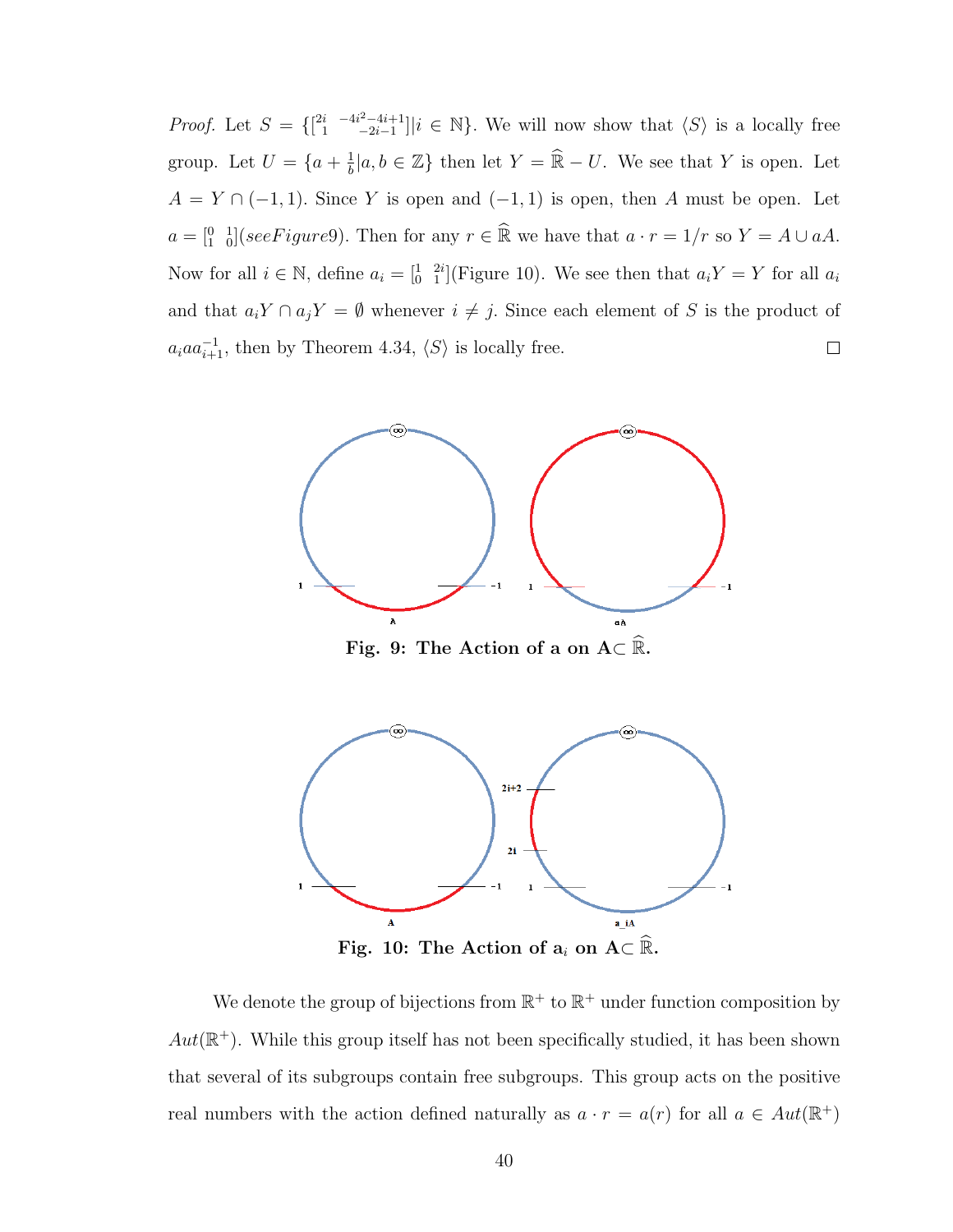and all  $r \in \mathbb{R}^+$ . It is interesting to note that, unlike the previously mentioned groups,  $Aut(\mathbb{R}^+)$  is not finitely generated. To show that this group has a locally free subgroup we will actually prove that  $FIN_1$ , the subgroup of  $Aut(\mathbb{R}^+)$  which fixes the number 1, contains a locally free subgroup.

**Proposition 4.36.** The group  $Aut(\mathbb{R}^+)$  contains an infinity generated locally free subgroup.

*Proof.* Let  $Y = \mathbb{R}^+ - \{1\}$ . Let  $A = (0,1)$ ,  $a(x) = 1/x$  for all  $x \in \mathbb{R}^+$ . Note that  $Y = A \cup aA$  and  $a \in FIX_1$ . For each  $i \in \mathbb{N}$  such that  $i \geq 2$  we define  $a_i$  as

$$
a_i(x) = \begin{cases}\n & x + i, & \text{if } 0 < x < 1 \\
& -x + 2, & \text{if } 1 \le x < 2 \\
& i & \text{if } x = 2 \\
& (i - 1)x + (3 - 2i), & \text{if } 2 < x < 3 \\
& x + (i - 2) & \text{if } 3 \le x\n\end{cases}
$$

Note then that for all  $a_i$  and  $a_j$ , with  $i \neq j$ , we see that  $a_iY = Y$  and that  $a_iA \cap a_jA = \emptyset$ . Thus from Theorem 4.34 we conclude that  $\langle a_2aa_3^{-1}, a_4aa_5^{-1}, \ldots \rangle$  is a locally free group.  $\Box$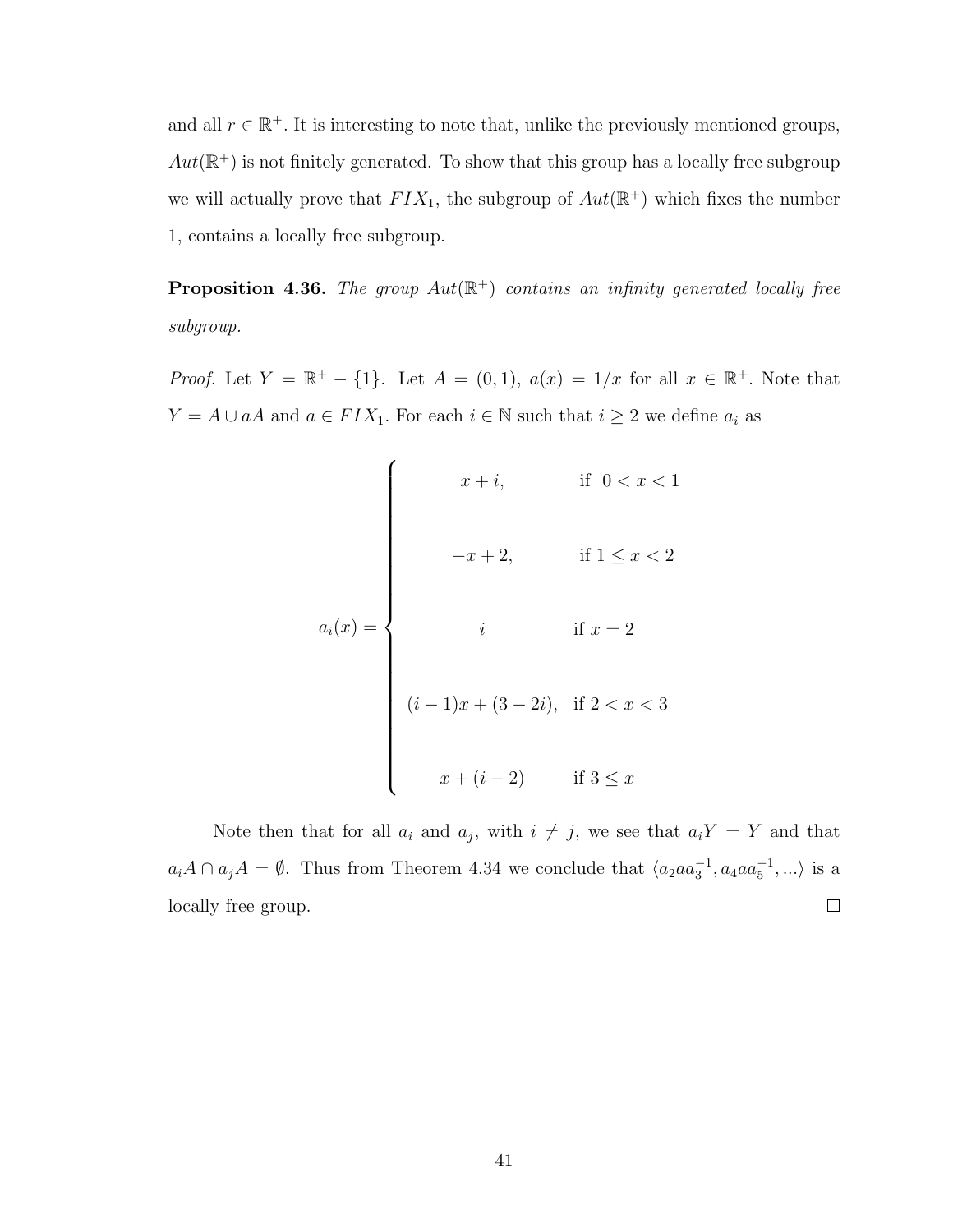

Fig. 11 The Action of  $a_4$  on  $\mathbb{R}^+$ .



Fig. 12 The Action of  $a_5$  on  $\mathbb{R}^+$ .

The beauty of  $FIX_1$  is that the action of the functions that we require are easy to visualize (see Figure 11 and Figure 12 for an examples). However, in the spirit of generalization, one might ask if there is something special about the number 1 or if any positive real number would work. The following proposition answers this question.

**Proposition 4.37.** Let  $n \in \mathbb{R}^+$  then  $FIX_n$  contains a locally free subgroup.

*Proof.* Let  $Y = \mathbb{R}^+ - \{n\}$ ,  $A = (0, n)$  and  $a(x) = n/x$ . Then for each  $i \in \mathbb{N}$  such that  $i\geq 2+n$  define  $a_i$  to be the following function: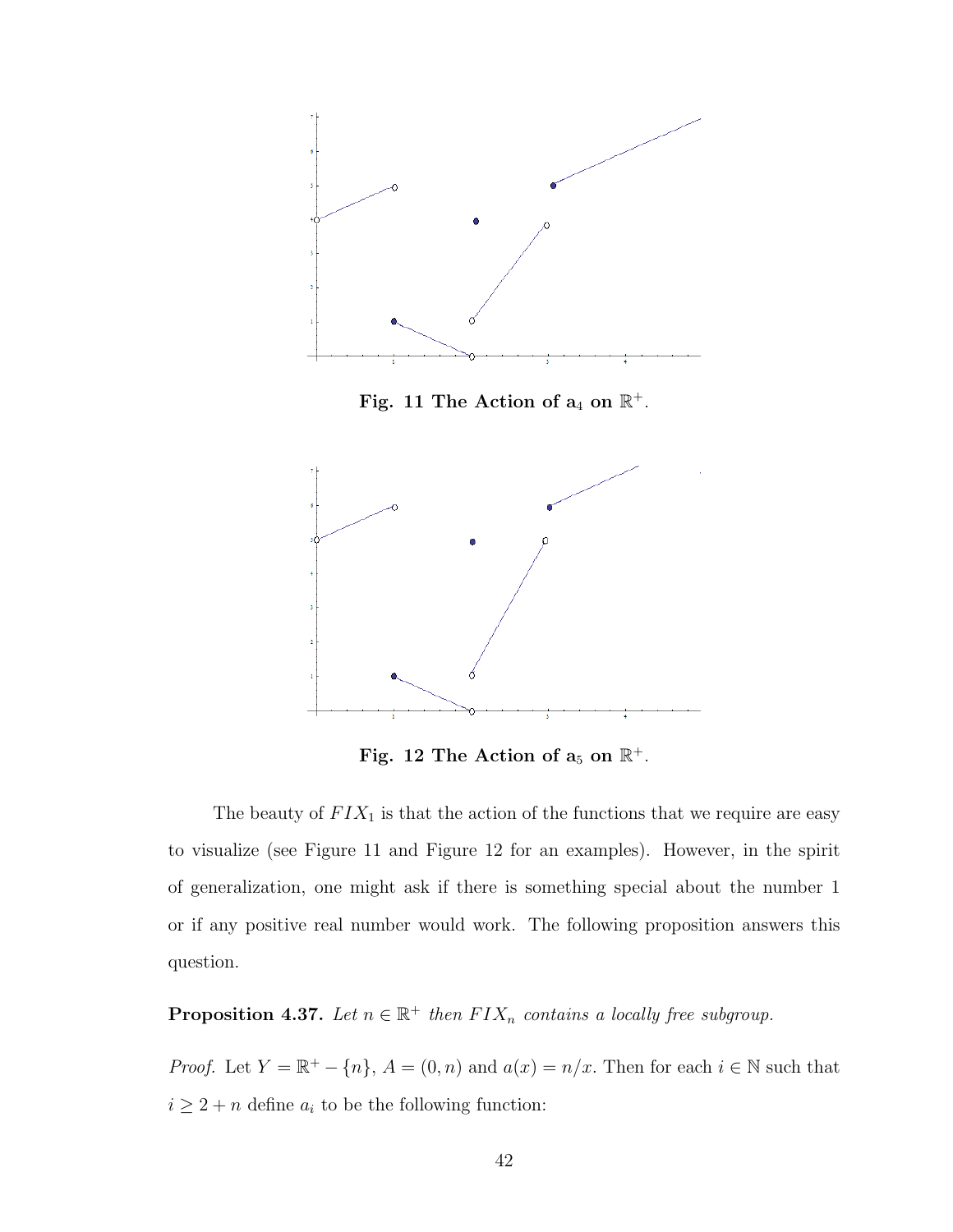$$
a_i(x) = \begin{cases} n^{-1}x + i, & \text{if } 0 < x < n \\ \n-nx + n(n+1), & \text{if } n \le x < n+1 \\ \ni, & \text{if } x = n+1 \\ \n(i-n)x + i, & \text{if } n+1 < x < n+2 \\ \nx + (i - n - 1), & \text{if } x + 2 \le x \n\end{cases}
$$

We see then that  $Y = A \cup aA$ . For all  $a_i$ ,  $a_i Y = Y$ , and for all  $a_i$ ,  $a_j$  with  $i \neq j$ , we have that  $a_iA \cap a_jA = \emptyset$ . Thus by Theorem 4.34.  $FIX_n$  contains a locally free  $\Box$ subgroup.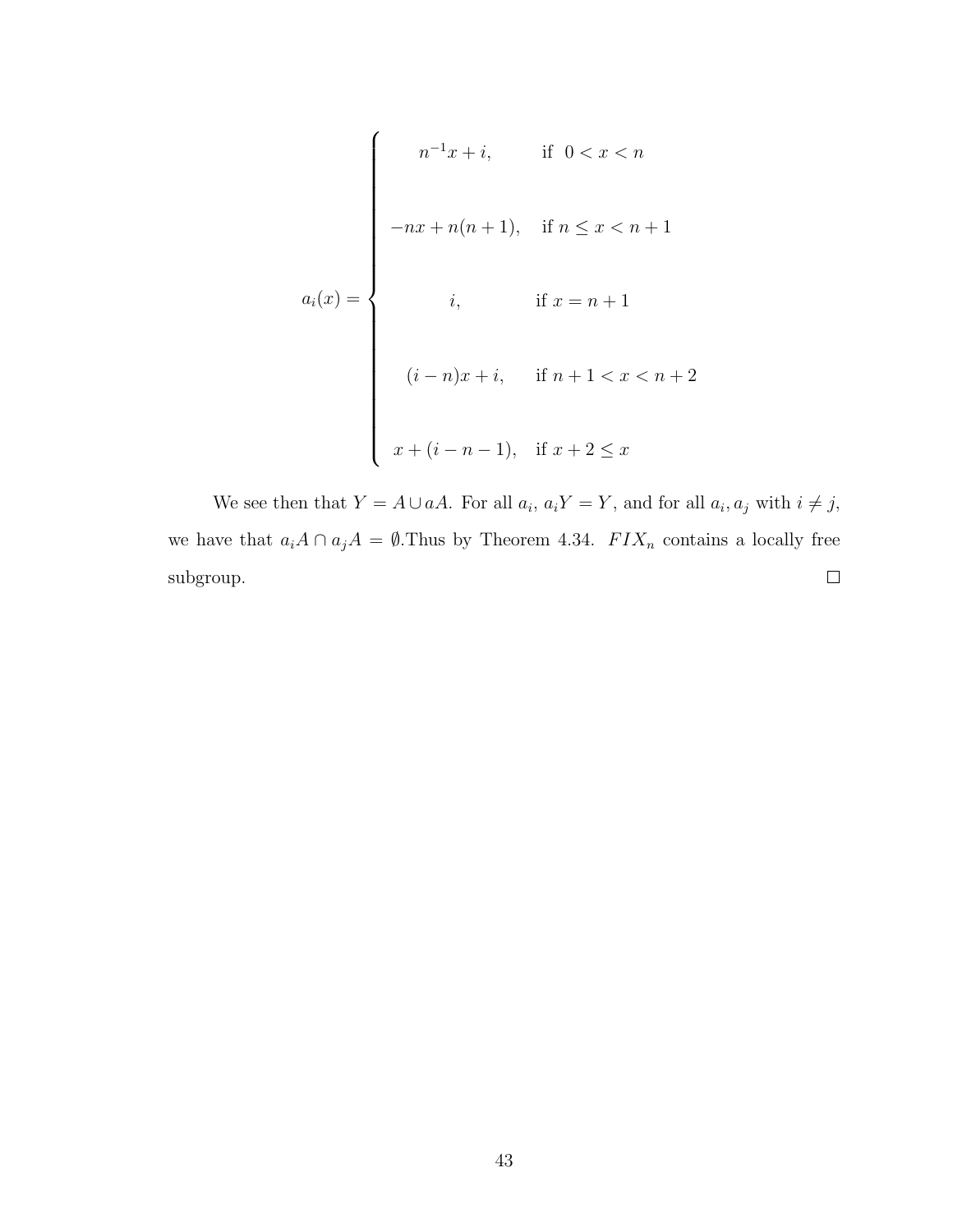## CONCLUSIONS AND FUTURE RESEARCH QUESTIONS

While we have been able to expand upon the Sunic Criterion, and use it to find locally free groups, we still have questions regarding the structure of the uncovered groups. Namely, are they free? Also, if these specific groups are free, will all such groups that we uncover through the Sunic Criterion be free or could we perhaps uncover locally free but not free groups in one context and  $F_{\infty}$  in another? If it is decided that the groups are free, then since we have a countable group, we should be able to embed it into some  $F_2$  group. Would there be a natural way to find the generators for such a group?

Regarding the specific groups we examined, we also have some questions that would make for interesting research problems going forward. We have shown that  $F I X_n$  contains a locally free subgroup for each n. It might be possible to refine our construction to show in fact that  $Aut(\mathbb{R}^+)$  contains uncountably infinity many locally free subgroups, the intersection of any two of which is trivial. Since this is just the permutation group of an infinite set, then this might help us further understand the structure of the Symmetric groups.

Since the Sunic Criterion is equivalent to a strengthening of the Klein Criterion, it could be argued that in fact the Sunic Criterion is the latest generalization of the Klein Criterion. However, as we saw in Chapter 4, this new theorem cannot uncover the White Groups. This partially answers the second research question in  $[1]$ . However, it still remains to be seen if perhaps a weakening of the Sunic Criterion or an alteration of the topology of  $\mathbb R$  could prove that the white group is free.